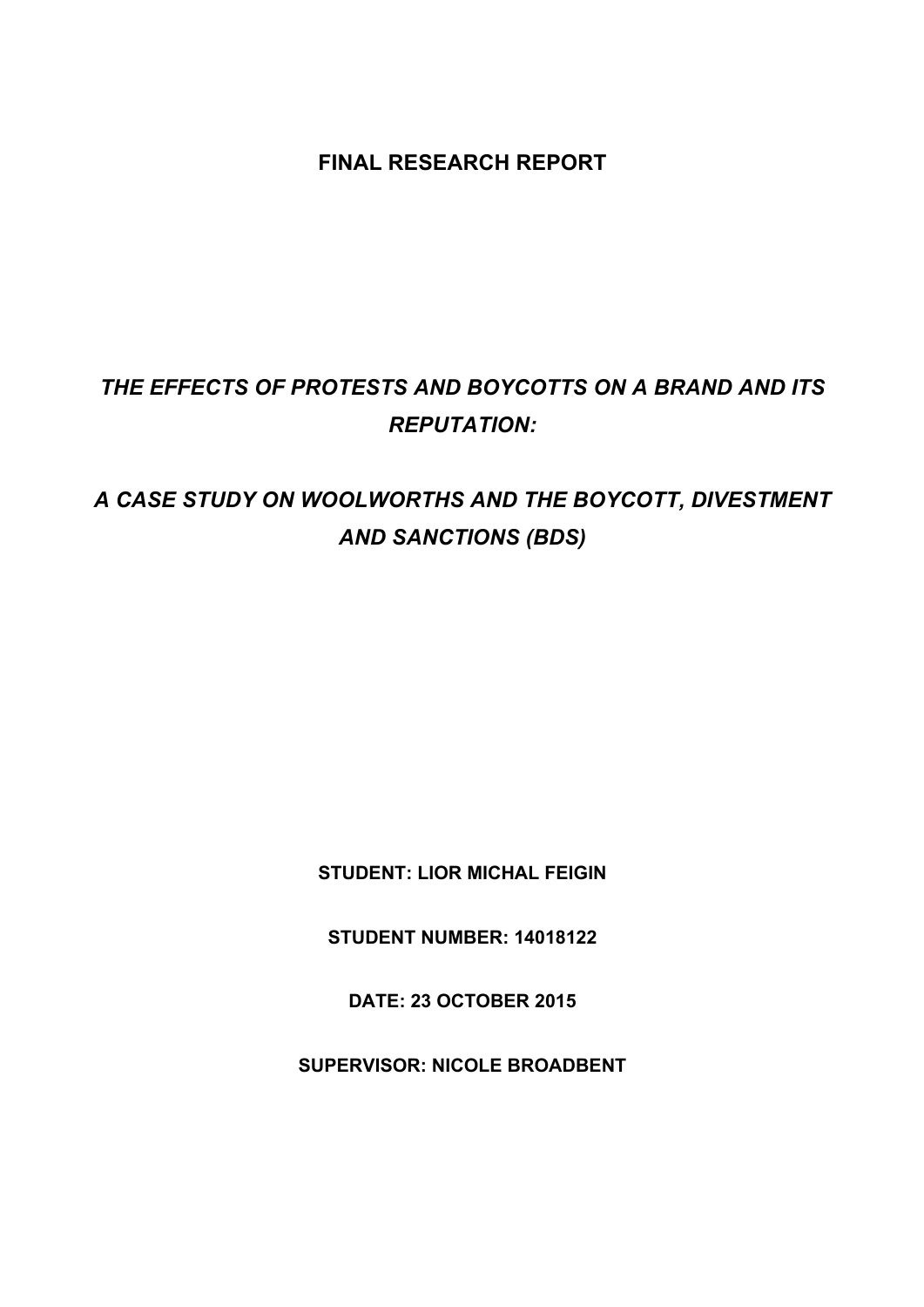## **Acknowledgments**

This research paper was made possible through the help and support of many people, including my lecturers, parents, family, boyfriend, and friends. I would like to extend a specific thank you to my supervisor, Nicole Broadbent, whose reassurance and encouragement got me through it all. Your genuine care and support inspired me to push my limits and create this thesis, and your invaluable advice and knowledge added such instrumental value to my report. Thank you, Nicole, for your time, patience and guidance.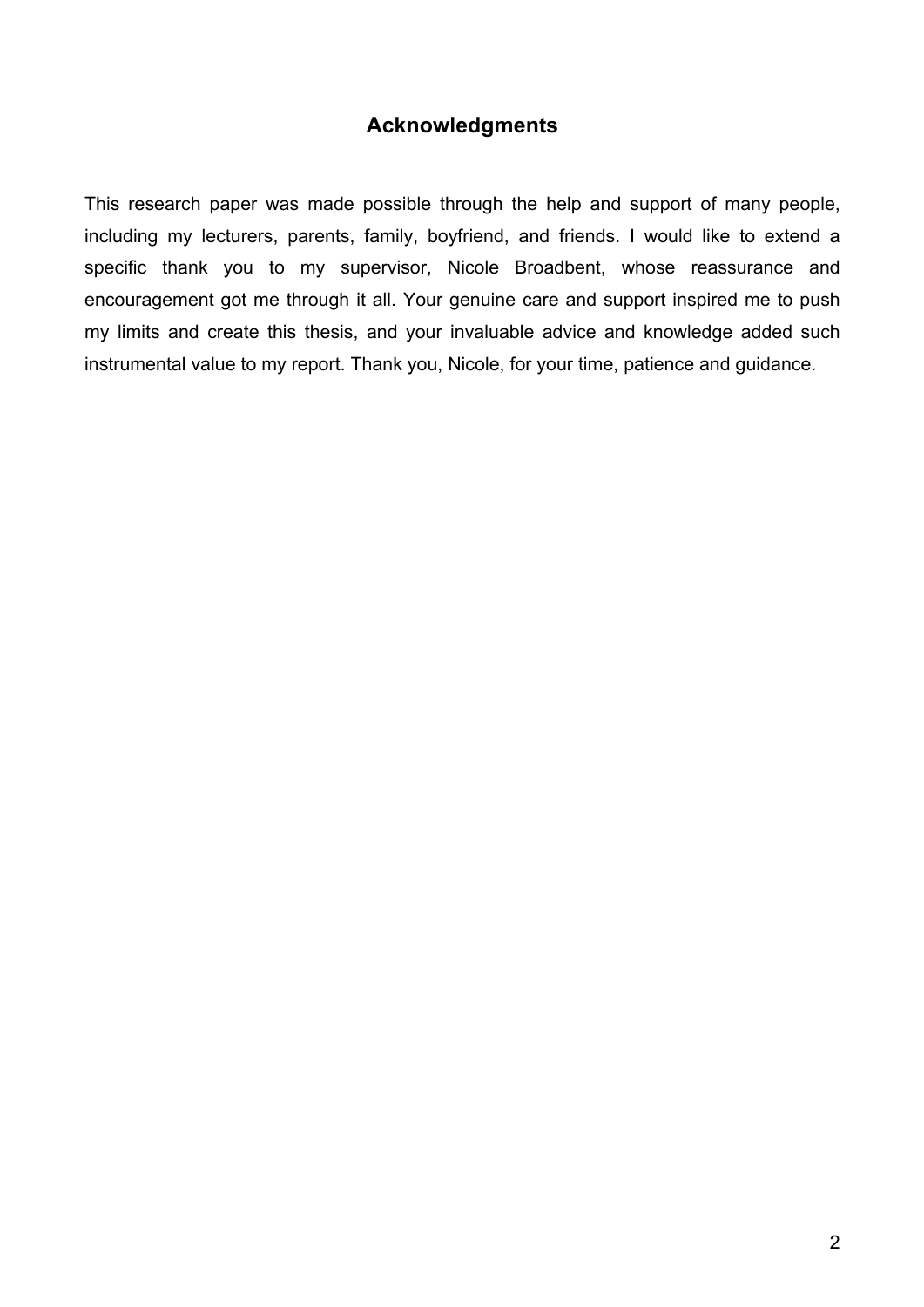## **Table of Contents**

## **CHAPTER 1**

## **CHAPTER 2**

## **CHAPTER 3**

| <b>METHODOLOGY</b>     |  |
|------------------------|--|
| ETHICAL CONSIDERATIONS |  |

### **CHAPTER 4**

## **CHAPTER 5**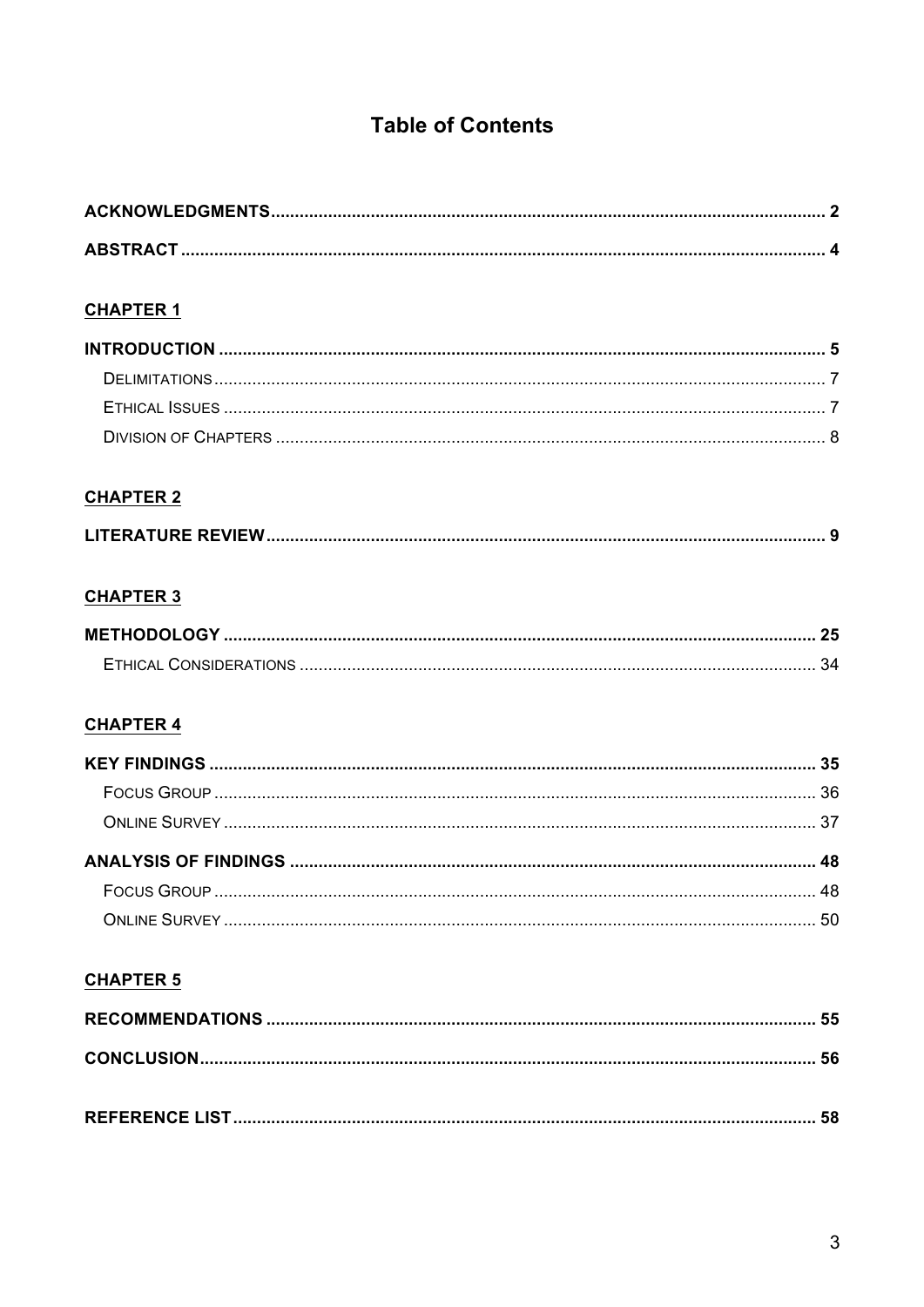### **Abstract**

This report, focusing on boycotting, protesting, consumer-brand relationships and brand loyalty, attempts to analyse the effects of protests and boycotts on a brand and its reputation, with a particular focus on the boycott and protests against Woolworths by the Boycott, Divestment and Sanctions (BDS) group. Specifically, I try to understand whether consumers changed their buying intentions and brand loyalty due to boycotts and protests against the Woolworths brand, and whether consumers' trust, devotion and brand choice changed in regard to the possible tarnishing of the Woolworths brand. Online surveys were conducted with a sample size of 100 respondents, as well as a focus group with six fellow students of Vega School of Branding. The findings are in line with the latest literature emphasising the importance of ethical sourcing and healthy branding, as well as the damage that can be done to a brand as a result of boycotting and protesting. Overall, the results indicate that consumers stayed loyal to the Woolworths brand despite the boycotts and protests, and remained faithful Woolworths customers both throughout and after the boycotts were taking place. The only fault that was found by Woolworths was a slight lack in consumer engagement during the boycott by the BDS against them. The report closes with further implications of the findings, and recommendations and conclusions.

**Keywords:** Boycott, Protests, Loyalty, Brands, Healthy Branding, Ethical Sourcing.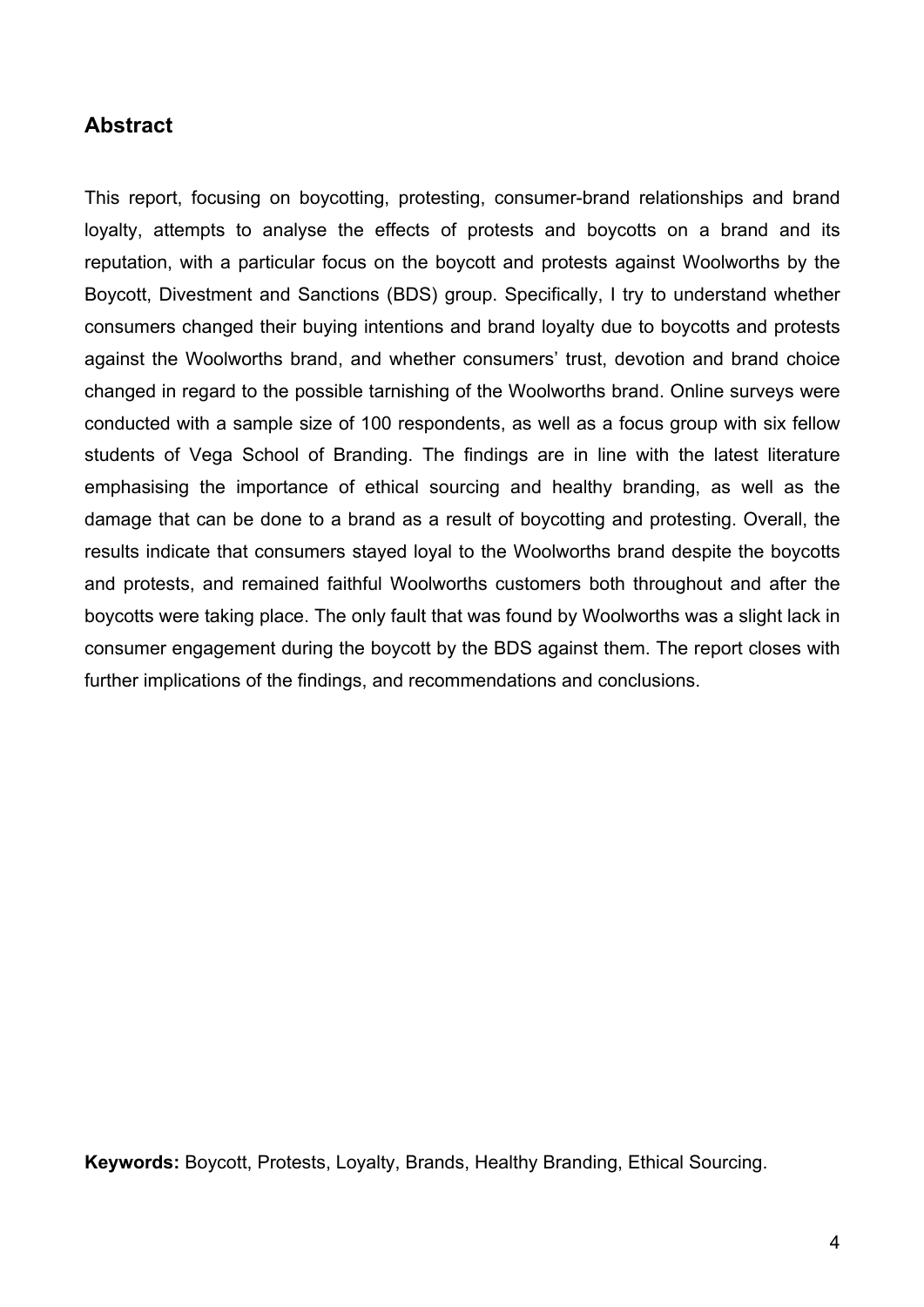## **Chapter One**

#### **Introduction**

In early August 2014, various influential South African solidarity organisations launched a campaign against retail giant Woolworths over its sales of products from Israel. The *Boycott Woolworths Campaign* united the National Coalition for Palestine, BDS South Africa, South Africa's largest trade union federation COSATU, the ANC Youth League, the Muslim Judicial Council and various other organisations. The coalition held national days of action on the last Saturday of each month, which received widespread media coverage (Nieuwhof, 2015).

The Boycott, Divestment and Sanctions (BDS) are a South African group advancing and working with the international 'BDS against Israel' movement. They are a global association that are attempting to increase economic and political pressure on Israel to observe the specified purposes of the group: the end of Israeli occupation of Palestinian land, total fairness for Arab-Palestinian citizens of Israel, and respect for the right for Palestinian refugees to return (Svirsky, 2011). Woolworths Holdings Limited is a South African chain of retail stores, and one of the largest in the country, modelled on Marks & Spencer of the United Kingdom (Yoffie, 1997).

Doing business in conflict areas in the Middle East has become more challenging for South African businesses, and Woolworths found themselves caught up in the turmoil. The BDS have protested inside and outside Woolworths stores across South Africa on various occasions, demanding for the franchise to stop importing products from Israel (ENCA, 2014). Through the use of both qualitative and quantitative research, as well as various academic bodies of literature, my research study will be exploring whether this boycott and protests have affected Woolworths' reputation.

I will be exploring the effects of the boycott and protests by the BDS on the Woolworths brand and its reputation. The boycott and protests have arguably had an effect on the brand's success and status, and this will be the main focus of my research. I will further investigate the ethics surrounding the sourcing and importing of Woolworths' products, and assess whether they observe good business practices and healthy brand characteristics.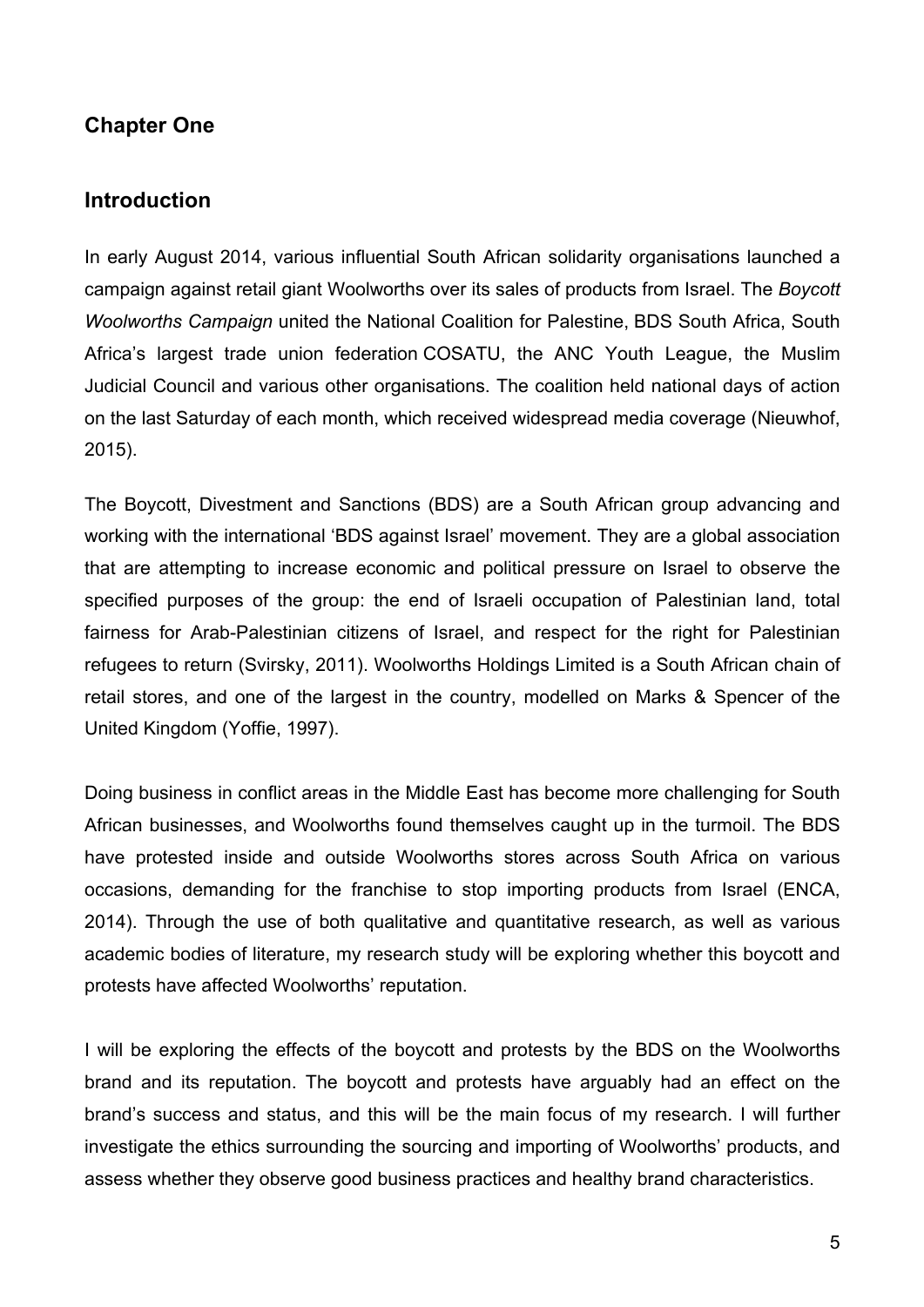My research report will investigate how the anti-Zionism displayed by the BDS via protests and a boycott against Woolworths has affected the brand, and whether Woolworths' reputation has been tarnished. Two important research questions that need to be addressed are: 'Has the Woolworths brand and reputation suffered at the hands of the BDS?' and 'Were Woolworths following healthy branding steps to ensure consistent brand loyalty despite the boycott and protests against them?' The research problem that this study aims to resolve is: *'What were the effects of the BDS' boycott and protests on the Woolworths brand's reputation?'*

My research study will contain two major bodies of literature that will be referred to. The first body of literature will deal with the effects that the actions of the BDS have had on the Woolworths brand and reputation through their protests and boycott of the organisation. The second body of literature will focus on healthy branding and its place in reputation management, as well as the ethical procedures employed by Woolworths with respect to their product imports and sourcing.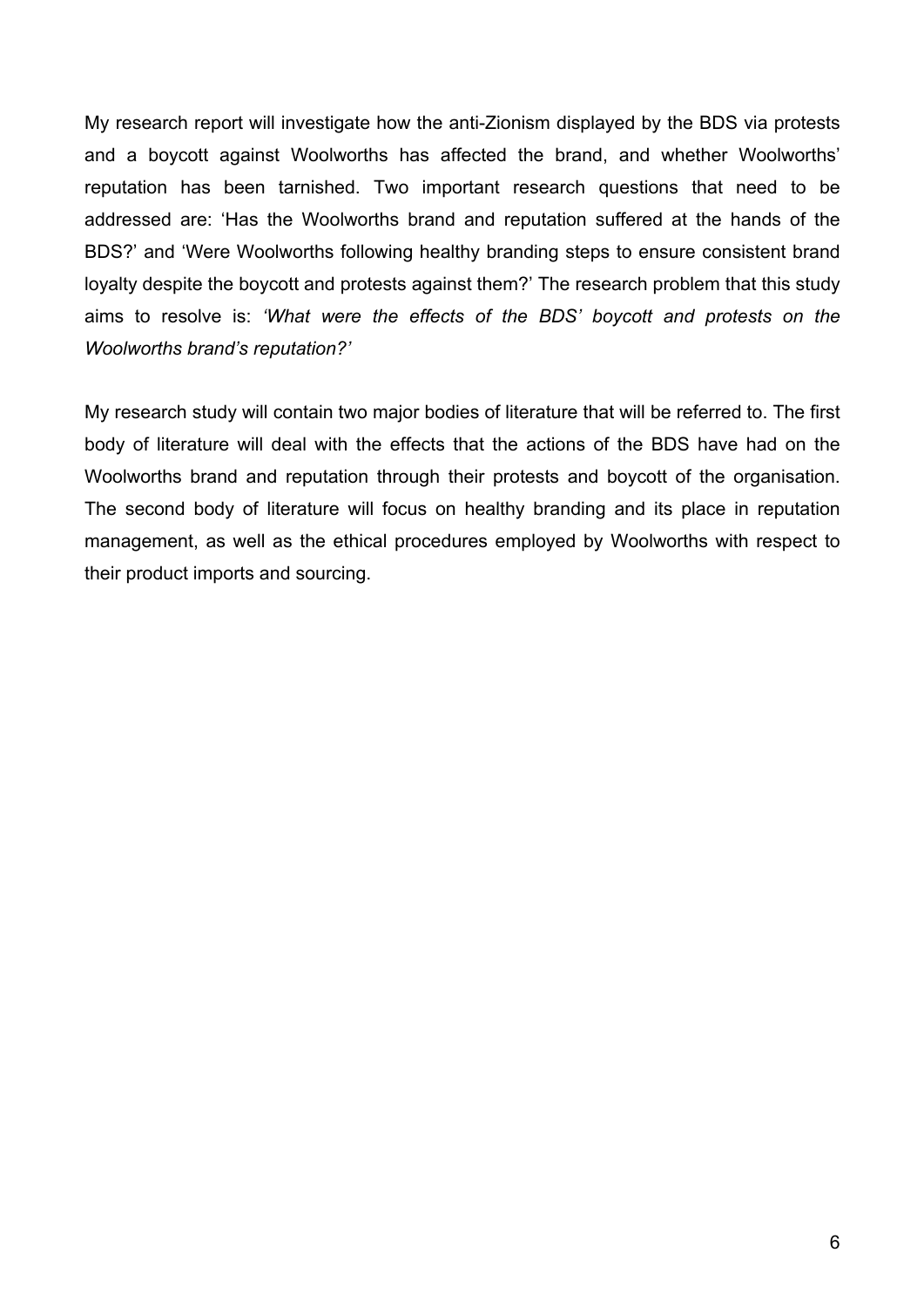#### **Delimitations**

The topic that I have chosen for my research report is one that is both multifaceted and controversial. The following points are all relevant aspects of my research topic, however I will not be covering these factors in my thesis, as I would like to keep my research concentrated and focused. These delimitations include:

- The Israel-Palestine conflict and the effects that it has had on other South African businesses sourcing products from Israel.
- Why the Boycott, Divestment and Sanctions (BDS) specifically chose to boycott Woolworths, when many other South African businesses also source and import products from Israel.
- What the Boycott, Divestment and Sanctions (BDS) hope to achieve in the long run through boycotting and protesting against Woolworths.
- Whether or not boycotting companies that source products from Israel is the right way to fight for Palestinian rights.
- Why other products that have been manufactured in, invented by or sourced from Israel are not also boycotted, such as micro-SD cards, pace-makers, and cellphone and computer parts, just to name a few.

This is a limited list of the various alternative topics that I could delve into and that my research could relate to, but will rather be seen as delimitations to my study, as I am focusing on the effects of the boycott and protests by the BDS against the Woolworths brand and reputation. In addition to these delimitations, there are also multiple ethical issues that could affect my research study.

#### **Ethical Issues**

The topic that I have chosen for my report is politically fuelled due to the context of the protests and boycott by the BDS on the Woolworths brand, and so I may confront some controversial concerns in the collection of my research. As the BDS are an anti-Zionist group, there are many connotations that come along with this, such as presumed anti-Semitism, and as I am Jewish, the findings that I draw may be interpreted as biased or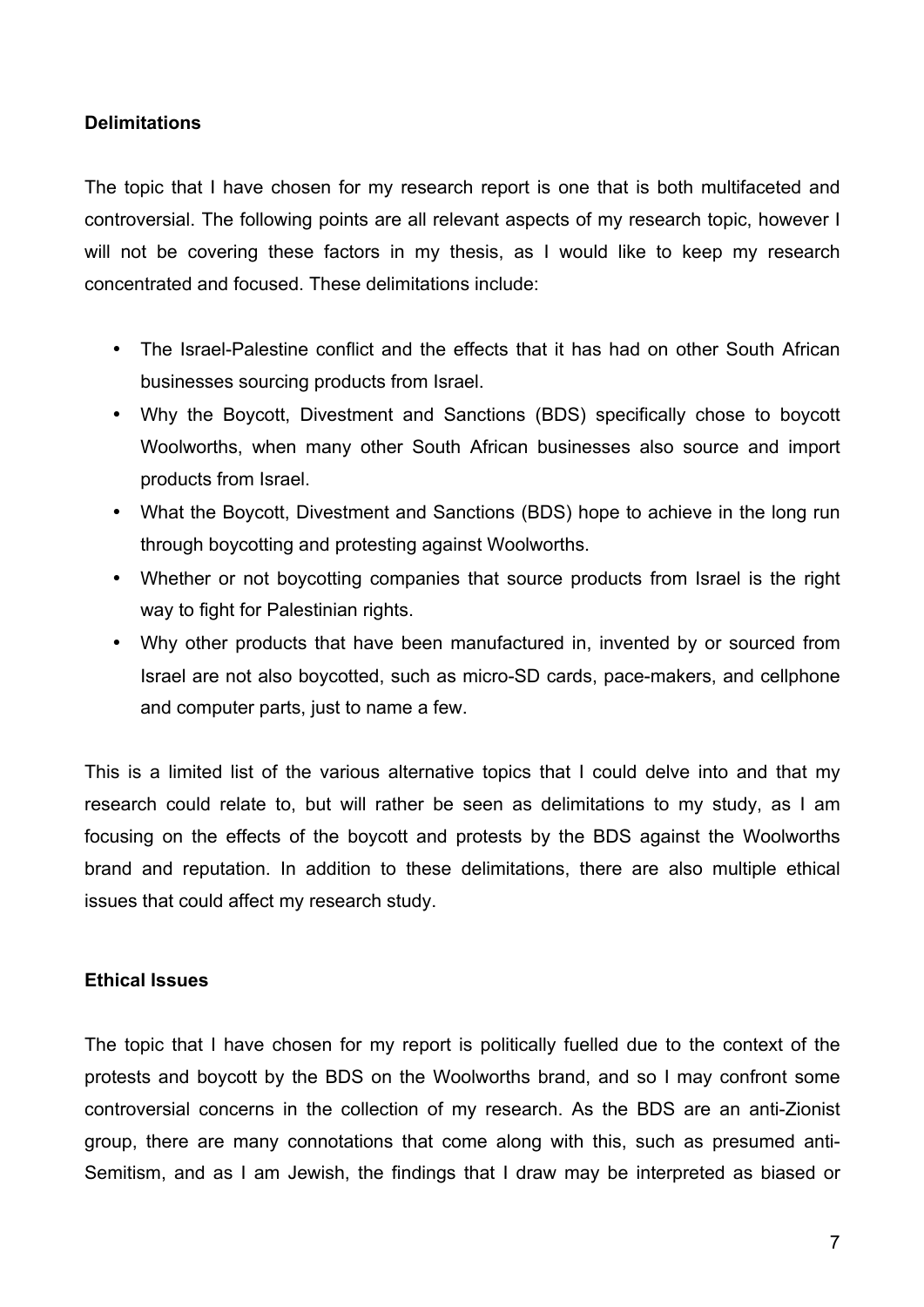subjective. Due to this, I will veer away from focusing on the reasons behind the protests and boycotts, concentrating only on the effects that they have had on the Woolworths brand. I will do this by creating an online survey, allowing a sample of 100 people of any age, race, religion and culture to respond, which will make my findings unbiased and objective.

#### **Division of Chapters**

The chapters of my research proposal will be divided in the following way: I have already completed the research overview above, which consists of a background to the study, the stated research problem, objectives of the study, delimitations to the study, as well as ethical issues. Below you will find the literature review, summarising the academic sources that I will be utilising in my research proposal. I will then state the methodology that I will be employing for my research thesis, analysing the research design that I will use, my data collection methods, validity and reliability of my chosen methods, and the ethics surrounding the methodology. The last two chapters include key findings and the analysis of my findings, consisting of the identification and description of the evident and dormant patterns of meaning that have emerged from my data. Recommendations will follow, proceeded by a conclusion, which will summarise the research that I have done, and make suggestions regarding my findings for the body of knowledge to which it will add.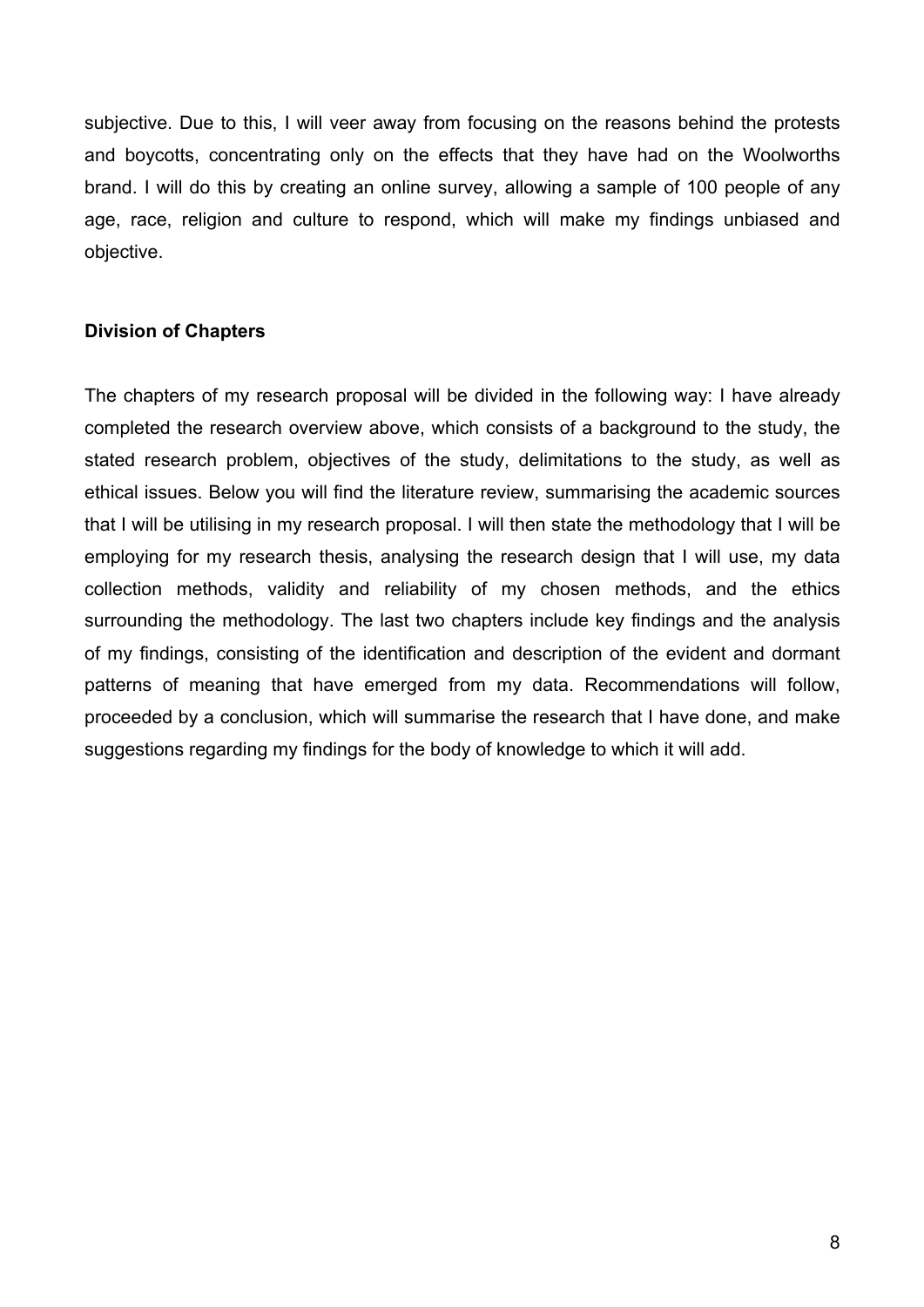### **Chapter Two**

#### **Literature Review**

As mentioned in my rationale, there are two major bodies of literature that I will be concentrating on and making use of with reference to my research topic: *The Effects of the Protests and Boycotts on a Brand and its Reputation – A Case Study on Woolworths and the Boycott, Divestment and Sanctions (BDS)*. I will focus on the effects that the boycott and protests by the BDS had on the Woolworths brand and reputation as a case study, and I will concentrate on ethical and healthy branding and business conduct, centring on whether Woolworths displayed healthy brand characteristics and reputation management skills during and after the boycott and protests against them by the BDS.

My first body of literature will be centred on the possible effects and ramifications of the boycott and protests by the BDS on the Woolworths brand's reputation. I will be utilising various articles found online related to the topic of the boycott on Woolworths specifically, as well as recommendations that have been given on rectifying the harm that was caused to the Woolworths brand. There will also be various academic literatures on the situation between the BDS and Woolworths in general.

My second body of literature will focus on ethical and healthy branding and business practices, as well as dealing with consumer protest. This will contribute towards my research on whether Woolworths were in fact acting unethically, and whether the potential repercussions and consequences that they suffered at the hands of the protests and boycott by the BDS were substantiated. I will be assessing whether Woolworths is a healthy and ethical brand, and whether they have undertaken the correct strategic solutions in rectifying the damage that has potentially been done to their brand and reputation by the protests and boycott against them by the BDS.

As the focus group that I will be conducting in my methodology is mostly qualitative, my literature review will predominantly be of a qualitative nature, too.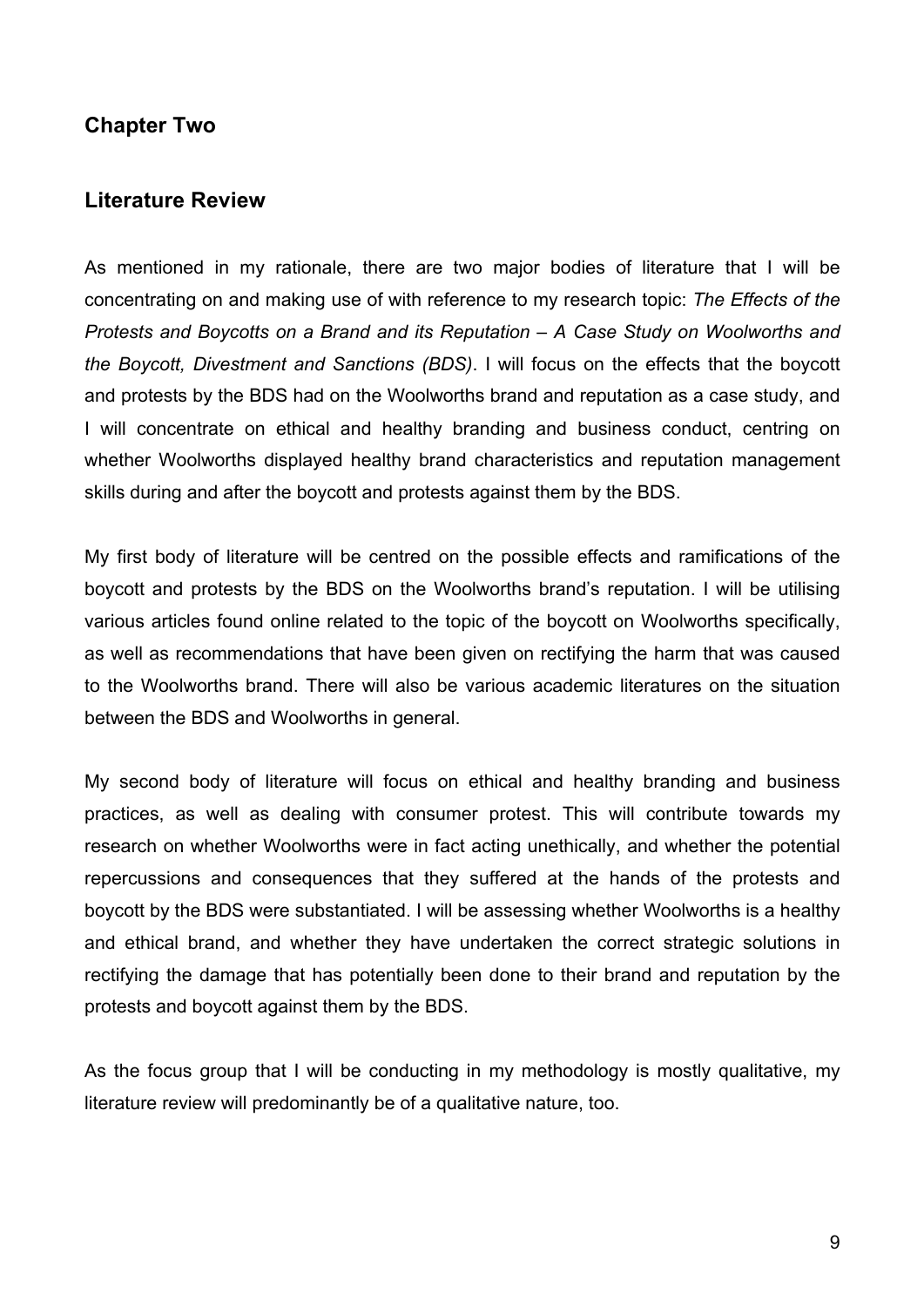#### **First Body of Literature:**

#### **The Effects of the Boycott and Protests by the BDS on Woolworths' Reputation**

*Woolworths Needs to Nurture its Reputation* (2014) is an article written by Solly Moeng, a reputation management advisor and CEO of strategic corporate communications consultancy DonValley. The article speaks about the various statements that have been made against Woolworths by the BDS and their supporters, and how Woolworths should move forward positively. According to Moeng, condemning the retailer on the apparent relaxation of its ethical standpoint when it concerns Palestinian human rights seems to be a powerful weapon for gaining widespread media coverage for the anti-Israel cause. The fact that Woolworths import products from various parts of the world and only a few from Israel in its quest to offer a wider range for its customers to choose from, does not seem to have won it any favours in the eyes of the BDS and their followers (Moeng, 2014).

"There seems to be a sizeable number of people out there who want to dislike Woolworths for, ostensibly, so-called sins it committed in the past; sins it is rumoured to have committed; or sins it is imagined to have committed – proven or not. Some observers attribute such apparent antagonism to the retailer's oft-repeated claim to being driven by good values and ethical considerations while seemingly not always living up to them, as well as the jealousy this might engender in some people." (Moeng, 2014)

Moeng goes on to state that the bulk of Woolworths' customers do not care much about the predicament of Palestinians. Consequently, apart from making too much noise and disturbing the peace of Woolworths customers, the BDS campaigners are not significant enough to hit Woolworths where it would hurt most. Moeng emphasises that Woolworths need to continue being protective of the good reputation that they have carefully built over the years. But, it also has to establish a future value for its developing customer base here in South Africa (Moeng, 2014).

This article focuses predominantly on the fact that the BDS are not strong enough to destroy the solid reputation that Woolworths have created for themselves over the years, and that the protests and boycotts are simply a hurdle that the brand needs to overcome swiftly and smartly.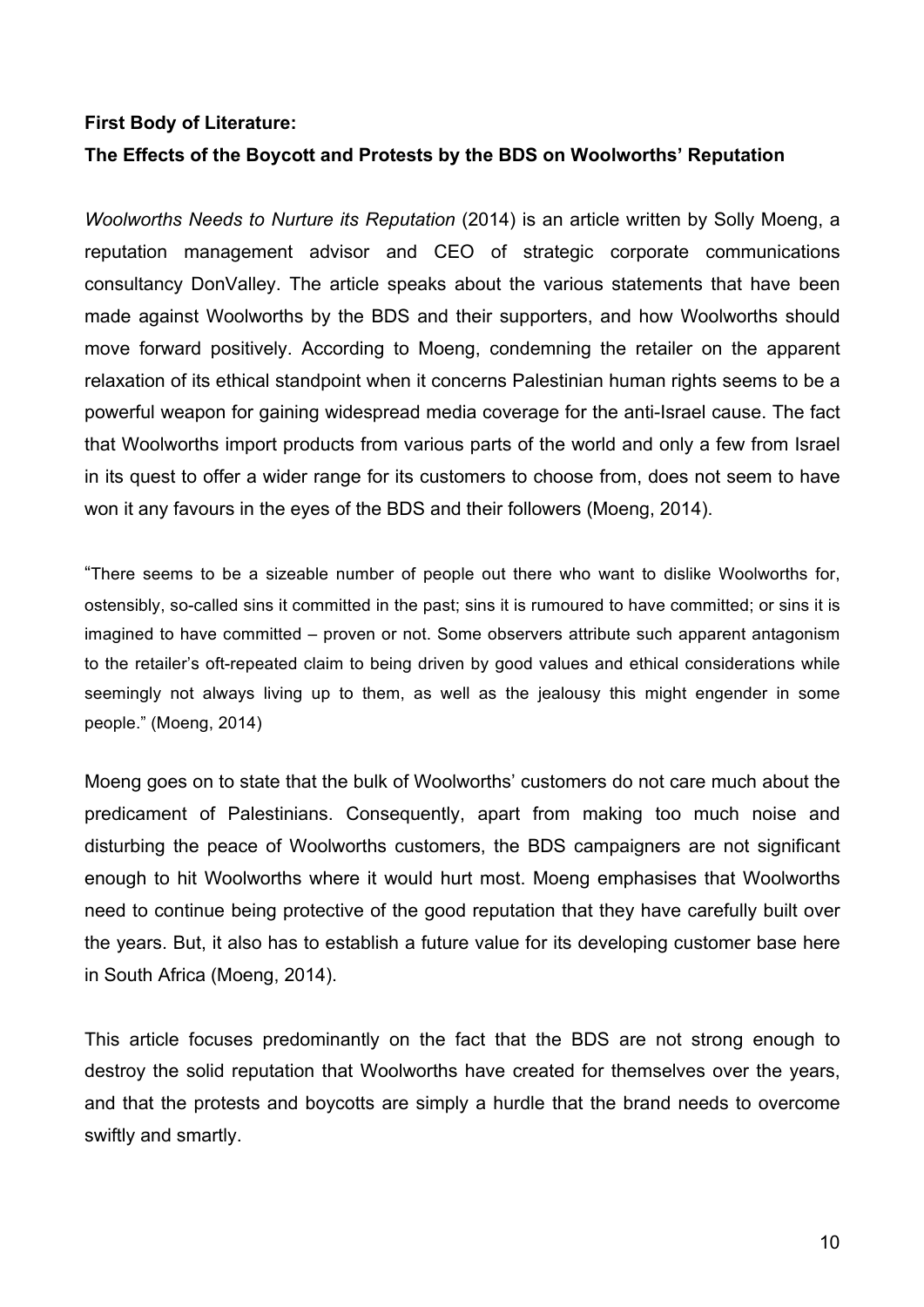Adri Nieuwhof is a human-rights advocate based in the Netherlands and former antiapartheid activist at the Holland Committee on Southern Africa. She submitted an article titled *South Africa retailer Woolworths takes Israel boycotters to court* (2014) to the blog The Electronic Intifada. This piece speaks about Woolworths' decision to take the BDS to court, and what the concerns of the shareholders are in this respect.

Nadia Hassan conveyed the fears of a group of senior black businessmen holding shares in Woolworths regarding what they saw as the negligent way in which the company is handling the *Boycott Woolworths Campaign*. Hassan stated that the management should have met with the activists advancing the campaign to try to resolve the issue. Going to court should have been the last option pursued by Woolworths, she argued (Niewhof, 2014). Jewish human rights activist Alan Horwitz voiced support for the campaign on behalf of a group of Jewish Woolworths shareholders. "Boycott as a nonviolent response to state oppression is a completely valid and ethical response, and that is why we support this action," he said (Niewhof, 2014).

In the 1980s, anti-apartheid activists used the same tactic as activist shareholders from BDS South Africa to pressure companies to end their ties with the South African apartheid regime. According to the article, it was said to be unlikely that legal action would bring an end to the campaign. Woolworths should realise that activists have experience from a long history of creative activism against apartheid to draw on (Niewhof, 2014).

With this in mind, it can be said that Woolworths' decision to take the BDS to court was not well thought out, nor would it be to the brand's benefit.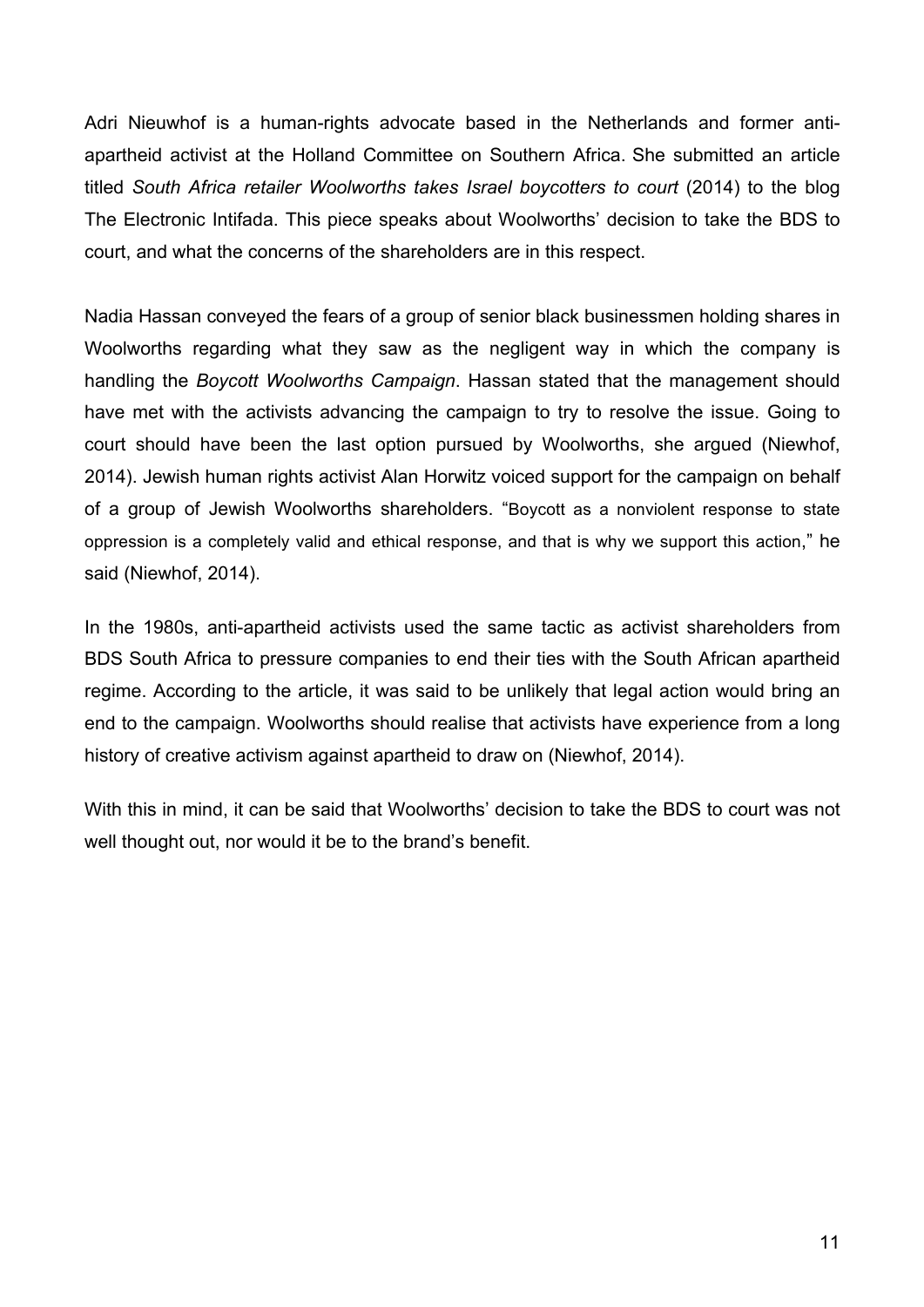Jess Mouneimne, journalist, blogger and editor, digital strategist, social media trail blazer and public relations guru, posted an article on BizCommunity.com (2014) titled: *When retail and politics collide: The Israel/Palestine conundrum.* Although I have stated that I will not be bringing in the political aspect of my topic into my research study, Mouneimne posts information on how reputation PR is essential in these situations, as it is evident that Woolworths required reputation management as a result of the protests and boycotts by the BDS (Mouneimne, 2014).

Most brands hire a PR company or person to increase their position in the market place or to become top of mind when thinking of a certain industry. Very few have a particular reputation issue they need managed, and even fewer consider that the origin of the products they sell could become a reputation issue (Mouneimne, 2014).

With the continual growth of social media, a conscious consumer has been created. One that wants to know if the food contains GMO or if the soap was tested on animals. Just as brands should have strategies in place for the ingredient list of a product, they now need to know the origin of that product and its subsequent political affiliation. This requires a proactive contingency plan because ignoring it and hoping it will disappear is certainly not the right approach (Mouneimne, 2014).

Mouneimne notes that with an active Jewish and Muslim community, many South Africans find themselves personally invested in the Israel/Gaza conflict. Furthermore, international community boycotts and sanctions were instrumental in the demise of Apartheid South Africa and because of this, the power of a product boycott tends to yank at our heartstrings just a little more than other nations (Mouneimne, 2014).

Woolworths is being accused of unethical business practice in much the same way as if they were found to be using child labourers to manufacture their products or were selling blood diamonds. Mouneimne believes that Woolworths' brand reputation is at risk should they not choose to navigate through these murky political waters wisely (Mouneimne, 2014).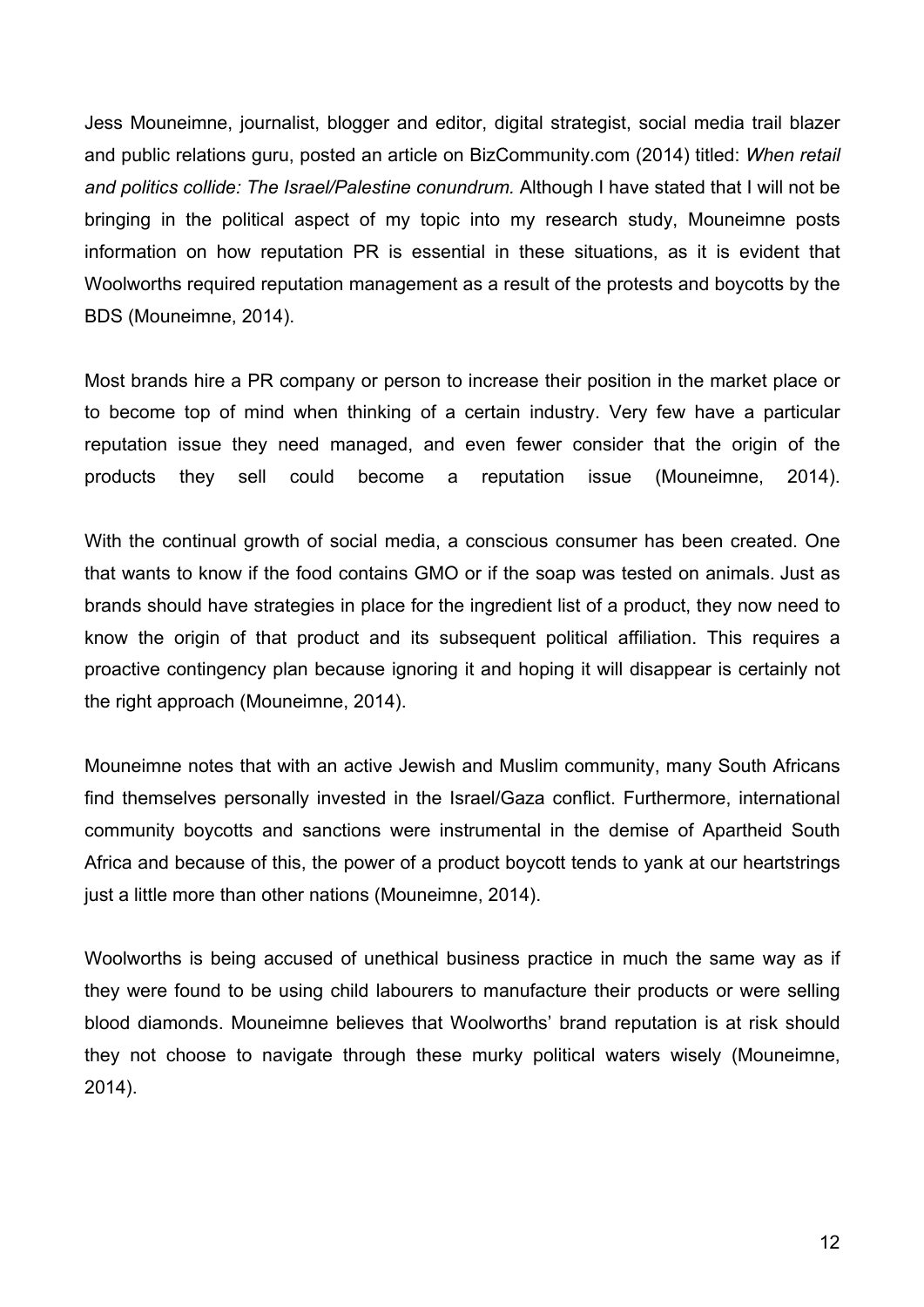*BDS South Africa: Muhammed Desai on Woolworths Shareholders concerned about Israel relations* is an online article that was issued by BDS South Africa, and mentions the various outlooks in regard to the protests and boycotts by the BDS and the reputation of Woolworths (Polity, 2014).

Nadia Hassan represented a group of businessmen who hold shares in Woolworths and stated: "Last year Woolworths was ranked first in the RepTrak Reputation Index survey of South African companies, it was also rated in the top three of the Sunday Times Top 100 companies for 2013 and was included in the JSE Socially Responsible Investment (SRI) index for 2013/14" (Hassan, 2014) It must have come as a surprise that Woolworths now faced the prospect of ongoing boycotts and protests. The BDS boycott had arguably already become one of the largest non-labour mass actions against a South African company, since 1994. Woolworths developed enormous goodwill for the company over the years, with their brand and reputation being wisely crafted on good citizenship and squeaky-clean values. Hassan said that it is for precisely this reason that Woolworths should pay attention to BDS (Polity, 2014).

It can be said that according to Hassan, Woolworths did not deal with the protests and boycotts in a healthy or responsible manner. They jeopardised both their brand and their reputation by taking the BDS to court, which according to Hassan, should have been their last resort (Mouneimne, 2014).

Hassan also touches on why Woolworths specifically was singled out, as there are various other South African companies that import products from Israel. "Why is Woolworths seemingly being singled out? The most obvious reason is that Woolworths has committed itself and its practices to certain values, for which it enjoys incredible support. For example, Woolworths is a signatory to the U.N Global Compact (UNGC). According to the UNGC, it is the world's largest corporate citizenship and sustainability initiative. The UNGC is underpinned by principles derived from international instruments including The Universal Declaration of Human Rights. The UN Global Compact asks companies to embrace, support and enact, within their sphere of influence, a set of core values in the areas of human rights, labour standards, the environment and anti-corruption. On human rights it says: "Businesses should support and respect the protection of internationally proclaimed human rights; and make sure that they are not complicit in human rights abuses" (Mouneimne, 2014). According to the BDS, Woolworths violated these standards.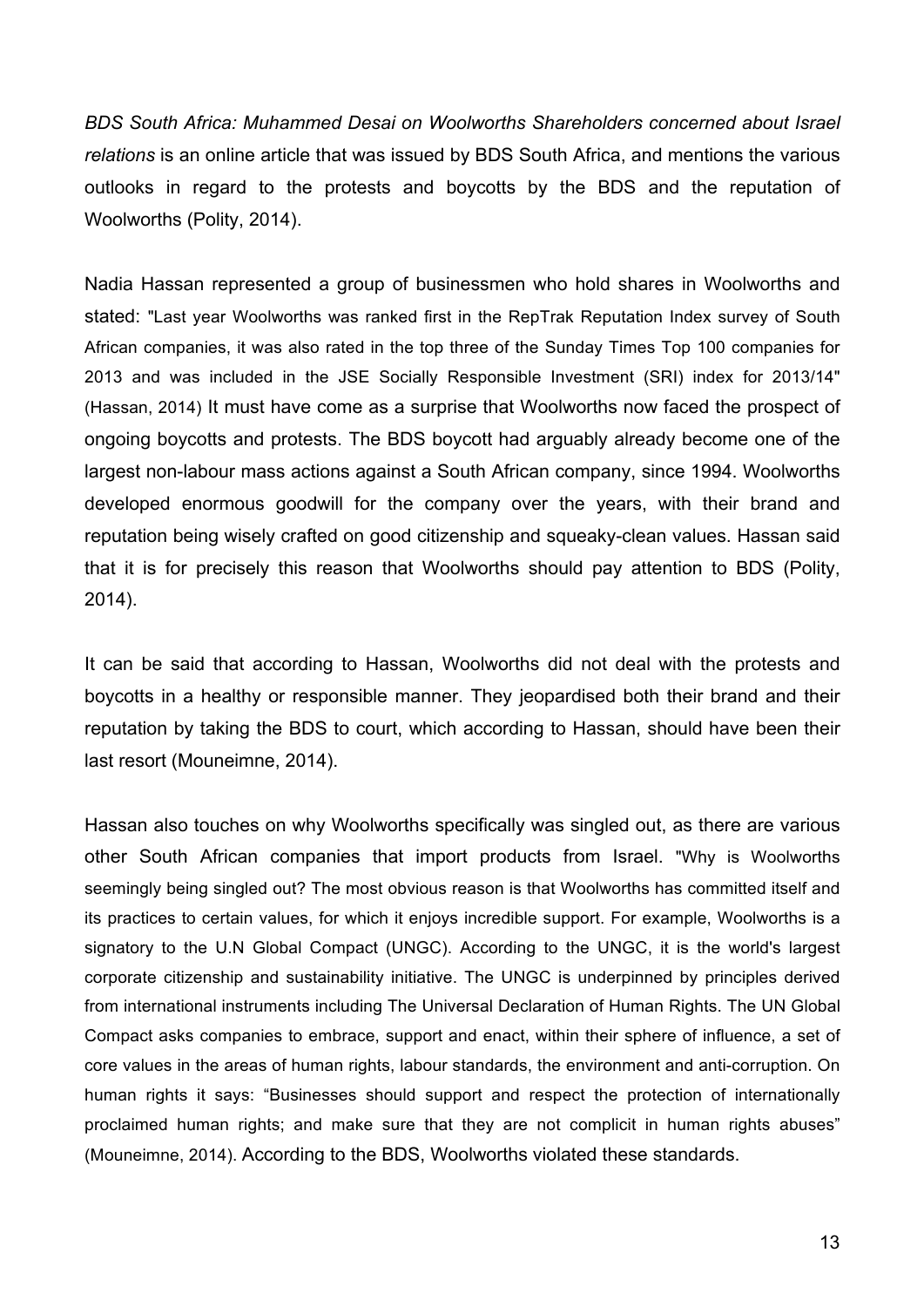The South African Jewish Report, a local free Jewish newspaper that is printed weekly and published online, issued an article written by Ant Katz that is titled: *Woolies gets tough as BDS gets dirty* (2014).

Woolworths made two strategic moves in response to the boycott and protests by the BDS. Firstly, they made good on their promise, saying that "while we respect the right to protest peacefully and lawfully, the safety of our employees and customers come first". Paula Disberry, Group Director announced that Woolworths had filed a court application (for an interdict) to protect their employees and customers from the increasing unlawful protests inside their stores. Their second move was to announce that they only had two Israeli products in their stores, pretzels and figs. And, by Friday, pomegranates were added to the list. This, they said, was simply a normal seasonal situation and they were at pains to point out that the small "Israeli tomatoes" are, in fact, locally grown (Katz, 2014).

BDS began operating under a newly formed umbrella body known as the National Coalition 4 Palestine (NC4P); they planned to hold a protest outside Woolworths' Cape Town head office during the AGM, together with COSATU and COSAS; they invited sympathisers to participate in a survey, which allowed BDS' Muhammed Desai to relate the effect of its campaign to the media. The media were invited to a briefing of shareholders. Little did the reporters and shareholders realise, but it was an anti-Israel affair.

But Woolworths seemed not to be taking the bait. "We have additional security in place to ensure only authorised visitors and shareholders have access to Woolworths head office. We have engaged local authorities in addition to our in-house security measures (for the AGM)", said Disberry.

Despite the curveballs that were thrown in the brand's direction by the BDS, Woolworths did not succumb to the pressure. They maintained a straight, emotionless face, and clarified that they were taking the issue to the High Court in order to protect the wellbeing of their employees and customers in the face of the boycott and protests by the BDS. Woolworths dealt with the boycott and protests in a healthy and responsible manner, and have managed to maintain their reputable name.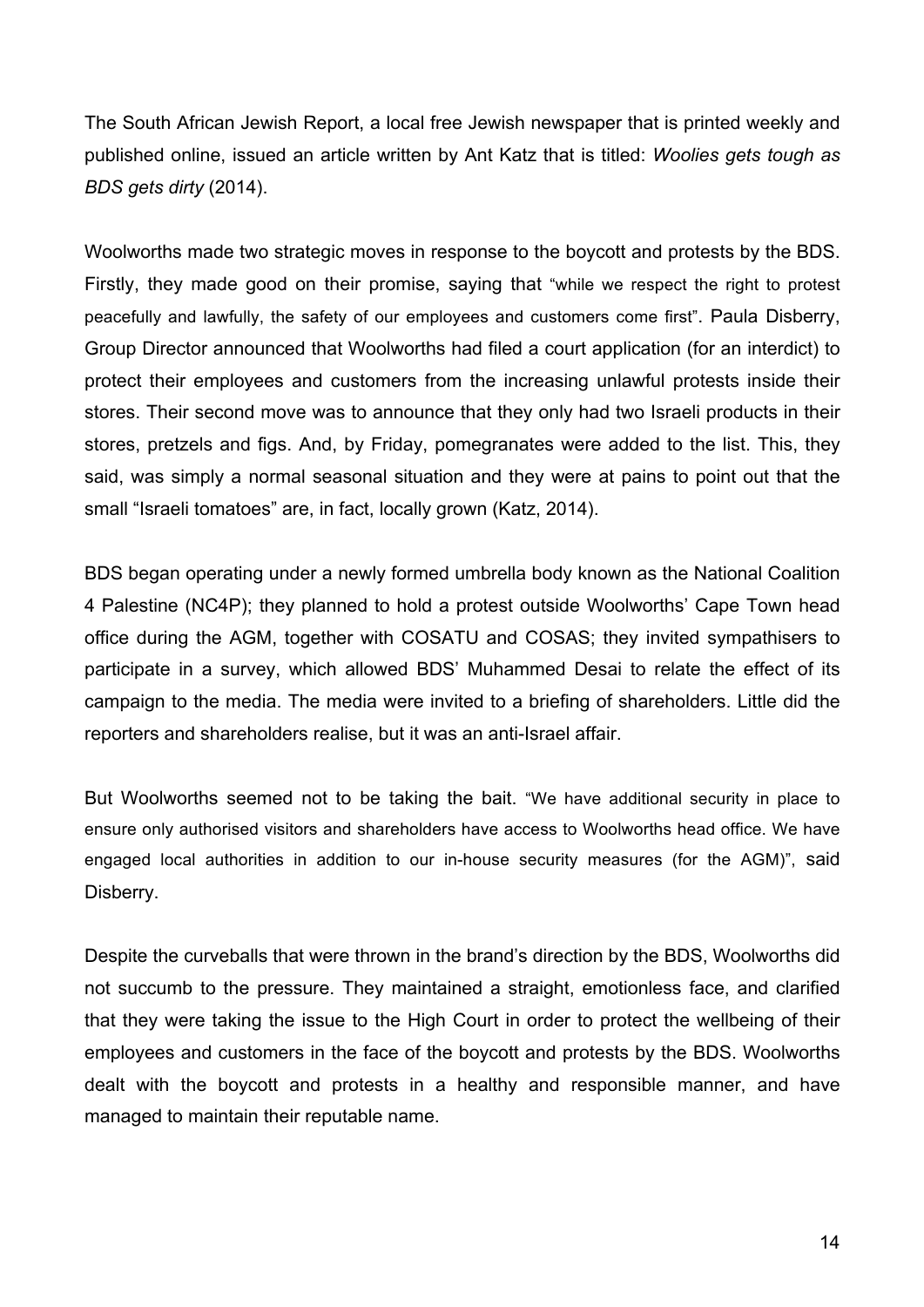Woolworths' *Ethical Sourcing Policy* (2014), states that Woolworths Limited has introduced an Ethical Sourcing Policy to ensure, among other things, that it is sourcing its products in a responsible manner, and working with its suppliers to improve their social and environmental practices (Woolworths Limited's Ethical Sourcing Policy, 2015).

Woolworths has specified that in accordance with the expectations of their customers, the community, and the requirements of the Law, they endeavour to always operate responsibly within the community, and they expect the same from their suppliers (Woolworths Limited's Ethical Sourcing Policy, 2015). Maintaining a reputation for the highest legal, moral and ethical standards in their dealings with their customers and other key stakeholders is critical for their ongoing success. The Policy has been developed to compliment their core values of integrity, trust and acting responsibly (Woolworths Limited's Ethical Sourcing Policy, 2015).

According to this policy, it can be said that Woolworths have and always will be committed to sourcing from ethically sound sources, and will strive to constantly accord with the expectancies of their customers. Woolworths has always taken ethical sourcing very seriously and driven this primarily through the Woolworths Code of Business Principles and supplier audits.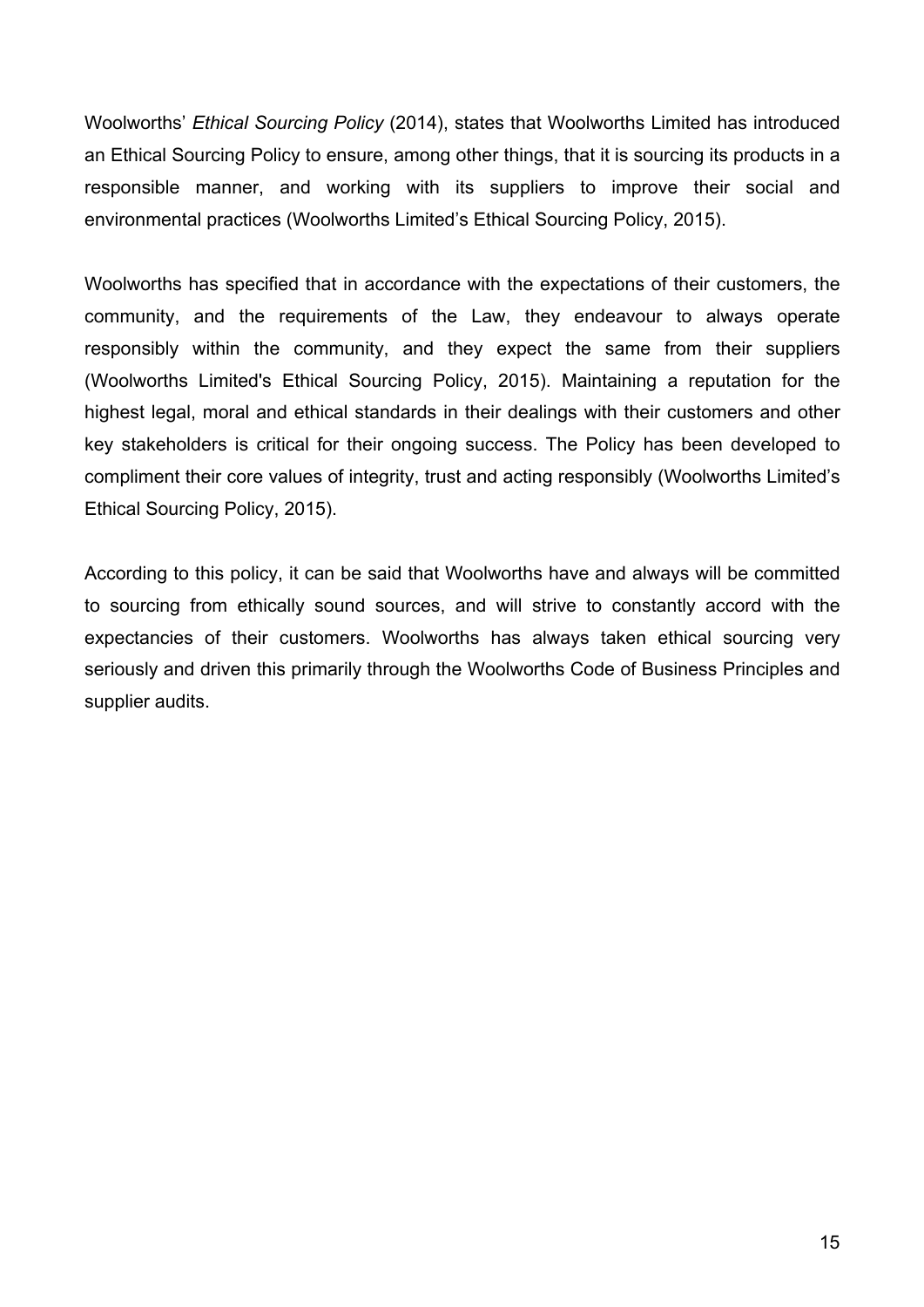#### **Second Body of Literature:**

## **Ethical and Healthy Branding and Business Practices and Dealing with Consumer Protest**

*To Boycott or Not: The Consequences of a Protest* (2010) is an article posted on the Wharton University of Pennsylvania's website. The use of the boycott as a form of consumer protest is currently more popular than ever. "Boycotts are shockingly common," says Maurice Schweitzer, a Wharton professor of operations and information management. (Knowledge@Wharton, 2010).

Calls for a boycott are one thing - convincing consumers or businesses to change their behaviour is another. Americus Reed II, a professor of marketing at Wharton who has studied how social identity drives consumer behaviour, says for a boycott to succeed, the situation that incited it must be both visible and severe. Reed notes that while the Internet and a 24-hour news cycle increase the speed with which bad news travels and the number of people who see it, those forces can also dampen the effect of a boycott, because people become desensitised to bad news (Knowledge@Wharton, 2010). At the same time, for a boycott to gain traction, there must be a low financial and psychological cost for consumers to get on board. If there are easily substitutable products available, the barrier to participating in a boycott is lower (Knowledge@Wharton, 2010).

How successful are boycotts in general? It depends on how you define success. If the goal is to get the target company to give in to boycotters' demands, the success rate is not high. Monroe Friedman, emeritus professor of psychology at Eastern Michigan University, published a paper in 1985 in the *Journal of Consumer Affairs* examining 90 boycotts in the United States between 1970 and 1980. Friedman found that only 24 of the 90 boycotts were completely or partially successful in getting the target to change its behaviour. Not surprisingly, the research found that the more organised and planned campaigns, including those that used picketing and other attention-grabbing techniques, had a greater degree of success (Knowledge@Wharton, 2010).

Boycotts may inflict less visible damage to a company's brand, but it is still long lasting. "Most companies expend significant resources in the bid to establish relationships with their customers," says Andrew John, professor of economics at Melbourne Business School in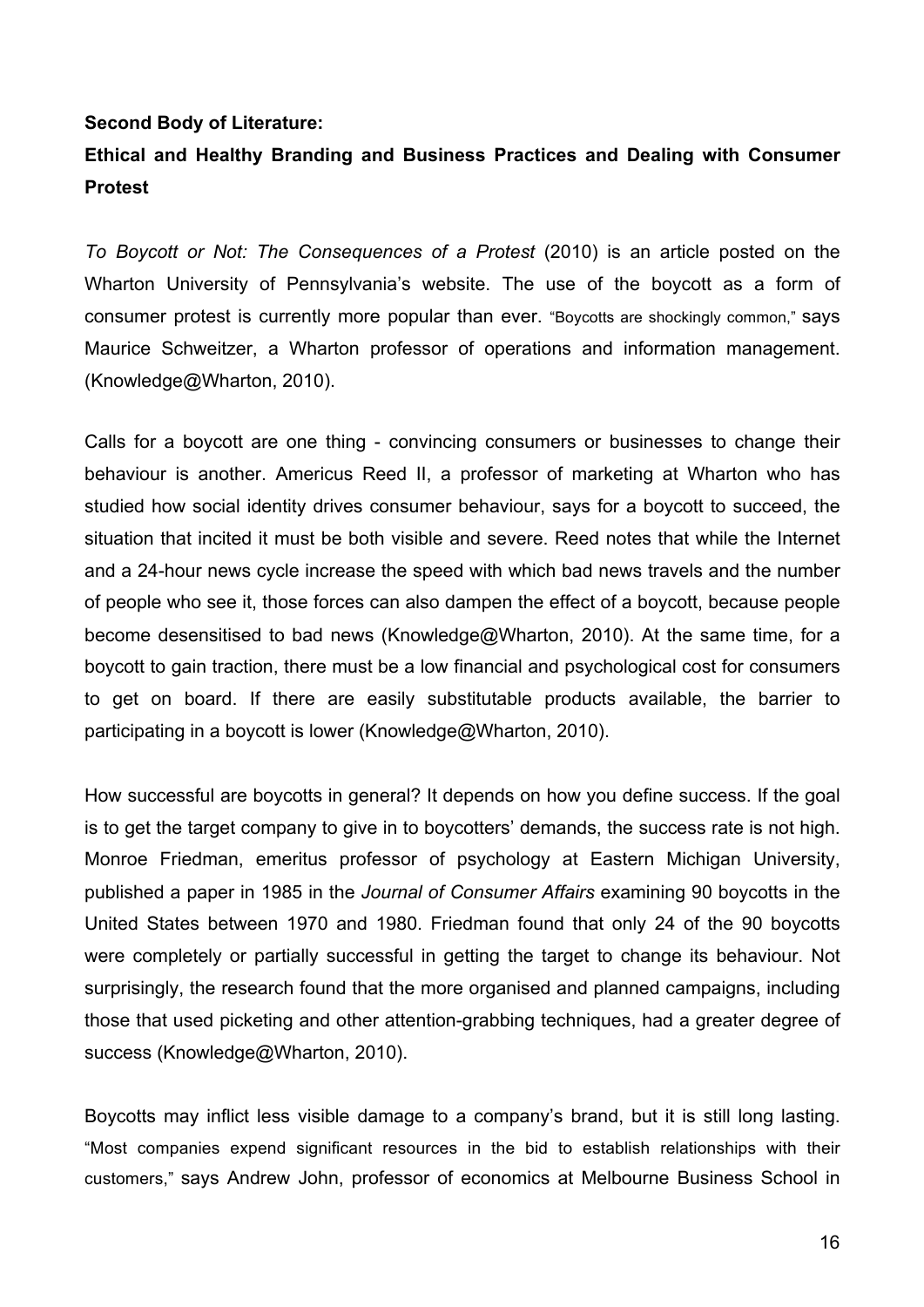Australia. "A boycott severs that relationship in a dramatic way and encourages customers to seek out and try competing products instead" (Knowledge@Wharton, 2010).

There's no disputing the media's role in a boycott's success or failure, experts say. Brayden King, a professor at North-western University's Kellogg School of Management, studied 188 boycotts that took place between 1990 and 2005. He found that companies were more likely to give in to boycotters' demands when the controversy generated a lot of media. The research also found that fear of damage to a company's reputation was a greater determinant of caving to boycotters than the fear of lost sales. "Boycotts do not tend to work in the way people think, meaning by hurting the bottom line," says King. Instead, King says the big driver tends to be "the threat to a company's reputation" (Knowledge@Wharton, 2010).

There are still reasons to believe a boycott will not have an oversized impact. For one thing, according to Wharton management professor Lawrence G. Hrebiniak, boycotts tend to be more successful when there is a clear connection between the act of boycotting and some desired outcome (Knowledge@Wharton, 2010). As Woolworths are only importing 0.1% of their products from Israel, and are well within their rights to do so according to their Ethical Sourcing Policy which they strictly abide by, it seems that the BDS were simply using Woolworths as a scapegoat to publicise their anti-Israel and anti-Zionist beliefs in an unconstructive way.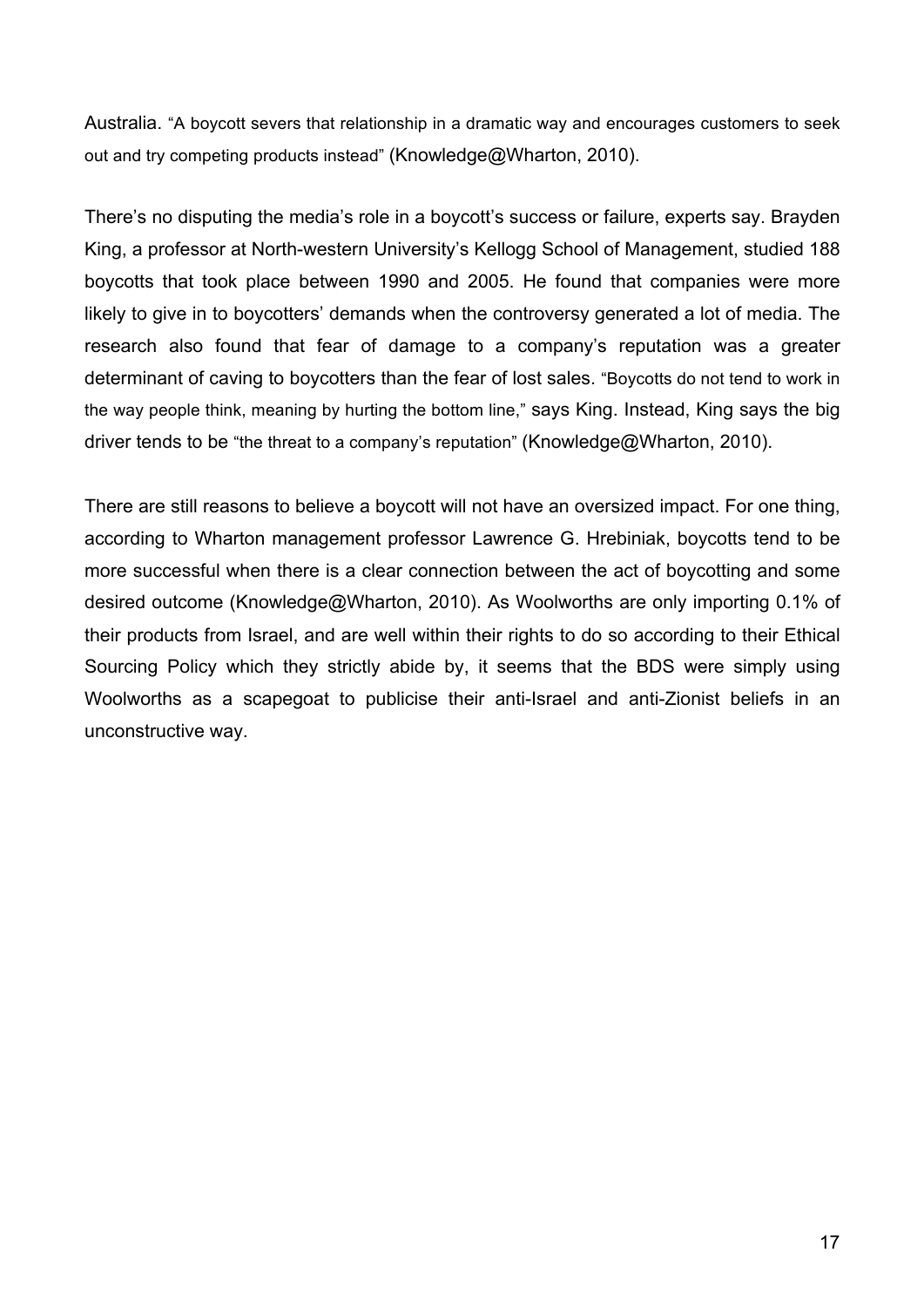D.H. Tustin and D. de Jongh write in the Southern African Business Review (2008) an article titled *Ethical consumerism as a key consideration for future brand strategy development in South Africa.* In the absence of sound business ethics practices in South Africa, consumers' opinions and hopes of businesses' ethical behaviour will be fundamental causes of market share and sustainable growth of South African businesses in the future. Clear evidence has emerged from recent research on ethical consumerism in South Africa, that South African consumers will be key drivers of the ethical agenda. This will generate sustainable growth predictions for existing and new products and services of companies that endorse ethical practices (Tustin & de Jongh, 2008).

This article focuses on some insights into purchasing behaviour in metropolitan areas of South Africa with the primary focus on:

- Consumer preferences for ethical products/services;
- The nature of consumer purchasing decisions based on company reputation;
- Consumers' perceptions of the availability of ethical products/services;
- Intentions of consumers to purchase ethical products/services; and
- Ethical product labelling (Tustin & de Jongh, 2008).

These consumer behaviour issues all relate to ethical consumerism, which is expected to form a key consideration in future branding and product lifecycle management strategies of South African companies. Woolworths can take all of these insights into consideration when dealing with the protests and boycotts against them by the BDS. They should focus on ensuring that all their products are perceived to be ethical, that their products are labelled ethically, stating exactly where it has been sourced from, as well as do research into the intentions of their customers to purchase ethical and ethically sourced products.

Ethical purchasing is defined as buying goods/services that are produced ethically by companies that act ethically. 'Ethical' can be a biased term both for companies and consumers, but in its realest sense it means a practice of producing/purchasing products and services that actively seek to minimise social and/or environmental damage and the avoidance of products deemed to have a negative impact on society or the environment (Tustin & de Jongh, 2008). This is relevant to the Woolworths brand as although 'ethical' is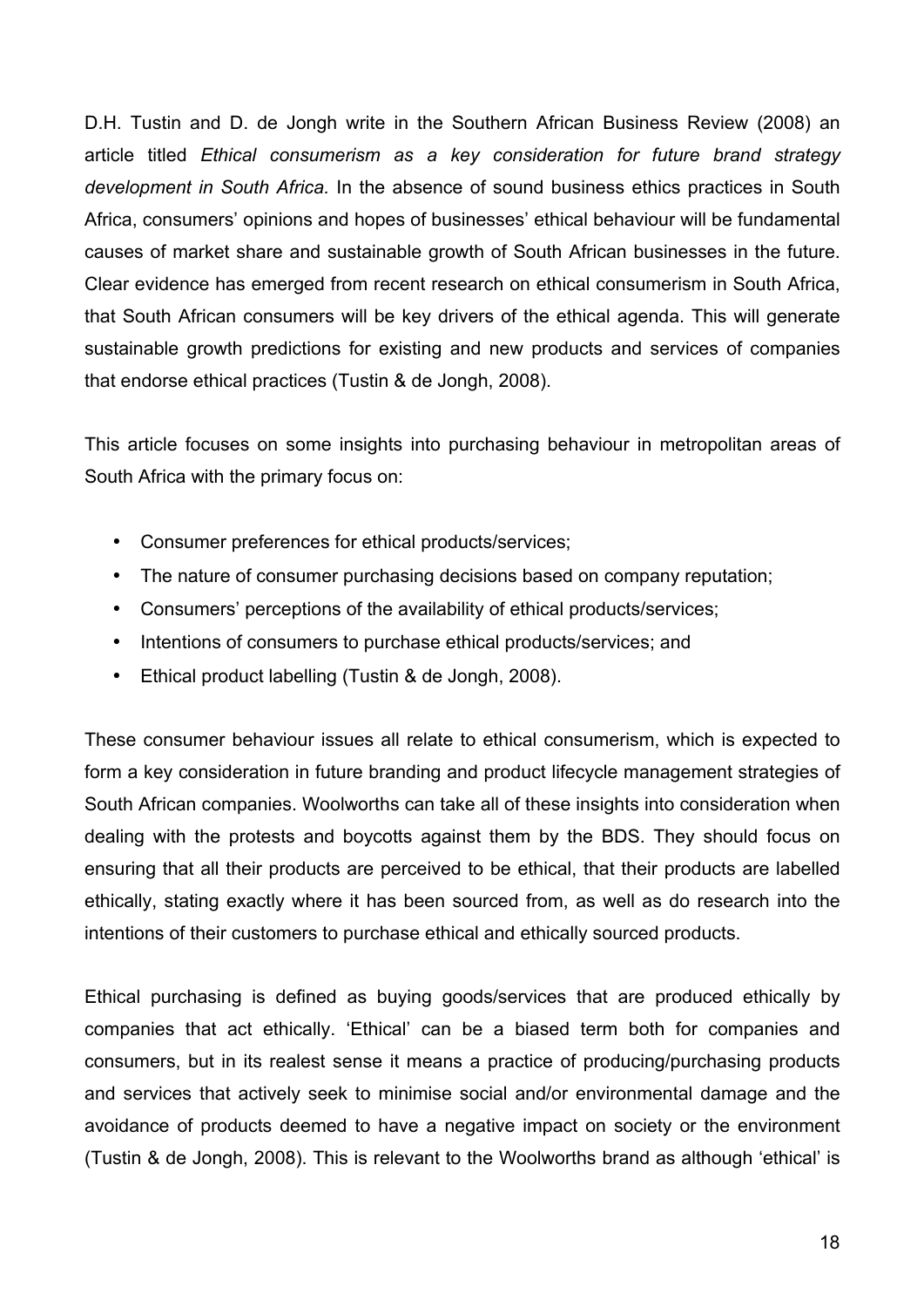subjective, in the eyes of many they were behaving unethically by importing products from Israel. In this case, it is up to Woolworths to ensure that they avoid products that are deemed to have a negative impact on society, as the boycotts and protests were politically fuelled.

According to Tustin and de Jongh (2008), consumerism may also involve the active boycotting of companies that are perceived to have acted unethically. In this case, that is exactly what happened. Woolworths were perceived by certain groups to have acted unethically by importing products from Israel. With the increase of a consumer-led market, combined with solid consumer ethical considerations, brands that do not respond to these pressures in their value proposition will have to face consumer boycotts and loss in market share (Tustin & de Jongh, 2008). Woolworths' reaction to the boycott and protests would have to be quick and smart.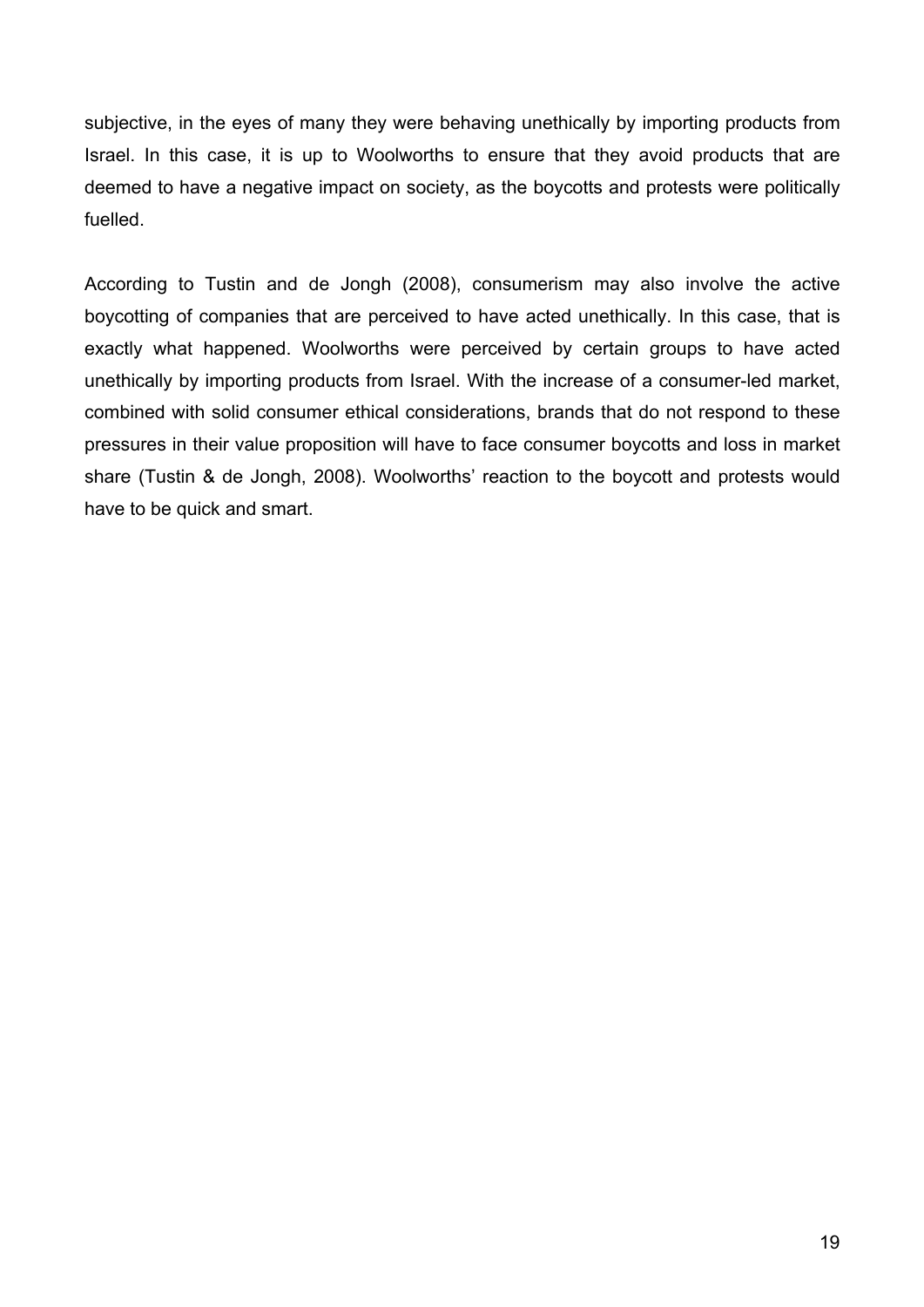*Brandgrowth* brand specialists, a creative marketing company that specialises in the creation of engaging brands, have an article on their website titled: *Ethical consumerism – do South Africans walk the talk?* (2012). The piece asks the question: Are South Africans genuinely interested in ethical products and would they act on these preferences through their purchase behaviour? Louise Gardiner, founder and MD at First Principles Sustainability Services, is the author of this article, and she takes a closer look.

Green consumerism is on the increase globally, but not equally in all countries. First Principles recently completed a high-level comprehensive survey of South African public opinion focused on perceptions of corporate citizenship, and the willingness of consumers to make purchase decisions based on environmental and social criteria. The study forms part of an annual global survey conducted in over 25 countries led by international researchers GlobeScan Incorporated (Gardiner, 2012).

Entitled "Keeping Good Company", the South African study draws on results of a 2011 nation-wide survey of what South Africans see as the most important issues affecting society and how they believe the private sector should respond. It also identifies consumer attitudes about which products need to be more responsible (Gardiner, 2012). The findings reveal that just under half of those surveyed have contemplated rewarding a company they feel is socially responsible, and roughly 20% have actually done so in the past year. Regardless of the decrease in actual purchase behaviour, the results show consistent evidence of a significant portion of the South African public that can be counted on to consider ethical issues in their purchase choices (Gardiner, 2012).

Notably, this year's survey exposed that South Africans have much higher expectancies for 'operational responsibilities' than 'citizenship responsibilities'. This means that, in addition to companies showing they have invested in the community; consumers want to know about how products are sourced and produced (Gardiner, 2012). This is especially relevant to Woolworths and the boycott and protests that they experienced by the BDS. If they were aware of the fact that South Africans were so focused and concerned about how products are sourced and produced, perhaps the brand would have anticipated the boycott, and been able to plan ahead for necessary reputation management and avoidance of bad media.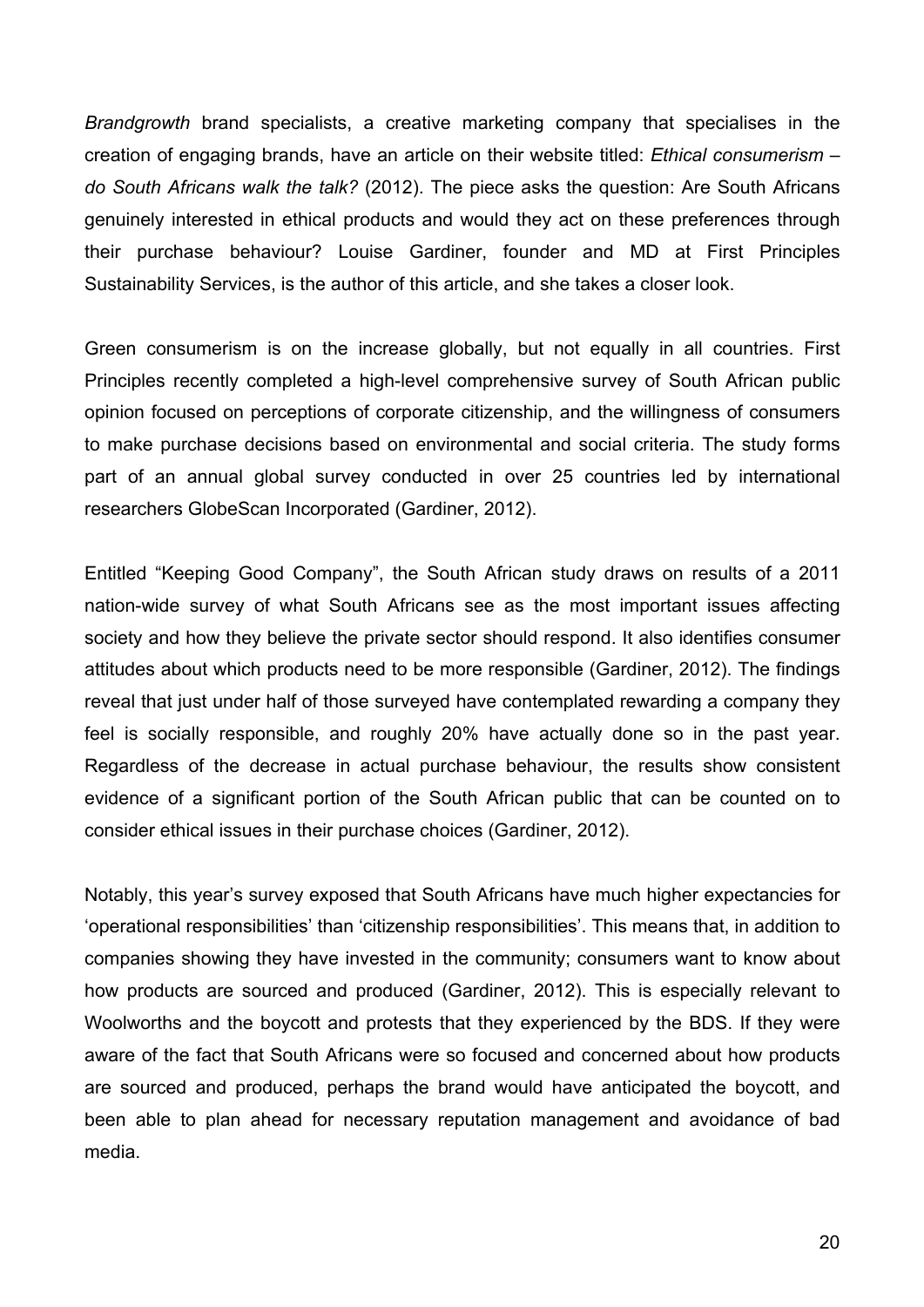Alexander Garrett published an article in Management Today on *Dealing with Consumer Protest* (2013). The piece gives advice to organisations on how to deal with protests and boycotts by consumers in a healthy and constructive way.

Being prepared and engaging with the broader world will guarantee you are aware of issues before they reach boycott stage. Management can be narrow-minded, and it is vital to look beyond the business. Duncan Gray, consultant at crisis management specialist Sancroft, adds: "You should have a process for crisis management in place, so you do not have to start from scratch when the storm hits" (Garrett, 2013).

Businesses must always take a boycott seriously. An isolated call to action on Twitter in the morning can be re-tweeted by an influencer or celebrity and escalate rapidly. If a mainstream journalist picks it up, it can be on the national news that evening. Perfect storms can be created in real time (Garrett, 2013). Responses by the boycotted brand must always be organised. Dealing with a crisis often falls to the communications team, but operations, finance and marketing should all be involved. If it affects the whole organisation, all the organisation's employees need to be ready to react (Garrett, 2013).

It is also important for the company to speak to the protesters to find out what they really want; sometimes, it's not the thing they've threatened the boycott over (Garrett, 2013). Potential damage must also be evaluated, as many companies overestimate a boycott's effect on sales and underestimate the impact on long-term reputation. Considering your position is another vital necessity. A key motivation for people join boycotts is improvement of their self-esteem. The 'substitution effect' must also be considered. Are there plenty of alternatives if a consumer decides to boycott your company's product? Make a business decision. "Once you have considered the issue objectively, looked at your own values and what your customers and other stakeholders want, you will have to decide what is the right outcome. Then communicate it fast" (Garrett, 2013).

Once the organisation has decided on a course of action, it must be prepared and shared with everyone involved. Make sure that they are aware of the good things your company does. Do say: 'We have asked to meet the campaigners to hear their concerns.' Do not say: 'It will blow over soon' (Garrett, 2013). Woolworths, and any other company that has been faced with a boycott crisis, should take all of these points into due consideration.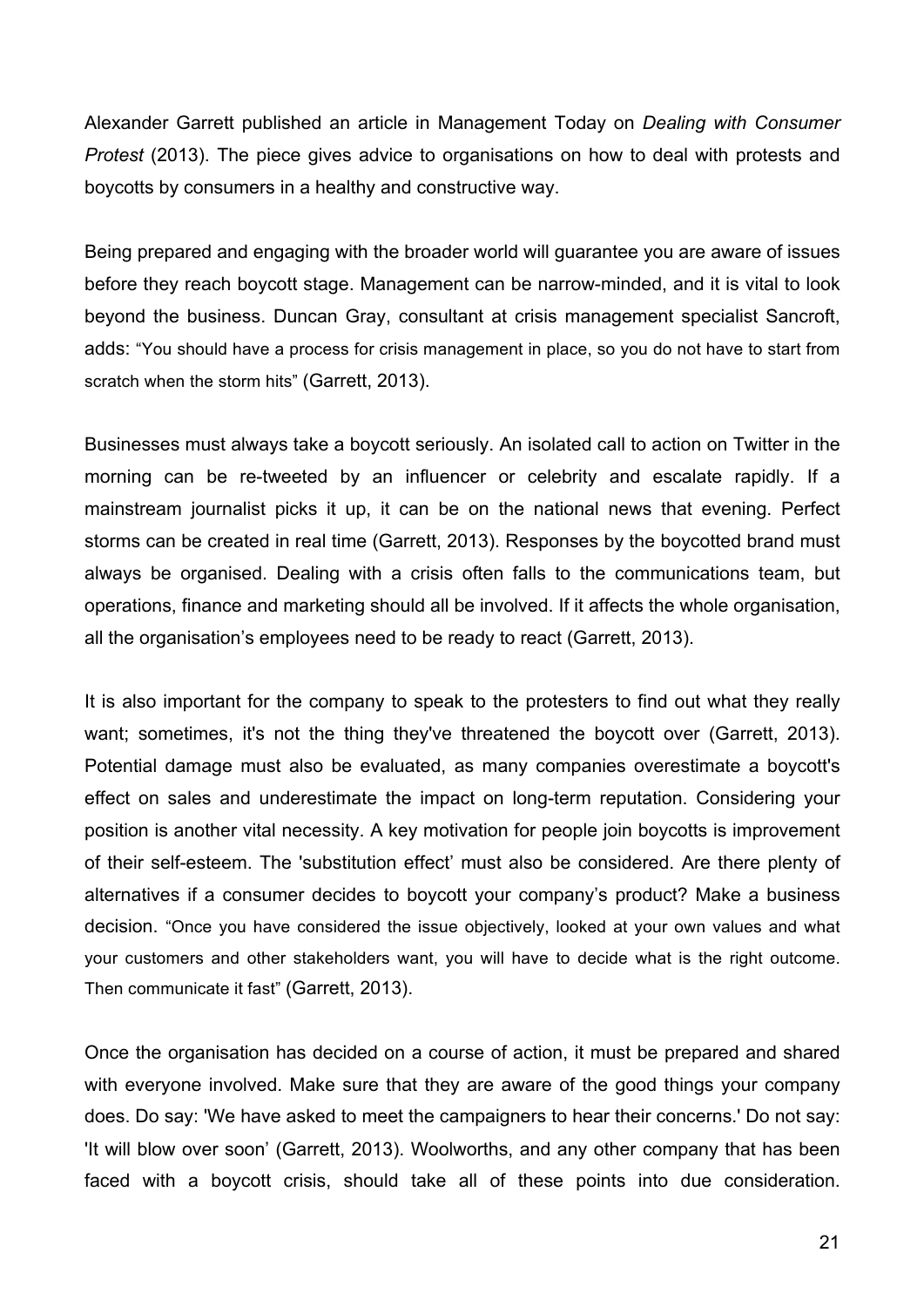*Business Ethics in Africa* by Deon Rossouw (2002) answers ethical questions challenging the African business community. One of Rossouw's focuses is the myth that although unethical conduct is wrong, it is not really harmful to society. Unethical behaviour is not only harmful to society, but also damages the reputation of an organisation. A good reputation, such as that of Woolworths, is an invaluable asset: it offers reliability, credibility, and quality (Rossouw, 2002). This inspires trust from business partners and customers and persuades them to enter into a long-term commitment. For this reason, companies are willing to invest heavily in protecting their image and reputation. The damage that unethical business behaviour can do to a company's reputation is huge, especially if it receives media attention, such as in the case of the boycott and protests against Woolworths by the BDS.

A code of ethics is a document or agreement that stipulates morally acceptable behaviour within an organisation. It defines the moral standards or guidelines that need to be respected by all members of an organisation in their dealings with others (Rossouw, 2002). A code of ethics seeks to do more than simply raise the level of ethical behaviour within an organisation. Ethical codes can serve a variety of purposes in the internal, external and cultural spheres (Rossouw, 2002). Rossouw emphasises how a business must constantly adapt to changes in national and international culture. This could be relevant to the issues that Woolworths faced when confronted with the boycotts and protests by the BDS. Would they need to adapt their code of ethics to keep in line with the desires of their anti-Israel consumers? The solution to this issue would lie in shared values. When all members of an organisation can agree to a shared set of values, control and focus can be restored (Rossouw, 2002).

Woolworths consolidated and ensured that all members of their organisation agreed that the boycott and protests by the BDS were unjustified and ethically incorrect. By assuming a shared set of values, they managed to focus on the issues at hand, and deal with the BDS in the most ethically sound way possible in their eyes – by taking them to court.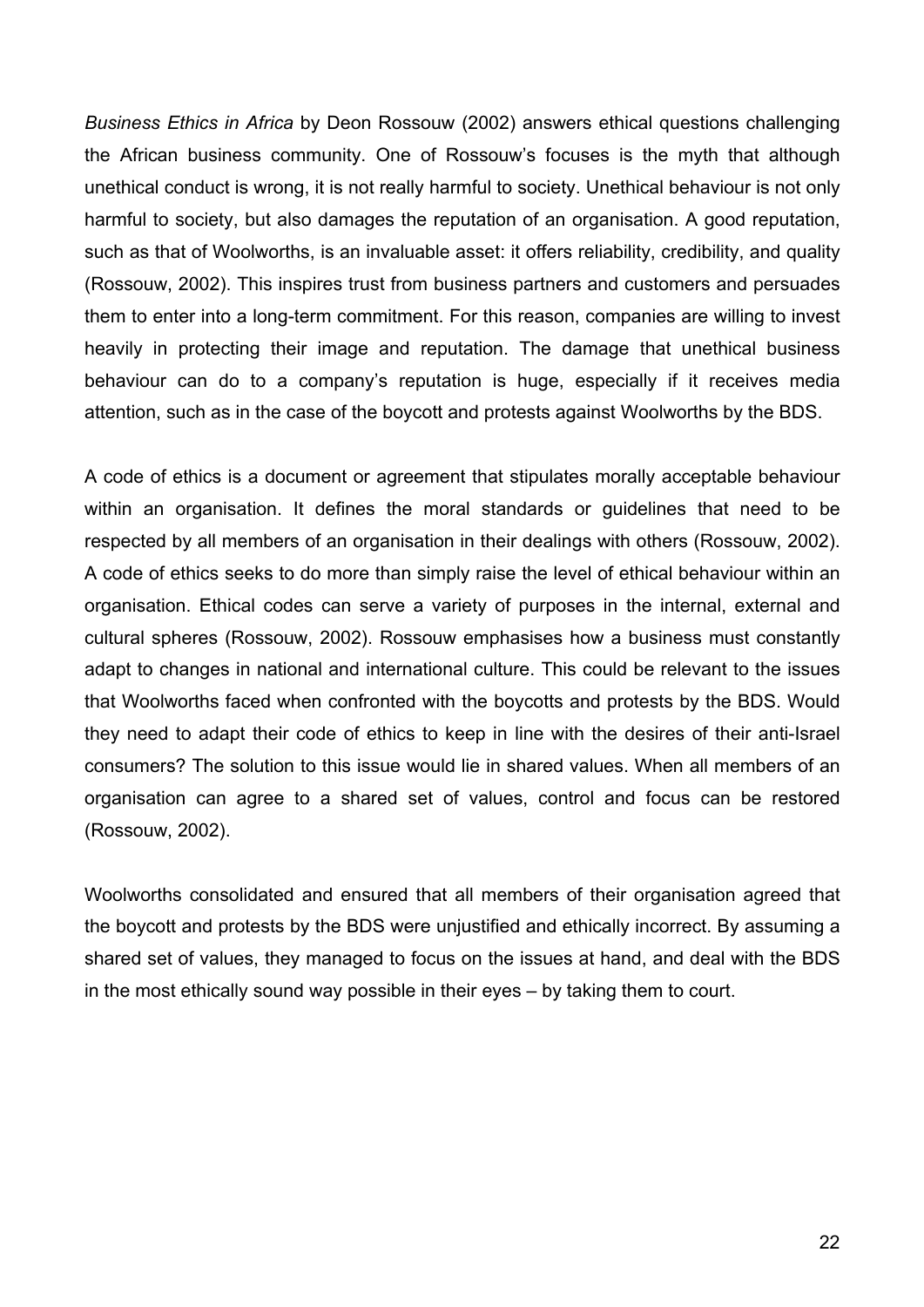Deon Rousseau discusses cultural influences on buyer behaviour in the book *Buyer Behaviour* (2007). Culture is a set of learned beliefs, values, attitudes and forms of behaviour that is shared by a society and is transmitted from one generation to the next by members of that society through language and symbols (Bloem *et al*., 1985). Consumer needs and preferences are in many ways universal. Everyone seeks value for money, price discounts, variety to choose from, reliable after-sales service, guarantees, clean stores, honest staff, etc. However, communication differences occur for various target populations, based on differences in cultural values, lifestyles, languages, education levels, religions, and so on. These factors have to be taken into account if sales messages are to be effectively communicated via the media to cultural and subcultural groups (Rousseau, 2007).

In November 2014, the High Court in Johannesburg ruled that pro-Palestine activists are banned from protesting in Woolworths stores. The order prevented members of Boycott, Divestment and Sanctions (BDS) South Africa from organising, co-ordinating or encouraging any form of protest action in the stores. Paula Disberry, group director of retail operations at Woolworths, said that Woolworths welcomes the court decision to protect their customers and employees from unlawful BDS in-store protests. "Woolworths respects the constitutional rights of protesters to express their views lawfully without infringing the right of others. We trust that BDS will respect the decision of the court," she said (BDLive, 2014).

Woolworths managed to relay their sales messages in an effective way via the media, allowing for fair and just decisions to be made regarding the protests and boycotts that they fell victim to by the BDS. Paul Disberry, Woolworths' group director, welcomed the court ruling and said the chain store had to think of its customers' and employees' safety although it respected the right to protest peacefully (Grobler, 2014).

Woolworths took the needs and preferences of the majority of their consumers and employees into consideration, and decided to take a legal stand against the BDS in court. The ruling was in the brand's favour, and has resulted in the end of the boycotts and protests.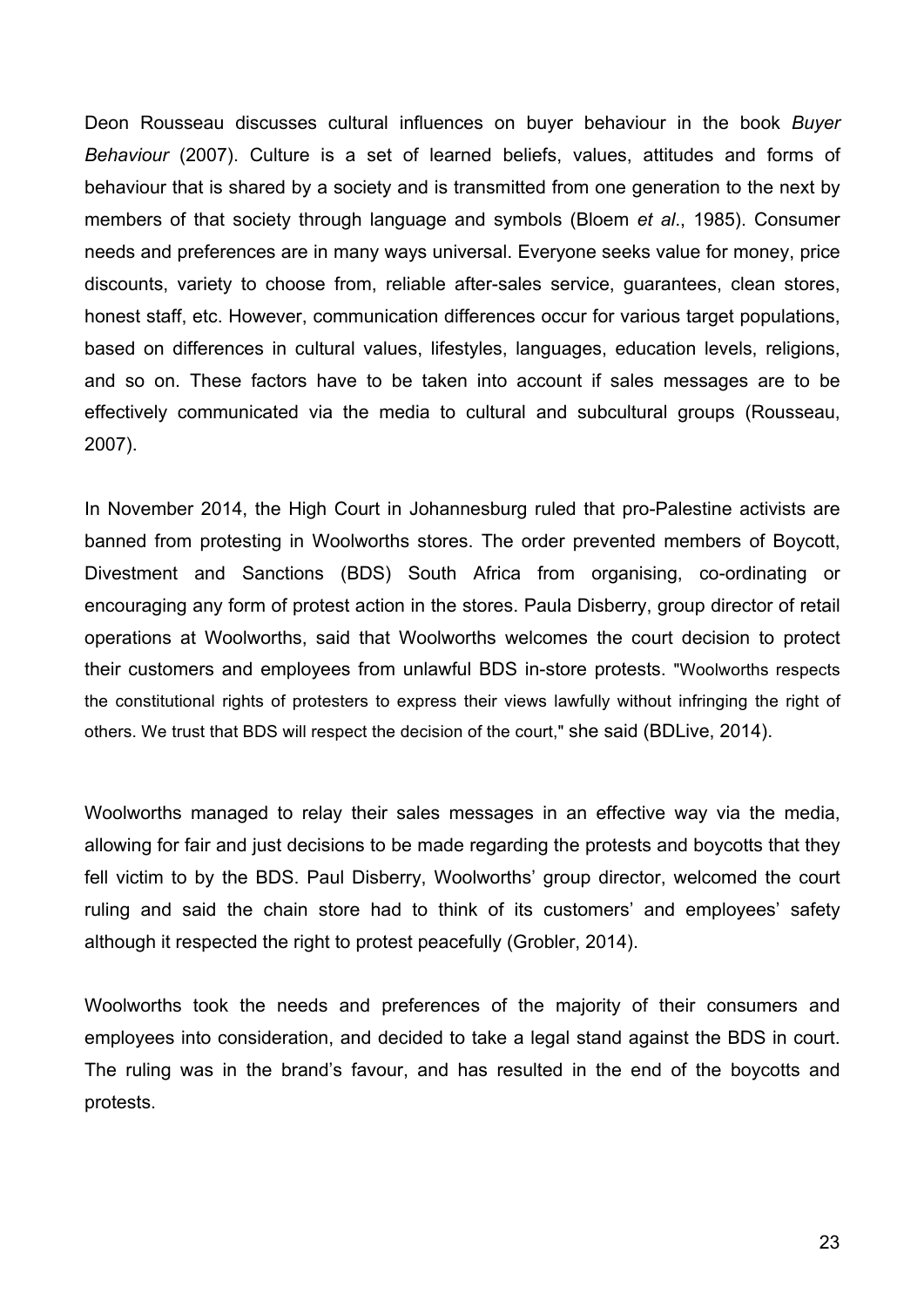The first theme that is clear throughout my literature review is that the boycott and protests by the BDS against Woolworths did not actually affect the brand in a long-lasting negative way. Woolworths' commitment to quality and ethical sourcing are prevalent features in all that the brand does and will continue to do. The BDS are not strong enough to destroy the solid reputation that Woolworths have created for themselves over the years, and the boycott and protests was simply a hurdle that the brand needed to overcome swiftly and smartly, which they did. There is reason to believe a boycott will not have an oversized impact on a brand's reputation. As Woolworths are only importing 0.1% of their products from Israel, and are well within their rights to do so according to their Ethical Sourcing Policy which they strictly abide by, it seems that the BDS were simply using Woolworths as a scapegoat to publicise their anti-Israel and anti-Zionist beliefs in an unconstructive way.

The second theme is that consumers are becoming more aware, and ethical consumerism is on the rise. This makes it more difficult for companies to keep their customers happy. Woolworths, and other South African organisations, need to educate themselves on the desires of their consumers in order to be able to prepare and anticipate possible protest by the public. If they are prepared, they will be able to avoid long-lasting damage to their reputation, and avoid any further repercussions.

In conclusion, my thesis will make a significant contribution to this particular body of research, as I have examined both the effects that the boycott and protests by the BDS had on the Woolworths brand and reputation, as well as a focus on sound and ethical business practice in a South African and global context, asking the question of whether Woolworths is in fact in line with their stated guidelines and policies.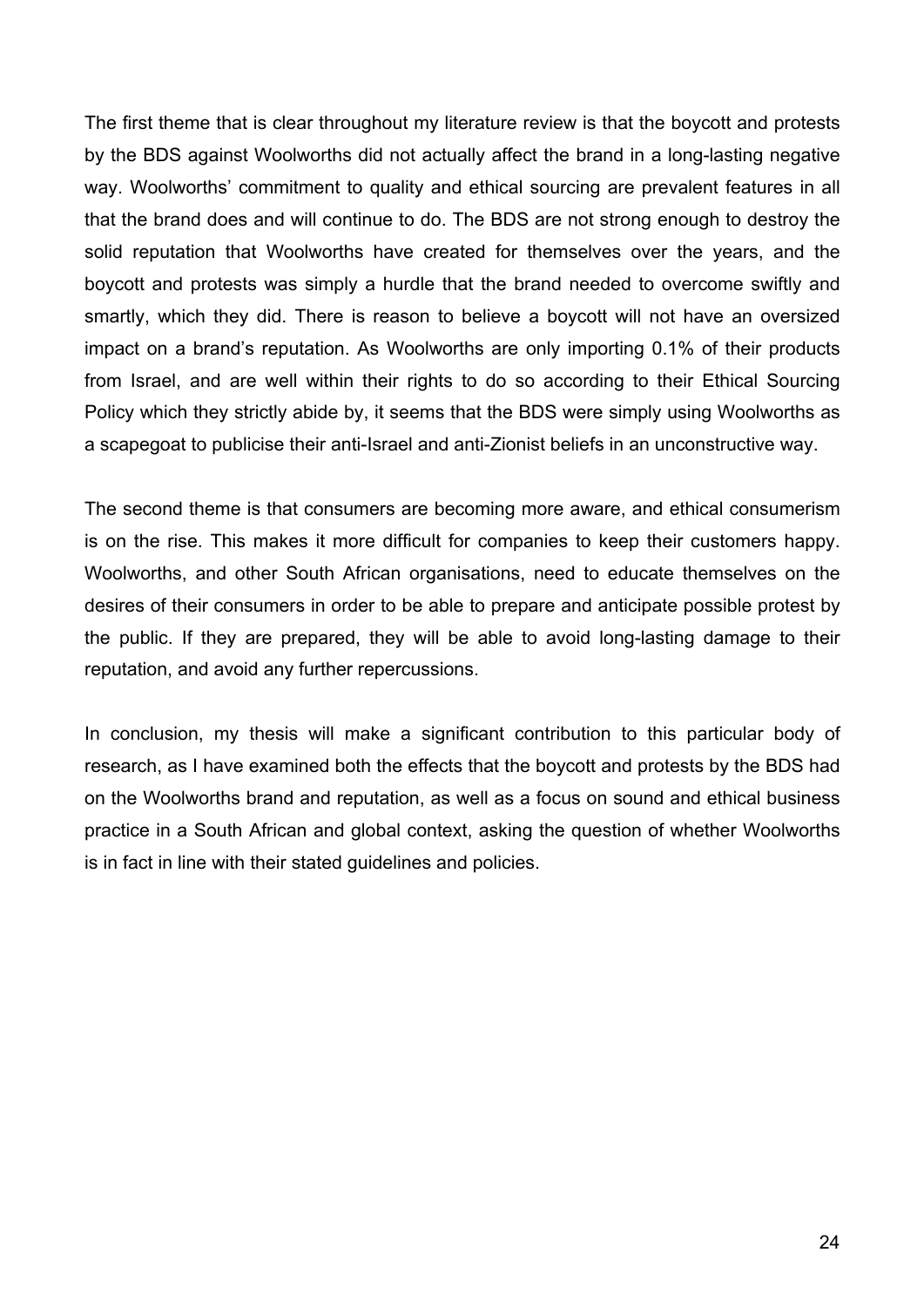### **Chapter Three**

#### **Methodology**

The way in which I will be collecting data for my research report, The Effects of Protests and Boycotts on a Brand and its Reputation: A Case Study on Woolworths and the Boycott, Divestment & Sanctions (BDS), will be of both qualitative and quantitative methods, making it a mixed-methods methodology.

Qualitative research deals with the central assets of personal experiences and the implications related to phenomena. By exercising qualitative data collection, it is likely to acquire an abundance and profundity of data, collected from intricate and multidimensional phenomena in a particular social context. The fundamental purposes of qualitative research are to investigate, comprehend and define (du Plooy-Cilliers, 2014). Through utilising the qualitative research method of a focus group, I will be able to accumulate rich, comprehensive data on my topic, allowing for constructive conclusions to be made on my research question.

The first method that I will be utilising for my research study will be the case study approach, that being a case study on the boycott and protests by the Boycott, Divestment and Sanctions (BDS) on the Woolworths brand and reputation. A case study is a dense and thorough account of a social phenomenon that lives within a real-world context. The case study reports a real-life situation by thoroughly recounting the setting in which the phenomenon transpires. It is an effort to comprehend a phenomenon within an exact position (du Plooy-Cilliers, 2014). I feel that it is appropriate to make use of this method as the situation that occurred between Woolworths and the BDS is a real-life one, and I will be using it as the actual case study in my research. The focus on this case study will allow for an in-depth exploration into relations between Woolworths and the Boycott, Divestment and Sanctions (BDS) group, and ought to result in a thorough understanding of the particular and lived experience of Woolworths as a brand, and the effects that the protests and boycotts by the BDS had on their reputation.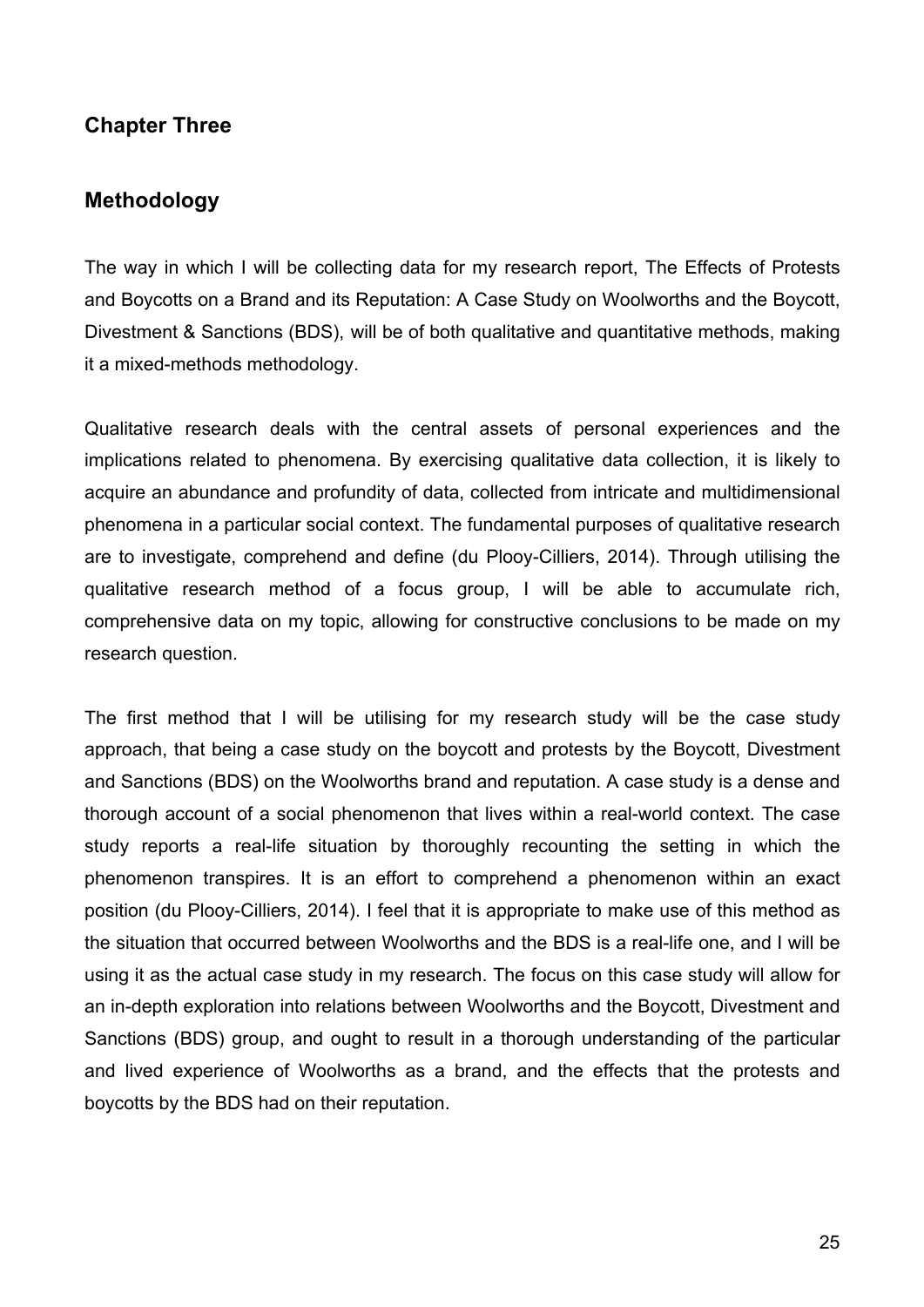The second qualitative method that I will be utilising for my research will be a focus group. A focus group is a group interview that is used to determine the attitudes, behaviour, preferences and dislikes of participants who are interviewed simultaneously by a facilitator (du Plooy-Cilliers, 2014:183). I will be interviewing six of my classmates from Vega School of Branding, in the hopes of attaining a point of view on my topic that is brand-focused. I will identify broad questions and themes in advance, and will then use them to facilitate a discussion among the participants. The discussion will be conducted in a natural and unstructured way, in a classroom on the Vega campus, and the participants will be free to express their views and opinions about the topic at hand. This will result in a free exchange of ideas between the selected participants (du Plooy-Cilliers, 2014: 184).

I feel that I had a strong presence in the field in Woolworths, as my research gave me the ability to feel very involved in the on-goings being Woolworths and the BDS throughout the boycott and protests. This gave me the ability to conduct field research. Field research or fieldwork is the collection of information outside of a laboratory, library or workplace setting. The approaches and methods used in field research vary across disciplines (Burgess, 1984). Conducting my focus group added to this field research, too.

The type of sampling that I will be making use of in my research thesis is non-probability sampling. Non-probability sampling is used when it is almost impossible to determine whom the entire relevant population is, or when it is difficult to gain access to the entire population (du Plooy-Cilliers, 2014). The elements in the population will not all have an equal opportunity to form part of the sample. However, the representativeness of the sample is not considered important. The focus is more on how many people are needed in order to gain an in-depth understanding of the research problem that is being explored (du Plooy-Cilliers, 2014).

The findings from non-probability sampling are often not used to generalise results to the larger population, and are not considered reliable in the same way that findings from a probability sampling would be (du Plooy-Cilliers, 2014). As Woolworths is a very large organisation in South Africa, I will not have the ability to interview consumers from all over the country. So instead, I will send out an online survey, allowing for 100 respondents to answer my survey questions. The focus group will be made up of myself, and six respondents.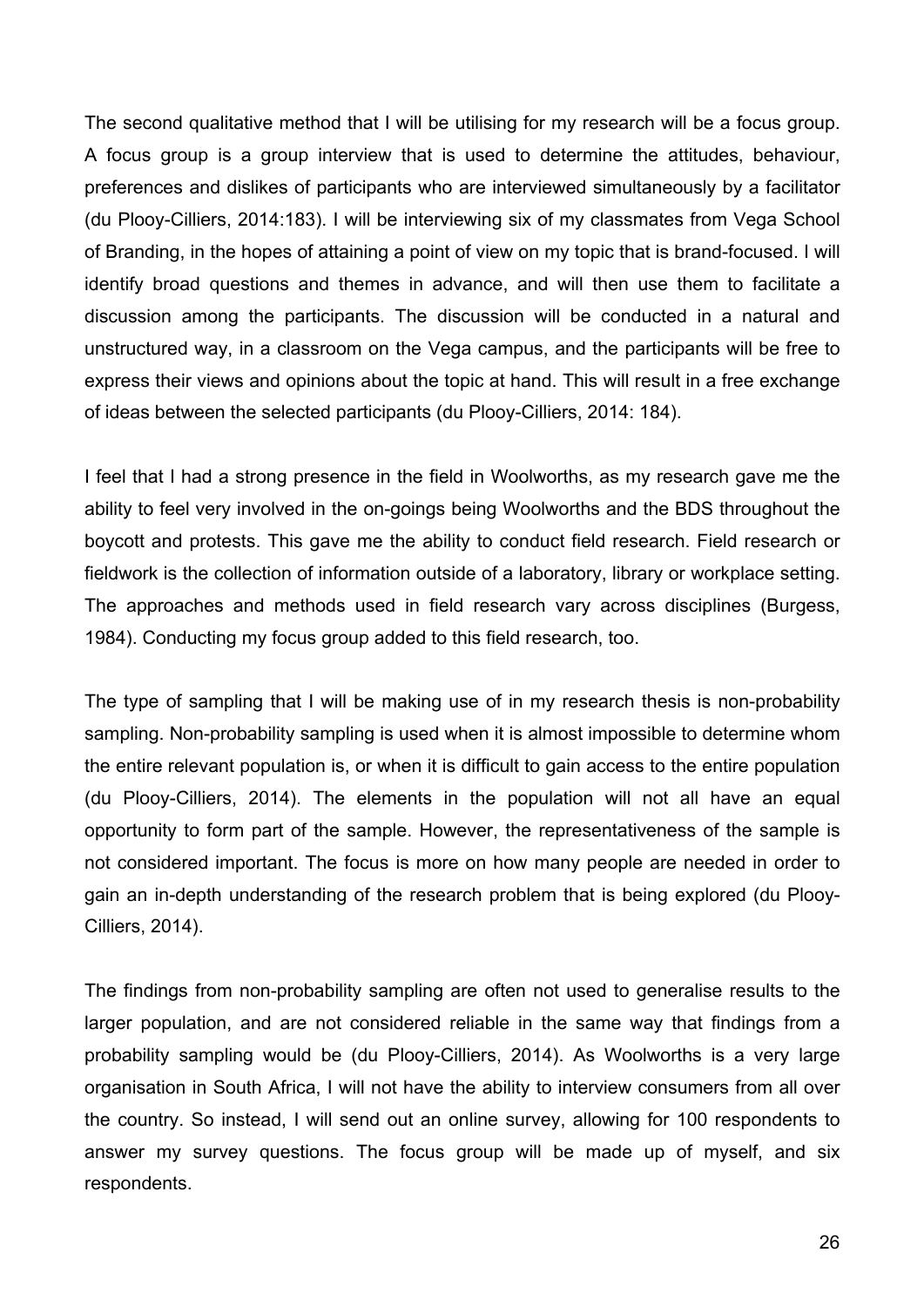Exploratory research can be based on one or more of the purposes identified by Du Plooy (2006:48), namely:

**To obtain new insights as part of a pre-test or pilot test -** Through my online survey and focus group I will be gaining new insights on a personal basis directly from Woolworths consumers and South African citizens who may or may not have been aware of the boycott and protests against the Woolworths brand.

**To identify key concepts -** The new concepts that I will be identifying will be the effects and potential damage to a brand from boycotts and protests against them, in connection to the Woolworths brand and the boycott and protests against them by the BDS in specific.

**To identify key stakeholders -** The key stakeholders that I will be identifying through my exploratory research will be 100 South African citizens who were directly or indirectly affected by the boycotts and protests of the BDS against the Woolworths brand, as well as an additional 6 respondents who will take part in my focus group.

**To prioritise social needs -** The social needs that will be prioritised in my research study are the needs for ethical sourcing by Woolworths, and ensuring that they have transparency with all of their stakeholders.

**To identify consequences of research problems -** The consequences of the research problem have been addressed in my 'Ethics' section above. Unfortunately, I will be unable to focus on other aspects of my research, as it is a multifaceted and controversial topic. Instead, my focus will be on the effects of the boycott and protests by the BDS on the Woolworths brand and reputation.

**To develop hypotheses -** The hypothesis that has been developed for my research study is that the boycott and protests by the BDS did in fact have a negative effect on the Woolworths brand, and damaged their reputation. Despite this, Woolworths managed to remedy the issue to their best ability, and continue to be a healthy, reputable and successful South African brand.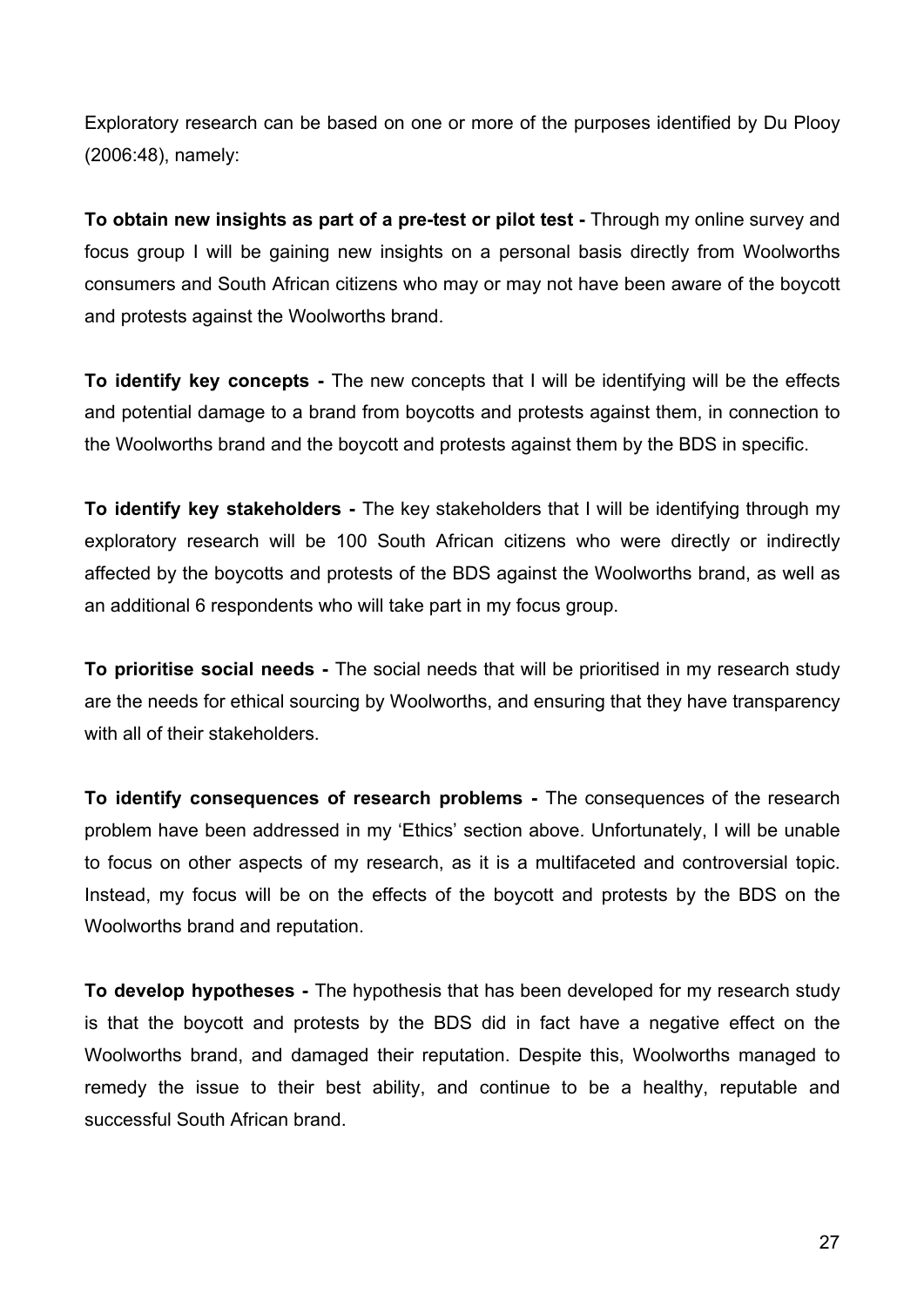**To confirm assumptions -** Through my exploratory research study I will be able to confirm the assumptions that I have made regarding the reputation of the Woolworths brand as affected by the boycott and protests of the BDS.

**To become familiar with unknown situations, conditions, policies and behaviours -** By sending out an online survey to 100 South African citizens and conducting a focus group with 6 respondents, I will become familiar with unknown situations, conditions, policies and behaviours in relation to the topic that I have chosen, guiding me in my research study.

In exploratory studies, data reliability and validity are usually not scientific measures, as the research design has to be elastic in order to allow an understanding of an unknown area of research. The research methods that are used in exploratory studies typically include qualitative methods such as personal and focus group interviews, surveys and case studies (du Plooy-Cilliers, 2014).

In research, one wants to be able to trust the findings of researchers. We want to know that if a different researcher were to repeat the research, he or she would find similar results. The terms 'validity' and 'reliability' are most commonly used in quantitative research. In contrast to this type of measurable, numerical and statistical research, the purpose of qualitative research is to endeavour to provide an in-depth understanding of a phenomenon (du Plooy-Cilliers, 2014). Therefore, 'validity' and 'reliability' are not useful terms to use within these types of studies. Qualitative researchers prefer to use the concept of *trustworthiness* to measure reliability and validity within qualitative results (du Plooy-Cilliers, 2014). The aim of qualitative research is to promote understanding of a particular phenomenon within a specific context, and not to generalise results to a broader population (du Plooy-Cilliers, 2014).

Through my research methods of a case study on the effects of the boycott and protests by the BDS against the Woolworths brand and reputation, and the online survey and focus group with South African citizens and loyal Woolworths customers, I will be able to understand the phenomenon that I have chosen to focus on in this context. The information gleaned via the surveys and focus group that I will be conducting will give me a trustworthy insight into the effects that the Woolworths brand has experienced, and how their reputation was affected throughout the boycotts and protests.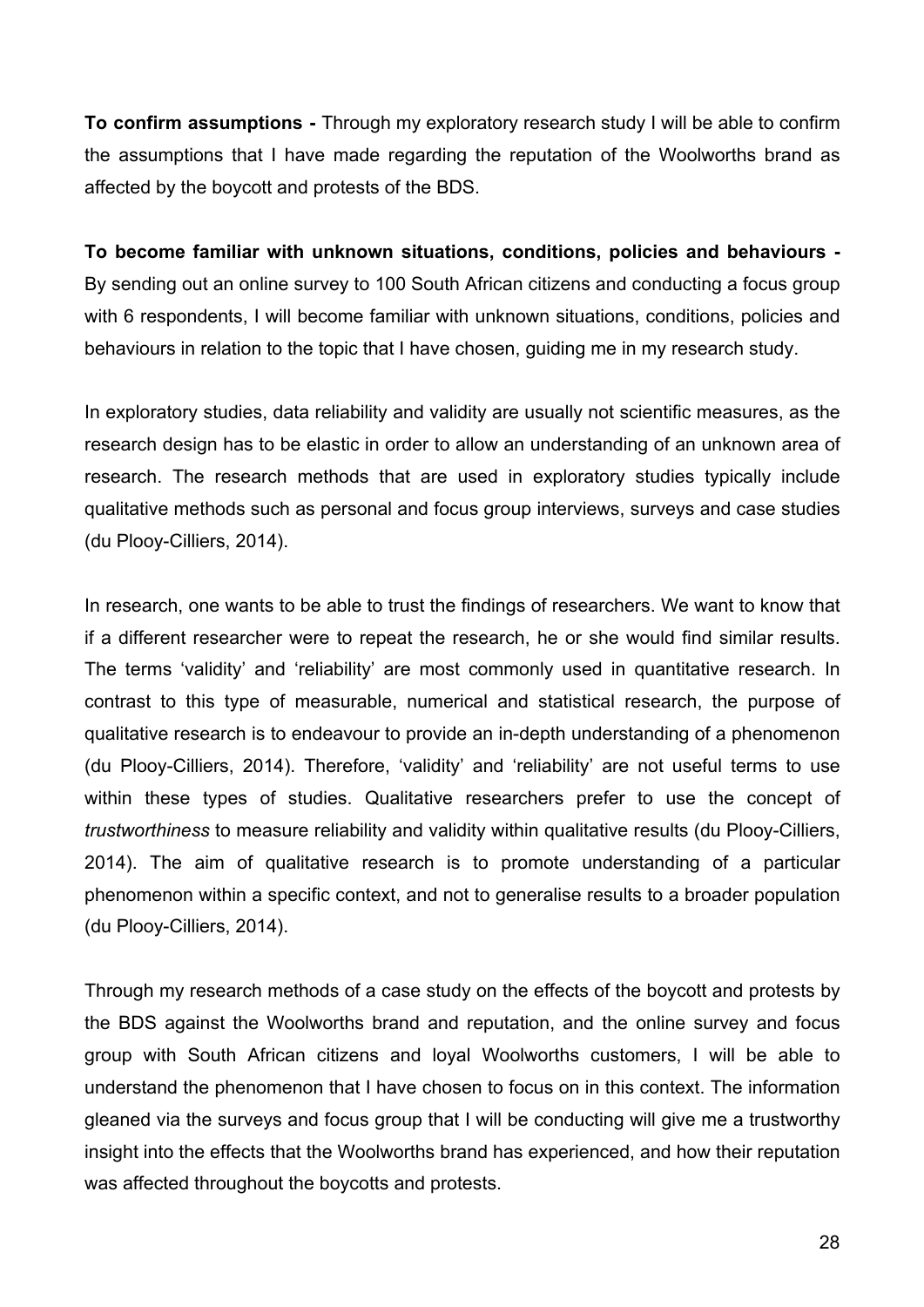There is a move towards the use of different terminology to indicate validity and reliability in qualitative studies. The overarching term that is used for validity and reliability in qualitative research is 'trustworthiness', which is further divided into credibility, transferability, dependability and confirmability (Lincoln & Guba, 1985). Credibility refers to the accuracy with which the researcher interpreted the data that was provided by the participants. Credibility is increased when the researcher spends long periods of time with the participants in order to understand them better and gain insight into their lives or the situation that is being researched (Lincoln & Guba, 1985; Shenton, 2004; Colls & Hussey, 2003). Additionally, credibility is increased when your findings are believable from the participants' perspective. I will be able to attain credibility for my research by conducting a focus group, as well as collecting data from the online surveys sent to 100 respondents. Through spending time with the respondents of the focus group, I will be able to gain insight into how the Woolworths brand and reputation was affected by the protests and boycotts of the BDS in their eyes, and what their take on the situation is. I will ensure that the analysis of my findings is believable and credible in the eyes of the participants of my focus group.

Transferability is the ability of the findings to be applied to a similar situation and delivering similar results. This would allow for generalisation within an approach that does not lend itself to generalised findings. It is the degree to which the results and analysis can be applied beyond a specific research project (Lincoln & Guba, 1985; Shenton, 2004; Colls & Hussey, 2003). Through my research in analysing the steps that were taken by Woolworths before, during and after the protests and boycotts on them by the BDS, I will be able to assess whether this would allow for generalisation to other companies that have experienced similar issues. Dependability refers to the quality of the process of integration that takes place between the data collection method, data analysis and the theory generated from the data (Lincoln & Guba, 1985; Shenton, 2004; Colls & Hussey, 2003:278- 279). The process of integration between my data collection methods of a focus group, online survey and a case study, my data analysis methods and the theory that I manage to generate from the data I have collected and analysed will be one that is dependable. It will be clear that I have ensured that the process is one that is reliable and valid, and can be utilised to asses the reputation management of a brand after being a victim of protests and boycotts in the future.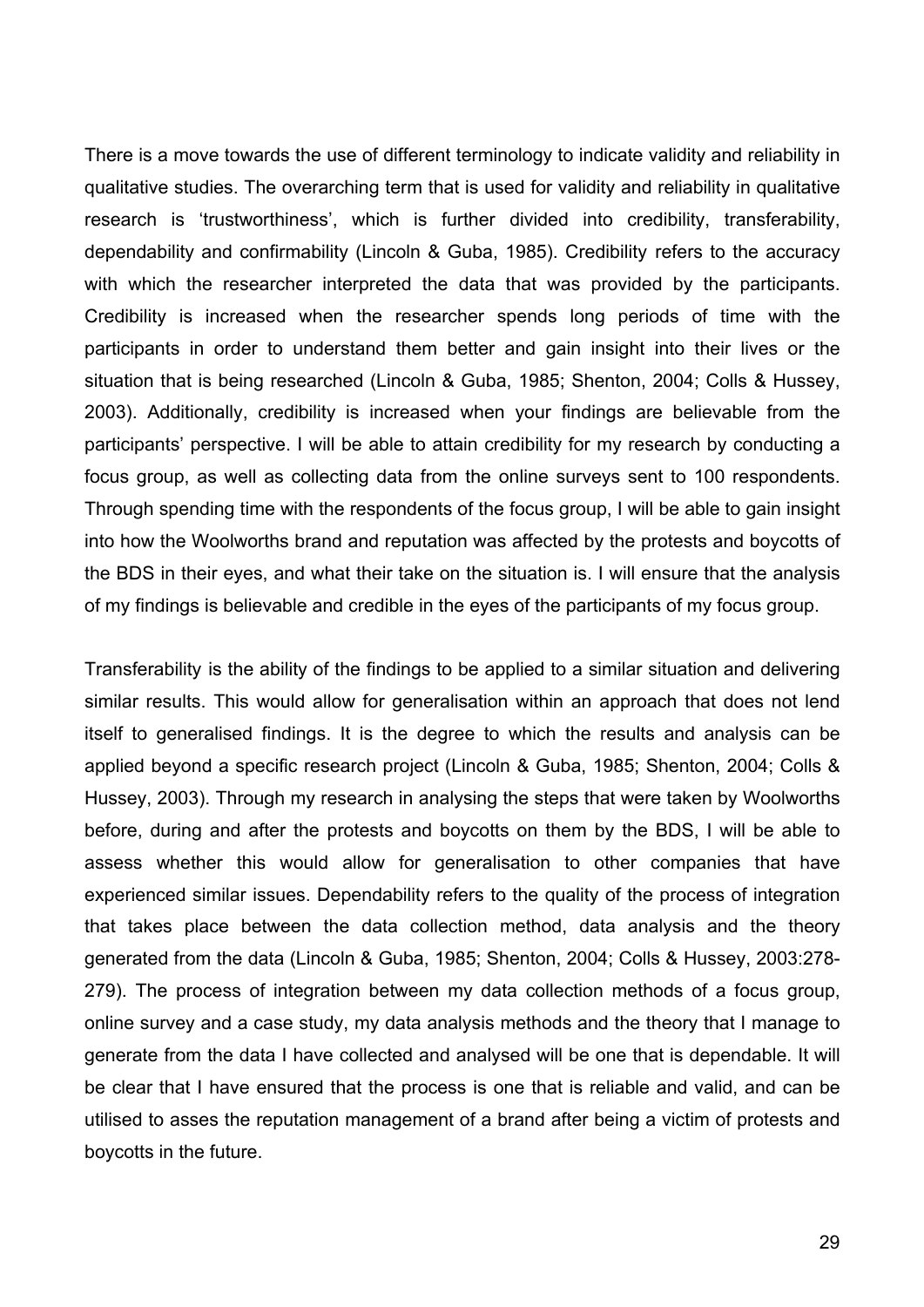Confirmability refers to how well the data collected support the findings and interpretation of the researcher. It indicates how well the findings flow from the data. It requires the researcher to have described the research process fully in order to assist others in scrutinising the research design (Lincoln & Guba, 1985; Shenton, 2004; Colls & Hussey, 2003). Others who look at the data must come to similar conclusions as the researcher did. I will describe my research process fully in order to help others in studying and scrutinising my research design. Each process that I choose will be easily understandable, and have the ability to be confirmed in the future by anyone who wishes to do so. As I am collecting data from South African citizens made up of multiple loyal Woolworths customers, the information that I collect will be valid, trustworthy, and confirmable in the future.

Qualitative researchers need to be able to persuade their readers, and the participants, that their findings are credible and make a worthy contribution to the body of knowledge. They put criteria in place in order to ensure that their research is credible (du Plooy-Cilliers, 2014). I endeavour to make a laudable contribution to the body of knowledge in my research study on *The Effects of Protests and Boycotts on a Brand and its Reputation: A Case Study on Woolworths and the Boycott, Divestment & Sanctions (BDS).* The research that I collected through the case study, focus group and online survey will be analysed and interpreted in a qualitative and quantitative way, and transformed into findings. I, as the researcher, will be completely immersed in the data, and identify and describe evident and dormant patterns of meaning that emerge from the data, enabling this transformation.

Through grounded theory and performing a case study with a focus on Woolworths and the BDS, as well as the structured online survey and focus group, I will be conducting unobtrusive research, as well as content analysis, a slight historical analysis to determine how their brand's reputation may have changed through the situation with the BDS, as well as a minor analysis of existing statistics regarding their brand reputation and health. Overall, my chosen data analysis methods will be qualitative.

Content analysis is used as a method to both collect and analyse data. The distinguishing feature of content analysis as a data analysis method is that it is employed for both the context of text and all transcribed data. We transcribe data from all of the raw information that we have collected from the written and verbal responses of participants, in this case via the structured in-depth interviews that will be conducted. The data will then be copied and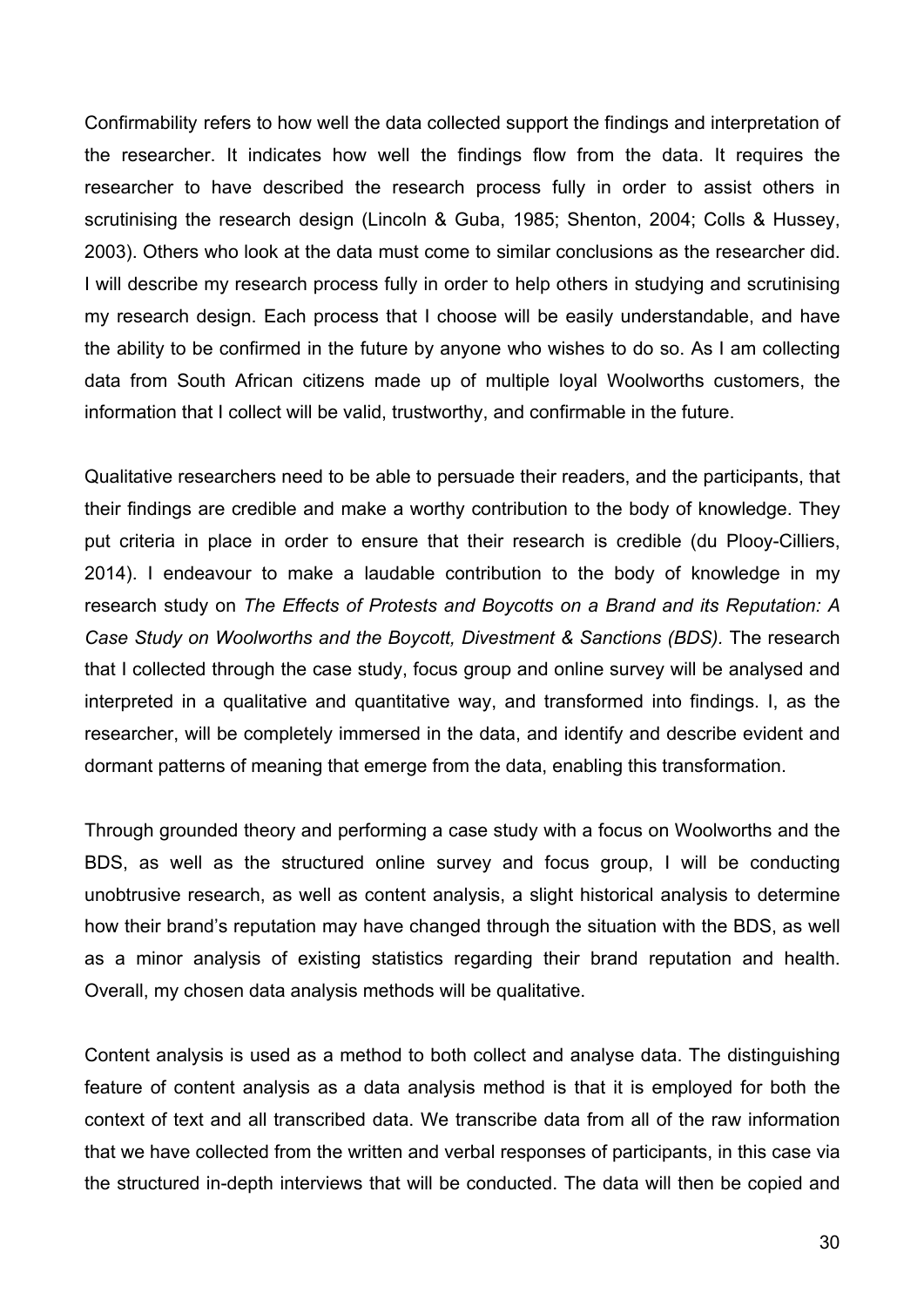converted into a written or visual format so that it can be analysed using a systemic method (du Plooy-Cilliers, 2014).

Zhang and Wildemuth (2009:309-311) discuss the eight steps in the process of qualitative content analysis. The first step is to prepare the data*.* I will need to organise and convert or transcribe the raw data that I have collected into written text before I can start with the analysis (du Plooy-Cilliers, 2014). After conducting the in-depth interviews, I will organise the information gleaned into constructive and understandable data that will potentially have patterns. The second step is to define the coding unit to be analysed*.* I will need to indicate whether I am going to use individual words, phrases, symbols, sentences or paragraphs as my coding unit. It is a way of organising my data into manageable chunks (du Plooy-Cilliers, 2014). I will analyse the data that I have collected through my research methods and compare and group my data into various sections that will be organised into segments that make sense to me.

The third step is to develop categories and a coding scheme or conceptual framework. In this step, related coding units need to be grouped together to form categories of codes. A conceptual framework is developed, which will assist me in coding my data. I will group my data into related coding units, and ensure that they are:

- **Exhaustive** I will have enough categories to accommodate all of the data that I have collected;
- **Mutually exclusive** each theme and category will be distinct, and will have no overlap in meaning; and
- **• Specific** the relevance of the themes and categories will be obvious and discernable (du Plooy-Cilliers, 2014).

The fourth step is to test your coding scheme on a sample text*.* This step will involve me testing the clarity and consistency of my category definitions on a sample of my draft. All the possible doubts and problems that are related to my coding categories will now be resolved (du Plooy-Cilliers, 2014). Fifthly, one needs to code all text. In this step I will carefully scrutinise my data, taking note of all the meaningful and relevant sections and items. I will most likely use selective coding, which will involve the selection of the core or essential codes that closely correspond with the typical behaviour that has been observed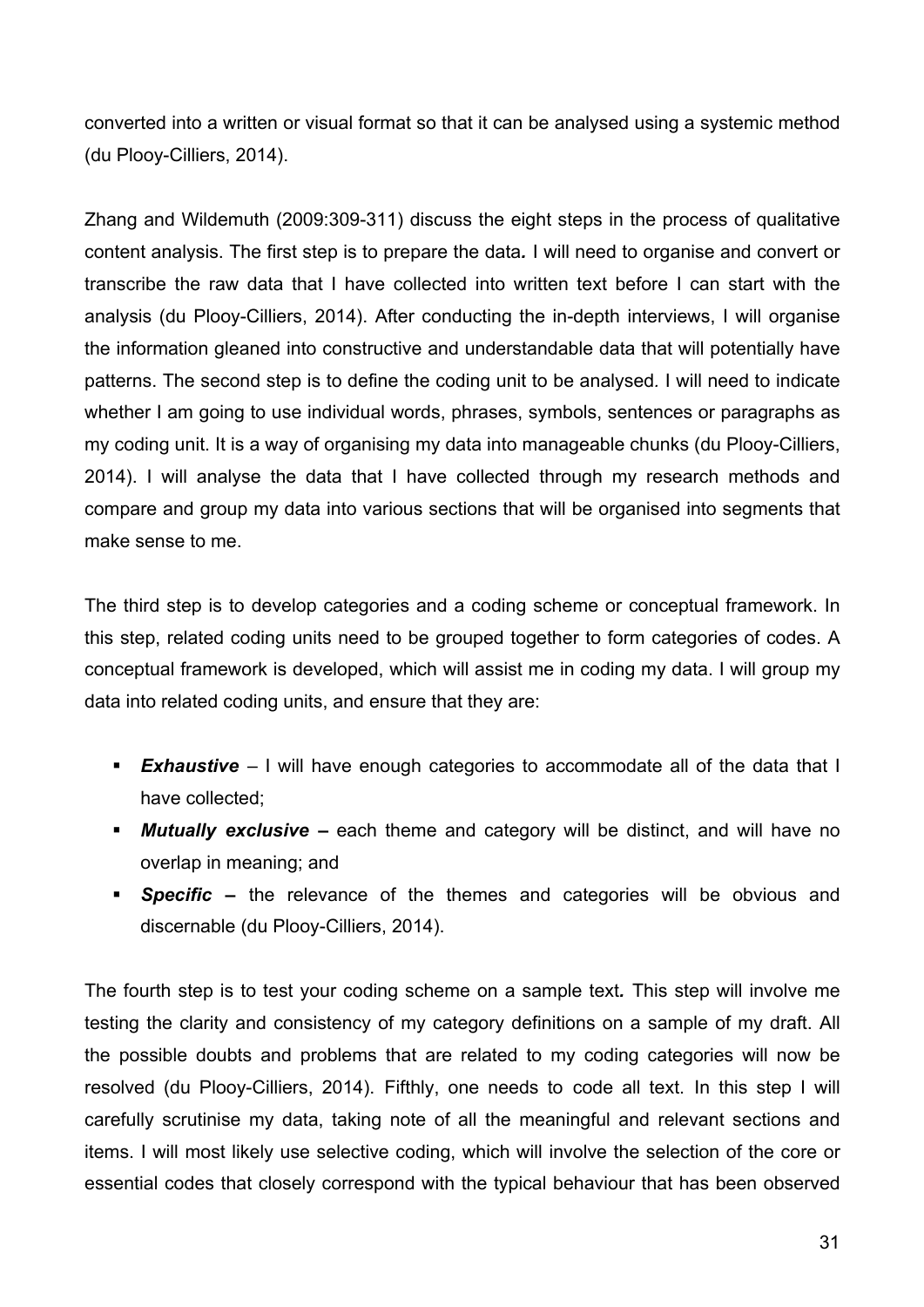through my in-depth interviews, or codes that will most adequately describe the central notion of my research study (du Plooy-Cilliers, 2014).

The sixth step involves assessing your coding consistency*.* Once all my coding has been completed, I will recheck the consistency with which my coding was conducted. The seventh step will require me to draw conclusions from the coded data (interpret my data). This step will involve the interpretation of the themes or categories that I have identified. I will make inferences and present my reconstructions of meanings derived from the data. I will augment the analysis with my own interpretation by drawing on existing theories and previously conducted studies, also utilising my own sense of the meaning of the text. I will follow the following three steps:

- 1. I will explain the relationships that were found;
- 2. I will take any extraneous information into consideration; and
- 3. I will take all relevant factors affecting the problem into account in order to avoid false interpretations.

Lastly, I will need to report my methods and findings*.* In this final step, I will report on the process that I will have applied in my coding, analysis and interpretation, as completely and truthfully as possible (du Plooy-Cilliers, 2014).

The third method that I will be making use of in my data collection is an online survey. A survey is a data collection tool that consists of a series of questions designed to gather information about a relatively large group of people, in this case, 100 respondents. This research tool is used to provide a quantitative or numeric description of the trends, attitudes or opinions of a population by asking questions of a sample of respondents and then generalising the results to the population from which the sample of respondents were collected (du Plooy-Cilliers, 2014:149). I will be using is a cross-sectional survey design, which creates an overall picture of a phenomenon at one point in time. I will only be collecting data from the 100 respondents once, and there will be no repeats (du Plooy-Cilliers, 2014: 149).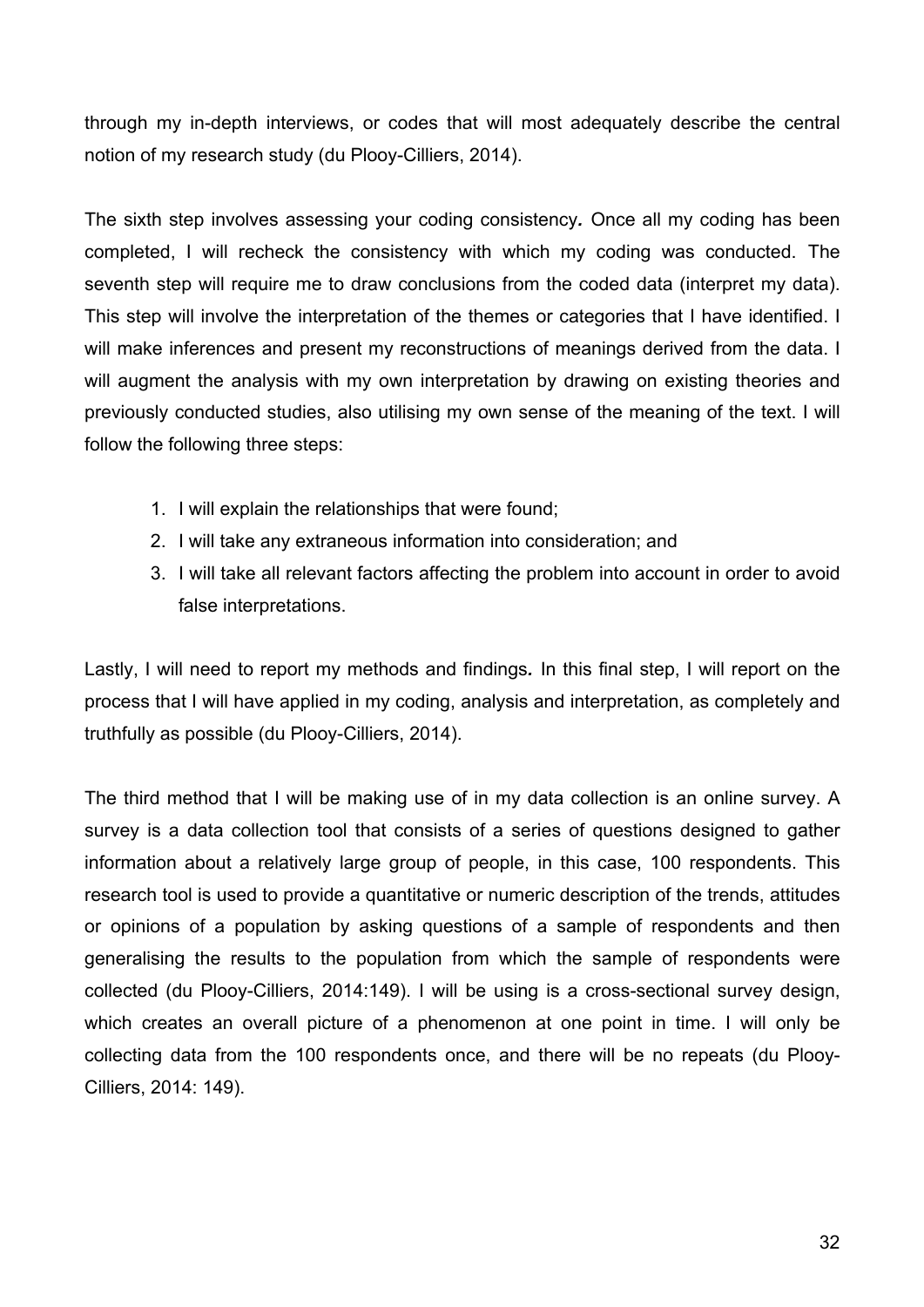The questions that I will be asking in the online survey include the following:

- 1. Are you a loyal Woolworths customer?
- 2. Do you know who the BDS (Boycott Divestment & Sanctions) group are?
- 3. Do you know about the protests and boycotts held against Woolworths by the BDS?
- 4. Do you think the boycotts on Woolworths by the BDS were justified? Please give a reason for your answer.
- 5. Do you think the boycotts had a negative effect on the Woolworths brand?
- 6. Did you stop shopping at Woolworths while the boycotts and protests were taking place?
- 7. Did the boycotts and protests affect your decision to continue supporting Woolworths? Please state why.
- 8. As a South African citizen, were you impressed with the way Woolworths dealt with the accusations, boycotts and protests?
- 9. As a consumer, what other ways do you think exist to prevent boycotts from negatively affecting a brand's image or reputation?
- 10.Would you partake in a peaceful protest: 'Buycott the Boycott', campaigning against the boycotts against Woolworths?

The answers to these questions will expectantly lead me to the collection of reliable and viable data for my research thesis, and will assist in my thesis adding to the body of knowledge.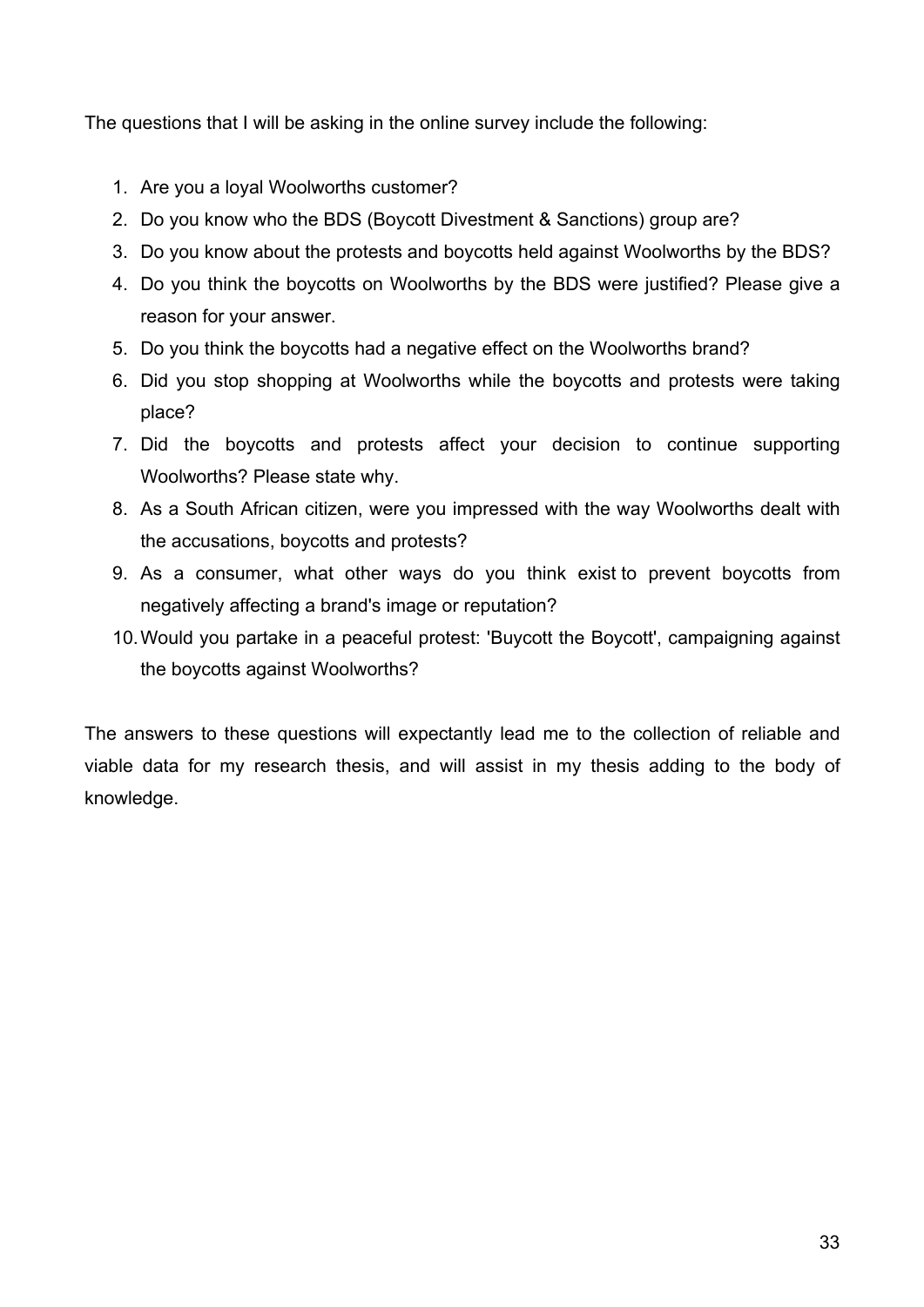#### **Ethical Considerations**

Ethics are a matter of integrity on a personal level, but their implications reach much further than the individual. A researcher who acts with integrity adheres to ethical principles and professional standards that are essential for practising research in a responsible way. It is a commitment to act in a trustworthy and respectful way, even in the face of adversity (du Plooy-Cilliers, 2014). I will take it upon myself to go about my research in an ethical and professional manner, ensuring that I am always acting in a trustworthy and respectful way. Even though I may encounter some adversity during my research process due to it being a controversial topic that is filled with contentious issues, I will maintain my trustworthiness and respect in every aspect of achieving my research. I will be sensitive during the in-depth interview process with the managers and employees of Woolworths, and I will collect my data in a manner that is ethically sound.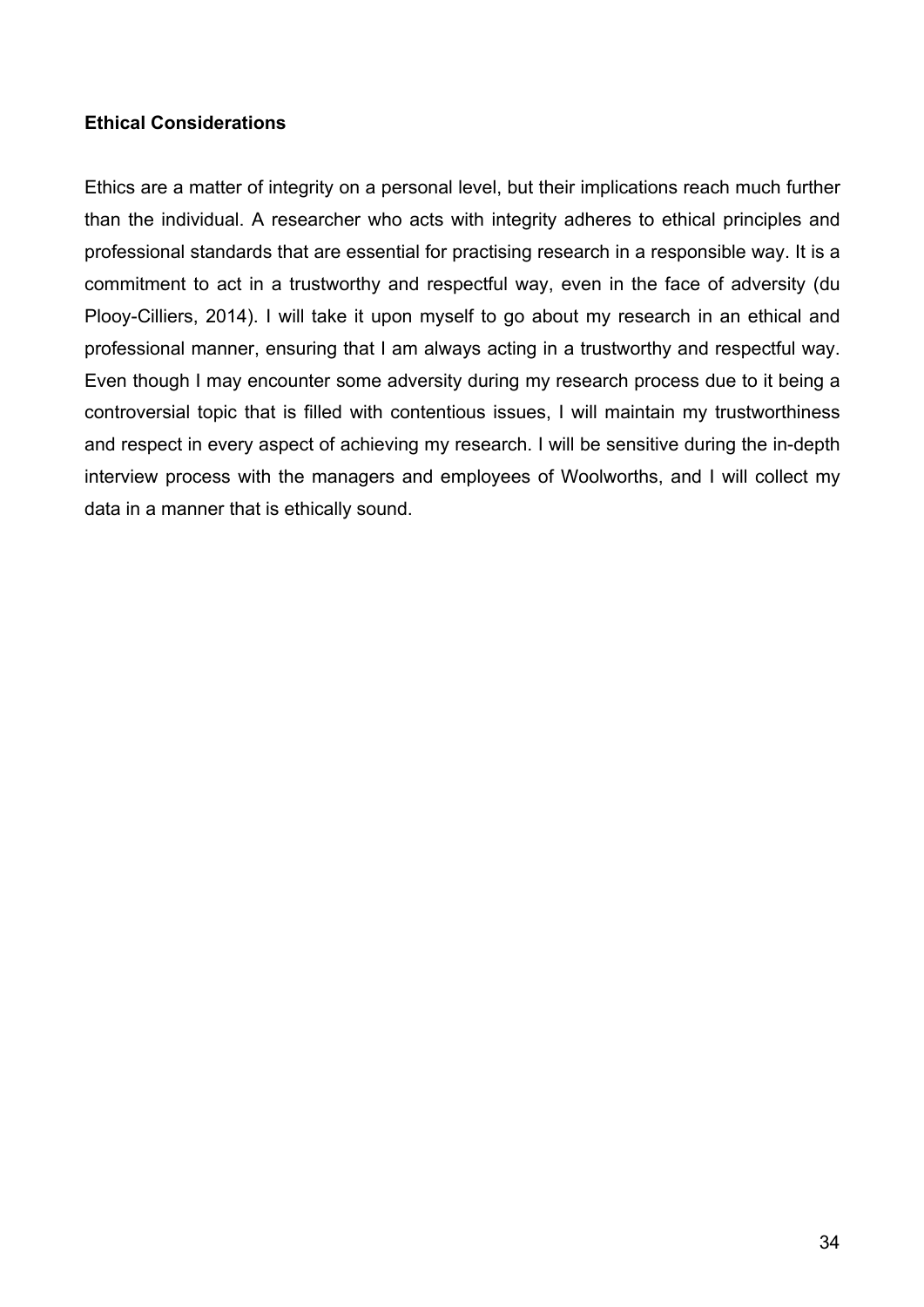## **Chapter Four**

## **Key Findings**

After both conducting a focus group and sending out an online survey via Survey Monkey for 100 respondents to fill in, I managed to attain sufficient data and findings to conclude my research on *The Effects of the Protests and Boycotts on a Brand and its Reputation – A Case Study on Woolworths and the Boycott, Divestment and Sanctions (BDS)*. The first set of findings that I will relay is from the focus group that I conducted.

I conducted my focus group on Thursday, the  $1<sup>st</sup>$  of October 2015 at Vega School of Branding, Bordeaux. The focus group consisted of six of my classmates from the degree of Honours in Strategic Brand Leadership, specialising in Brand Management. I chose participants of this nature so as to give my research report a stance from an educated and vast branding perspective, and I also ensured that they were familiar with the Boycott, Divestment and Sanctions (BDS) group and the Woolworths brand. The participants preferred to remain anonymous due to the nature of my research topic. Please find an overview of the focus group under Analysis of Findings.

The second set of findings that I will relay are from the online survey I compiled on Survey Monkey and sent out to 100 respondents. The survey was aimed at Woolworths consumers, and I managed to reach 70% of respondents that are loyal Woolworths customers. Below are the ten survey questions, and a graph depicting the results of the survey question below each one. Please find an overview of the survey responses under Analysis of Findings.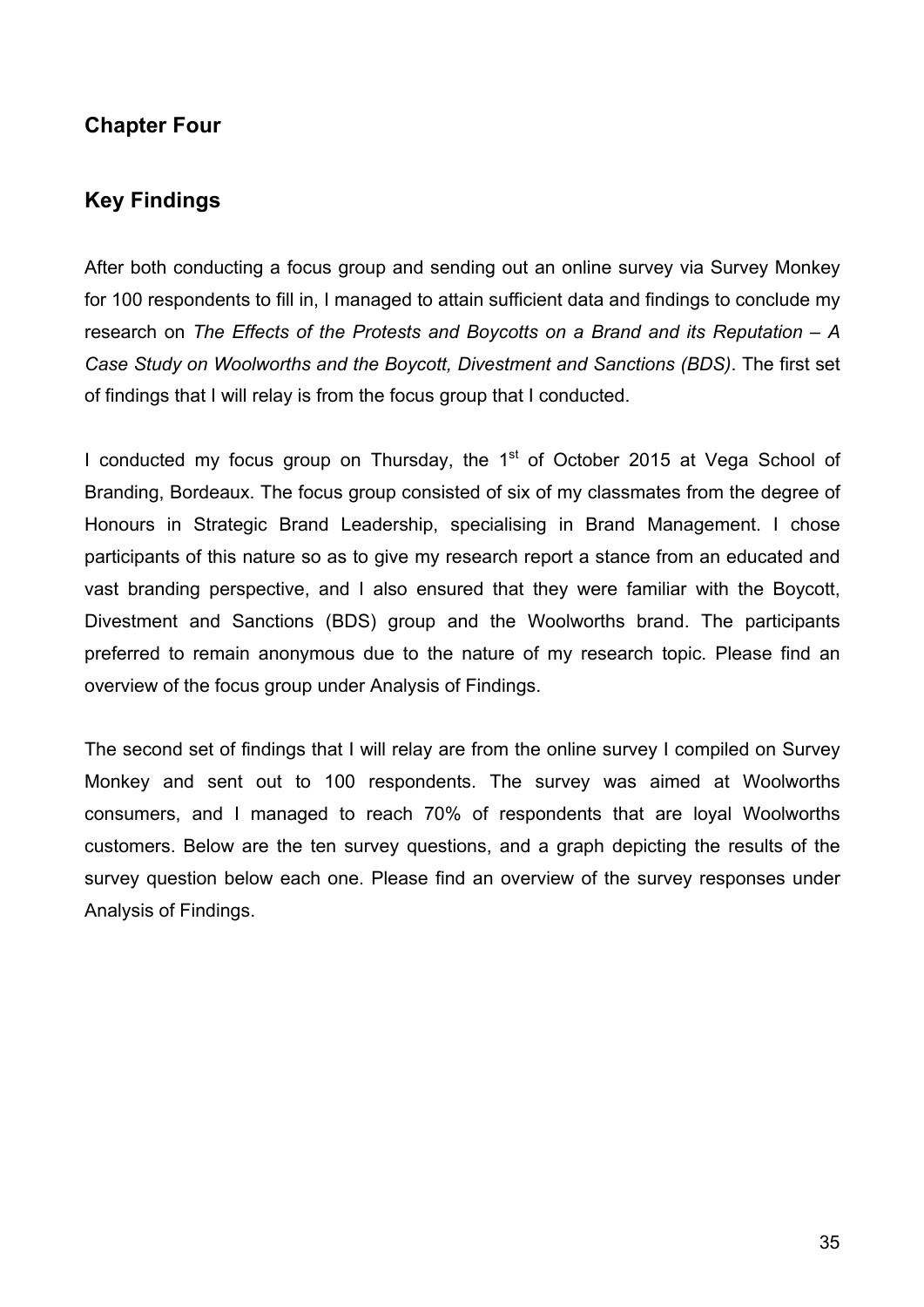### **Focus Group**

The findings of my focus group were as follows:

- All six participants were loyal Woolworths customers.
- Only four participants had heard of the Boycott, Divestment and Sanctions (BDS).
- All six participants knew about the protests and what the protests were about.
- The protests were said to be a farcical attack on a big brand to gain media exposure for themselves. It was a massive canvas for media coverage.
- Two participants were Jewish and therefore pro-Israel, which I took into account when collecting information from them.
- If there was any effect on the Woolworths brand and reputation, it was very slight.
- Mostly people who are BDS members and anti-Israel have a bad image of the brand now.
- All six participants did not stop shopping at Woolworths during the boycott, but if the protests were going on in-store while they were shopping, they would leave for safety reasons, returning at a calmer time.
- Four participants did not know what Woolworths did to deal with the boycott.
- The protests were said to be illegal, organised incorrectly, unfounded. This is based on the information that Woolworths winning in court, and the BDS being banned from protesting inside and outside stores.
- For a brand to avoid getting their reputation ruined by a boycott, participants mentioned that the brand would have to have a squeaky clean record, and not have something to hide. Additionally, the boycott would have to be justified.
- To assist in counteracting a boycott, the boycotted brand could create an advertising campaign against the boycott, sharing their side of the story. This could either help the damage, or avoid further damage to the brand and reputation.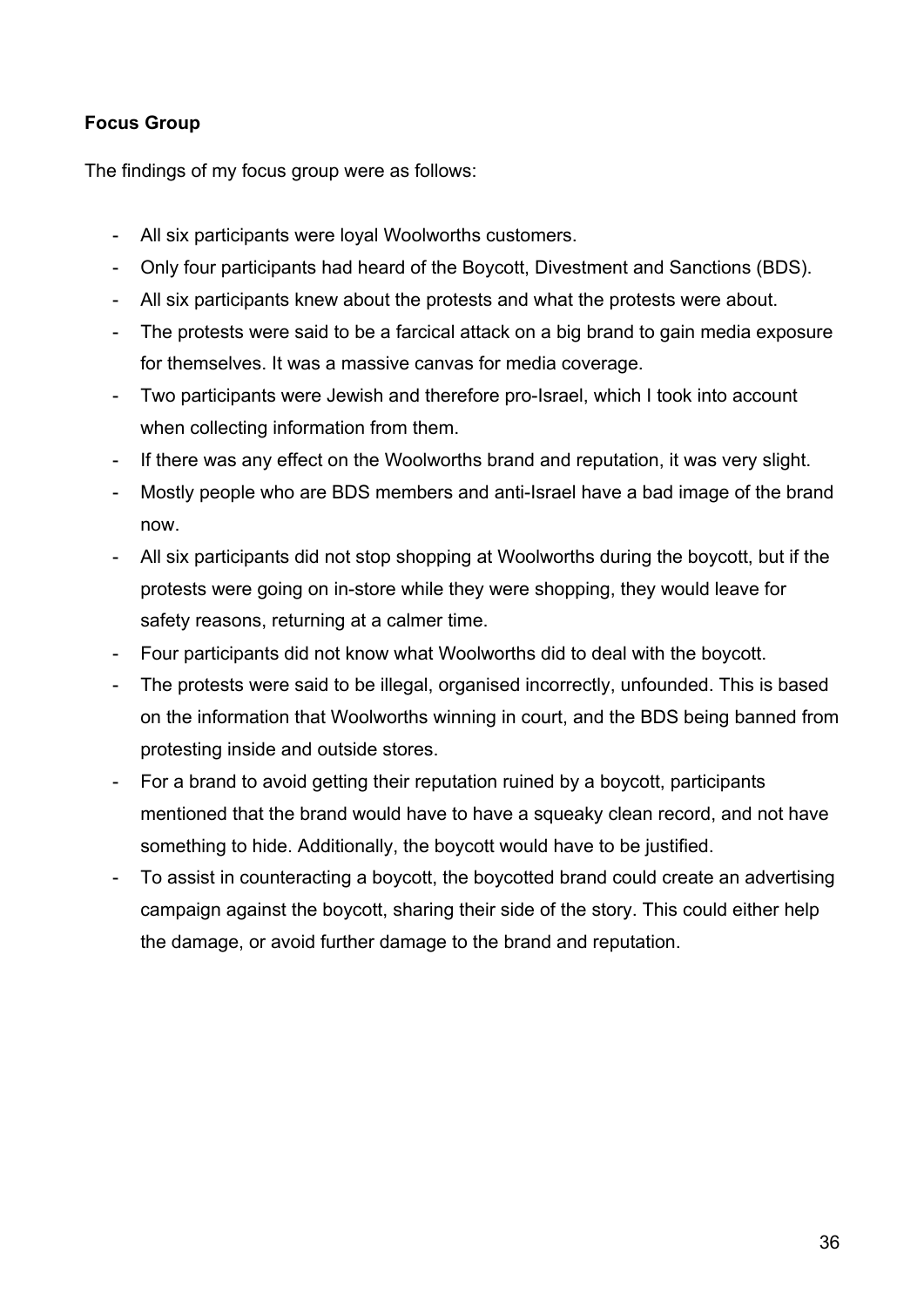#### **Online Survey**

I have attached graphs depicting the results from my online survey that I created with Survey Monkey. The survey reached 100 respondents, and the findings will be analysed under Analysis of Findings.

#### **The key findings of my online survey included:**

- 70% of respondents were loyal Woolworths customers.
- 80% of respondents knew who the Boycott, Divestment and Sanctions (BDS) were.
- 85% of respondents knew about the protests and boycott held against Woolworths by the BDS
- 83% of respondents did not think the boycotts on Woolworths by the BDS were justified.
- 61% of respondents did not think the boycotts had a negative effect on the Woolworths brand.
- 93% of respondents did not stop shopping at Woolworths while the boycott and protests were taking place.
- The boycott and protests did not affect 88% of respondents' decisions to continue supporting Woolworths.
- 66.33% of respondents were impressed with how Woolworths dealt with accusations, boycott and protests.
- 31.63% of respondents were unaware of how Woolworths dealt with the boycott and protests against them.
- 61.86% would partake in a peaceful protest: 'Buycott the Boycott', campaigning against boycott against Woolworths.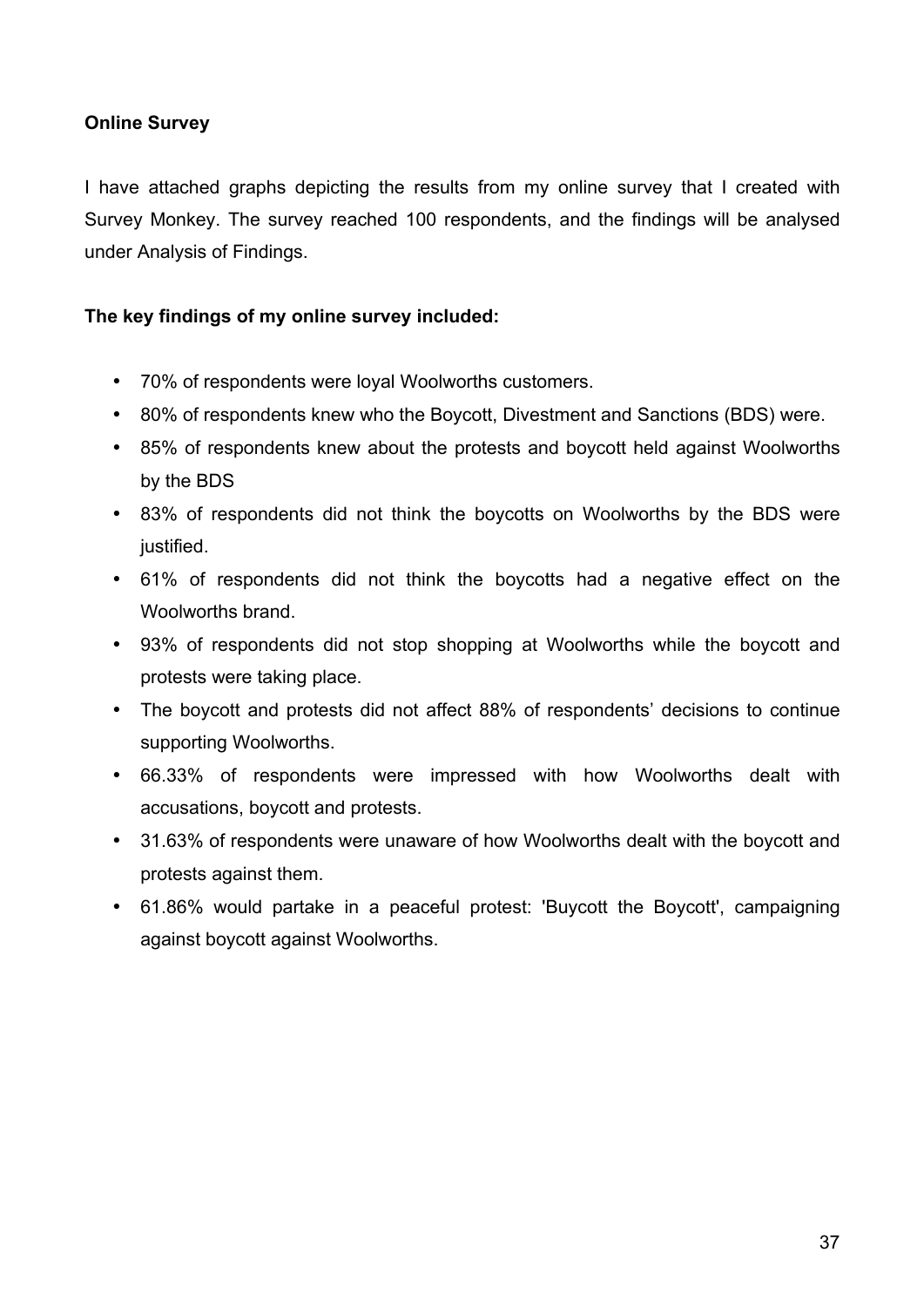## **Q1. Are you a loyal Woolworths customer?**



| Answer Choices<br>$\overline{\phantom{a}}$                                         | Responses | $\overline{\mathcal{M}}$ |
|------------------------------------------------------------------------------------|-----------|--------------------------|
| Yes                                                                                | 70.00%    | 70                       |
| No                                                                                 | $3.00\%$  | 3                        |
| I shop there sometimes, but wouldn't call myself loyal<br>$\overline{\phantom{m}}$ | 27.00%    | 27                       |
| Total                                                                              |           | 100                      |
|                                                                                    |           |                          |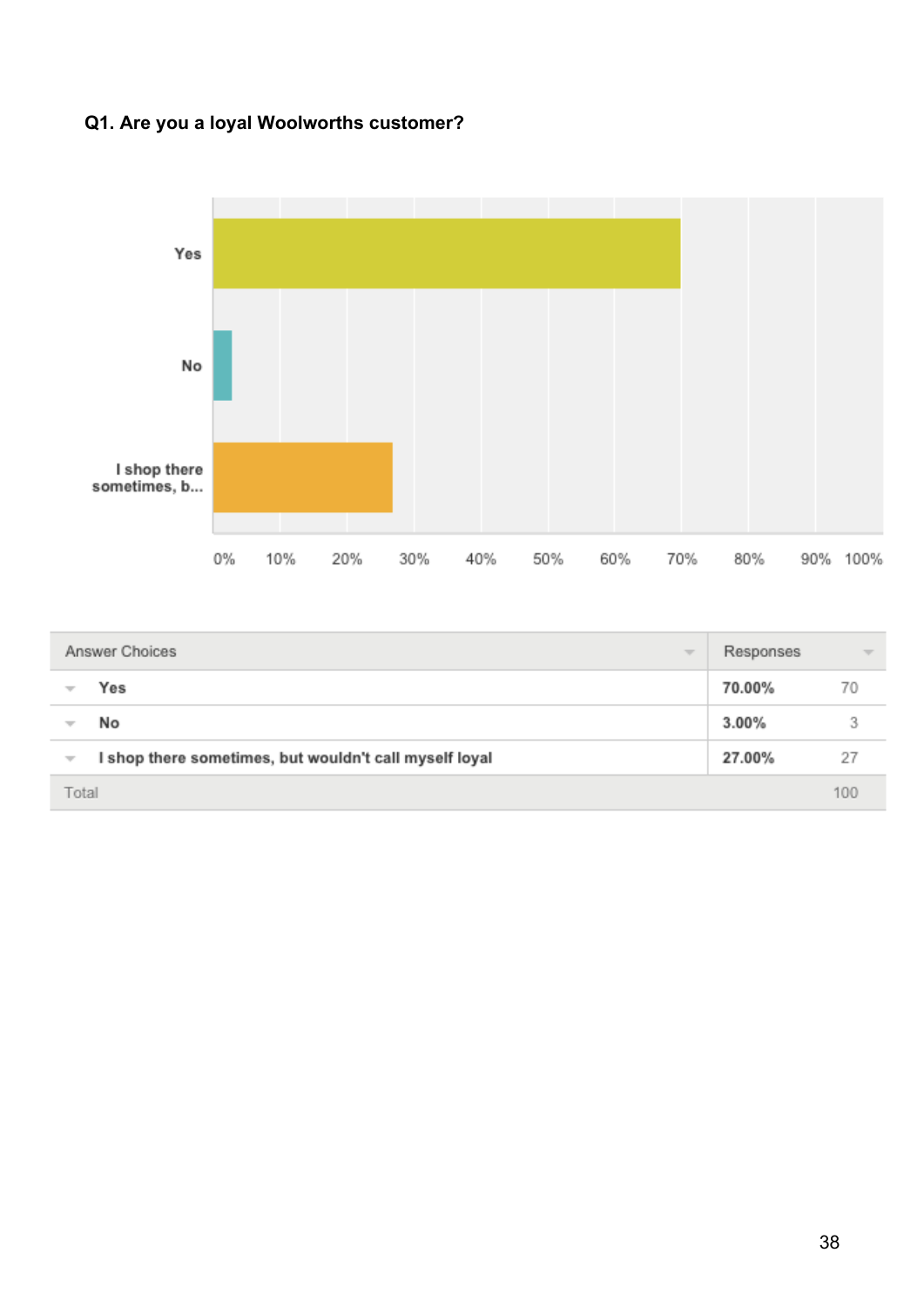

## **Q2. Do you know who the BDS (Boycott Divestment & Sanctions) Group are?**

| Answer Choices<br>$\overline{\phantom{a}}$                             | Responses | $\overline{\phantom{a}}$ |
|------------------------------------------------------------------------|-----------|--------------------------|
| Yes<br>$\overline{\phantom{a}}$                                        | 80.00%    | 80                       |
| No<br>₩                                                                | $9.00\%$  | 9                        |
| I've heard of them, but don't know details<br>$\overline{\phantom{a}}$ | 11.00%    |                          |
| Total                                                                  |           | 100                      |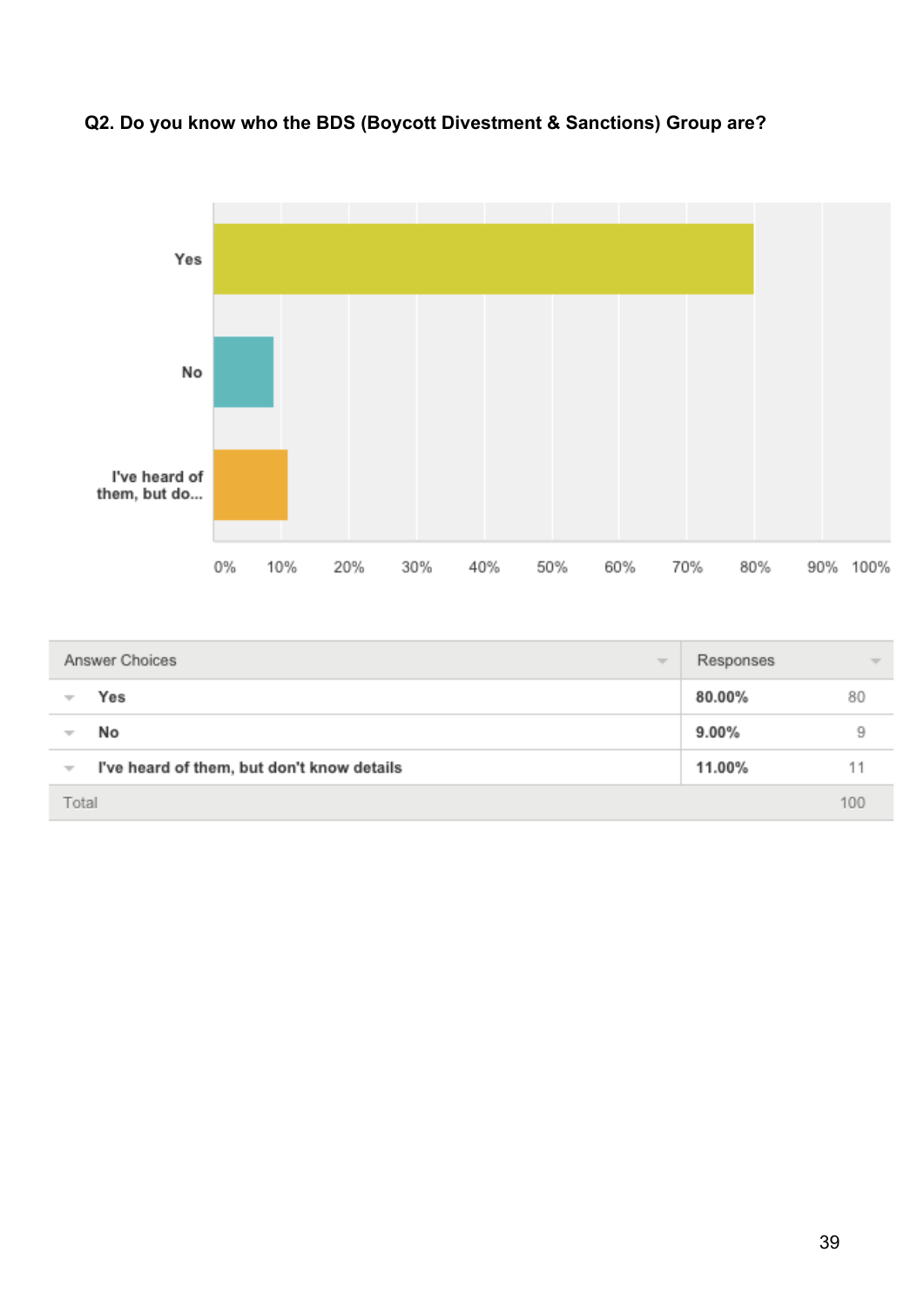

## **Q3. Do you know about the boycott and protests against Woolworths by the BDS?**

| Answer Choices<br>$\overline{\mathcal{M}}$                           | Responses | $\overline{\phantom{a}}$ |
|----------------------------------------------------------------------|-----------|--------------------------|
| Yes<br>₩                                                             | 85.00%    | 85                       |
| No<br>₩                                                              | 4.00%     | 4                        |
| I've heard about it, but don't know much<br>$\overline{\phantom{a}}$ | 11.00%    | 11                       |
| Total                                                                |           | 100                      |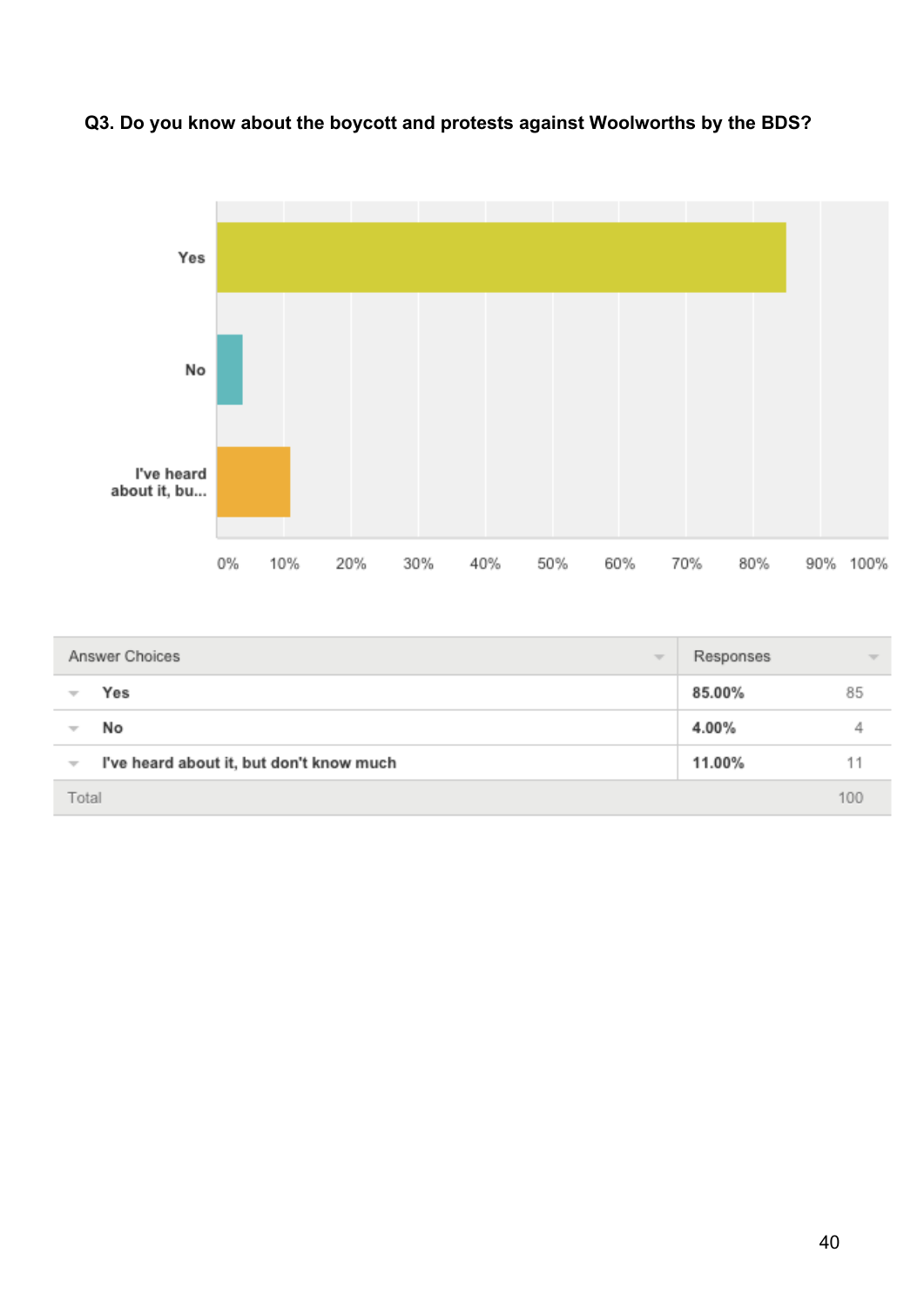**Q4. Do you think the boycott on Woolworths by the BDS was justified? Please give a reason for your answer.**



| Answer Choices           | Responses                |
|--------------------------|--------------------------|
| $\overline{\phantom{a}}$ | $\overline{\phantom{m}}$ |
| Yes                      | $0.00\%$                 |
| ₩                        | 0                        |
| No                       | 83.00%                   |
| $\overline{\phantom{a}}$ | 83                       |
| Unsure                   | 17.00%                   |
| $\overline{\phantom{a}}$ | 17                       |
| Total                    | 100                      |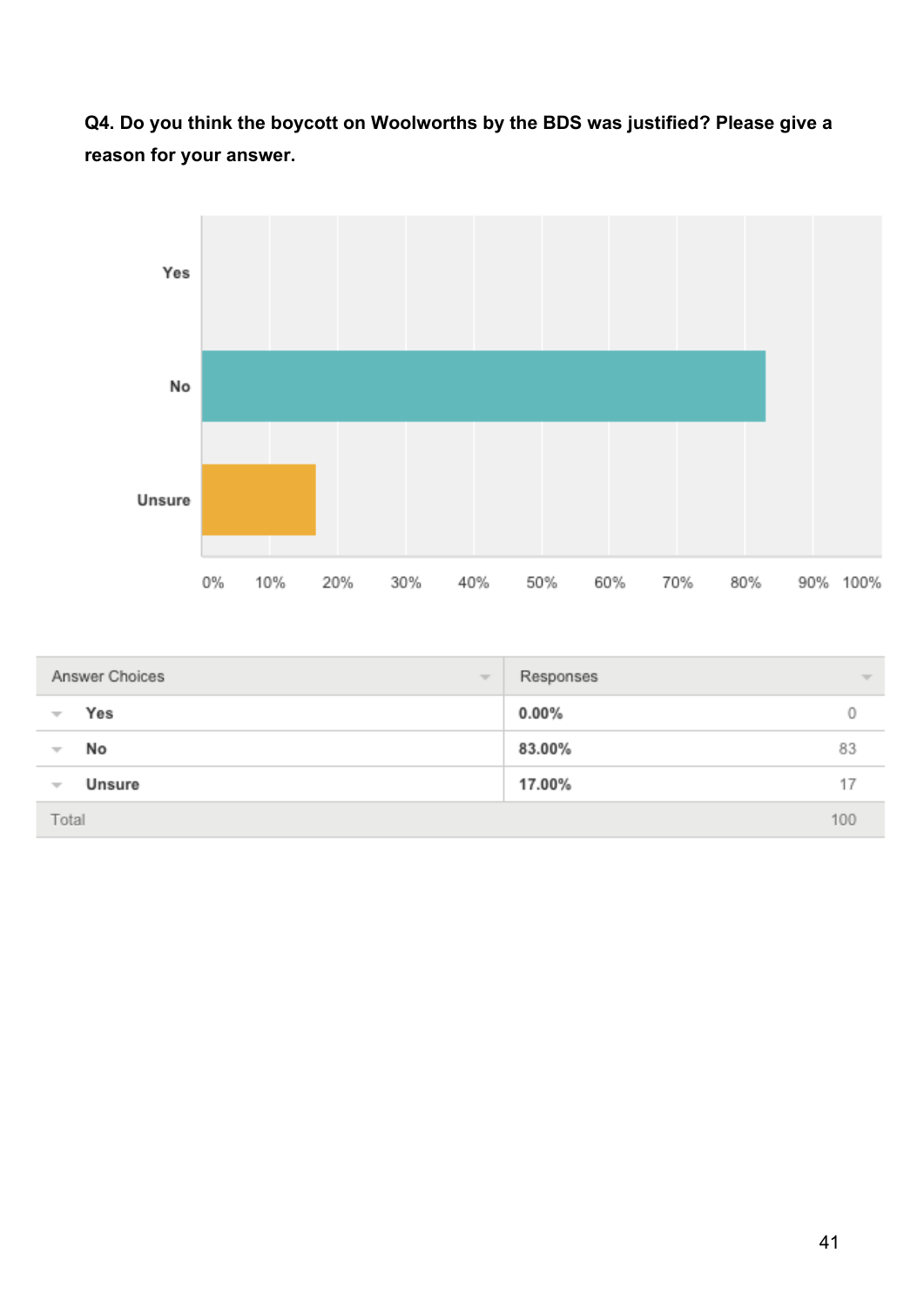



| Answer Choices<br>$\overline{\psi}$ | Responses    | $\overline{\mathcal{M}}$ |
|-------------------------------------|--------------|--------------------------|
| Yes<br>$\overline{\phantom{a}}$     | 16.00%<br>16 |                          |
| No<br>$\overline{\phantom{a}}$      | 61.00%<br>61 |                          |
| Unsure<br>$\overline{\phantom{a}}$  | 23.00%<br>23 |                          |
| Total                               | 100          |                          |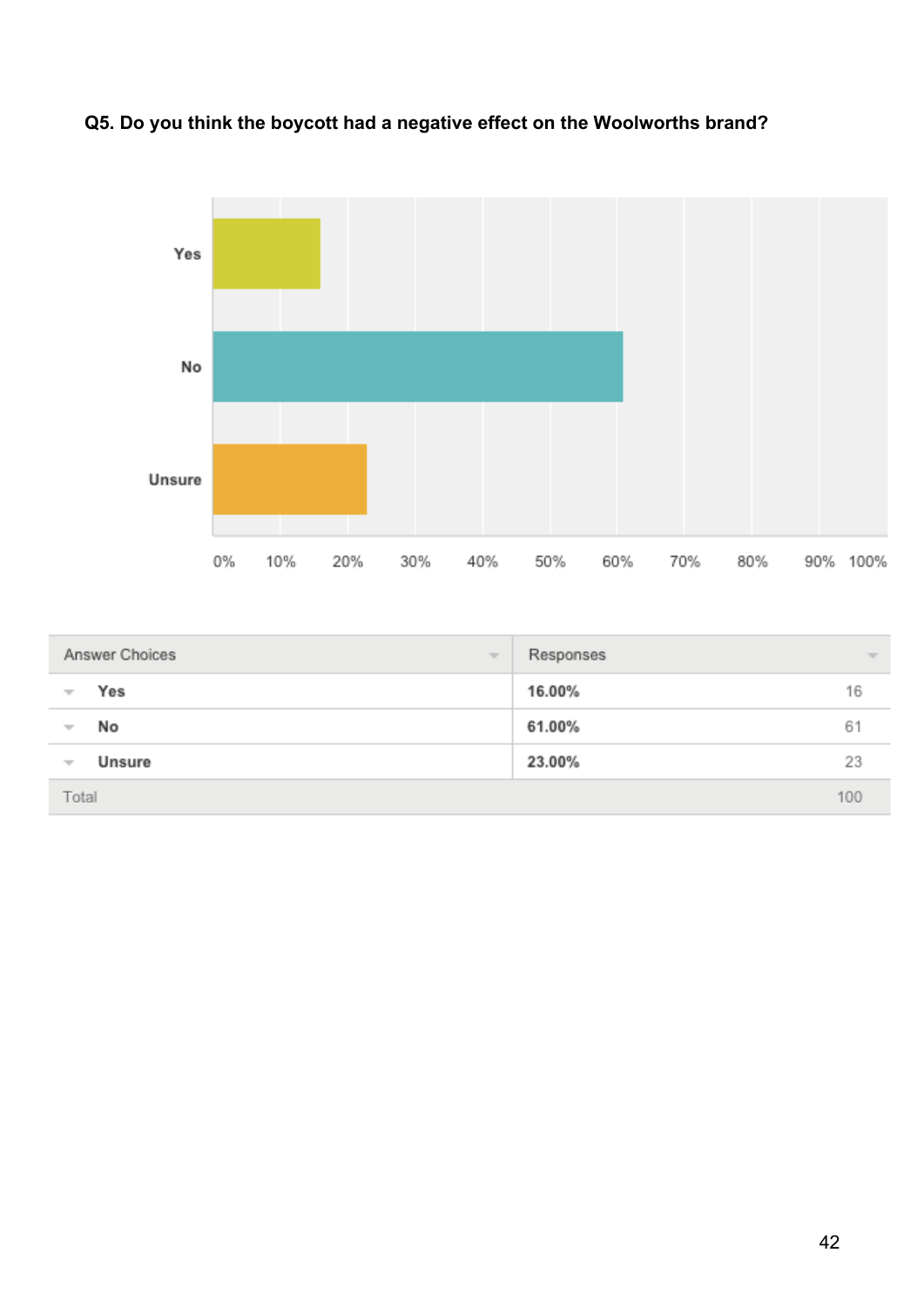**Q6. Did you stop shopping at Woolworths while the boycott and protests were taking place?**



| Answer Choices           | Responses                |
|--------------------------|--------------------------|
| $\overline{\phantom{a}}$ | $\overline{\phantom{m}}$ |
| Yes                      | 6.06%                    |
| ₩                        | ь                        |
| No                       | 93.94%                   |
| v                        | 93                       |
| Total                    | 99                       |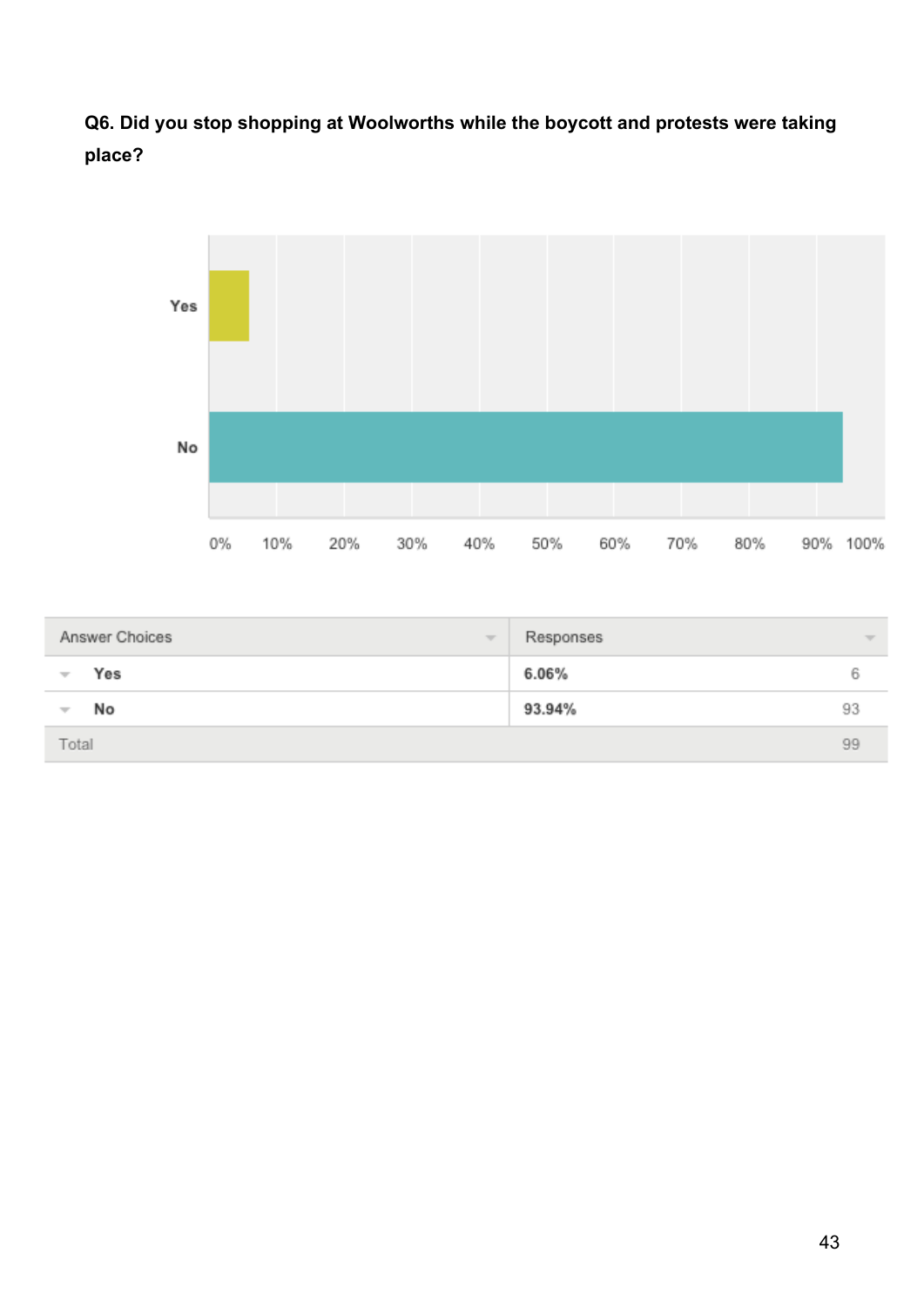## **Q7. Did the boycott and protests affect your decision to continue supporting Woolworths? Please state why.**



| Answer Choices           | Responses                |
|--------------------------|--------------------------|
| $\overline{\phantom{a}}$ | $\overline{\phantom{m}}$ |
| Yes                      | 12.00%                   |
| $\overline{\phantom{a}}$ | 12                       |
| No                       | 88.00%<br>88             |
| Total                    | 100                      |

The statements as to why the boycott and protests may have affected the respondents' decisions to continue supporting Woolworths will be analysed in Analysis of Findings.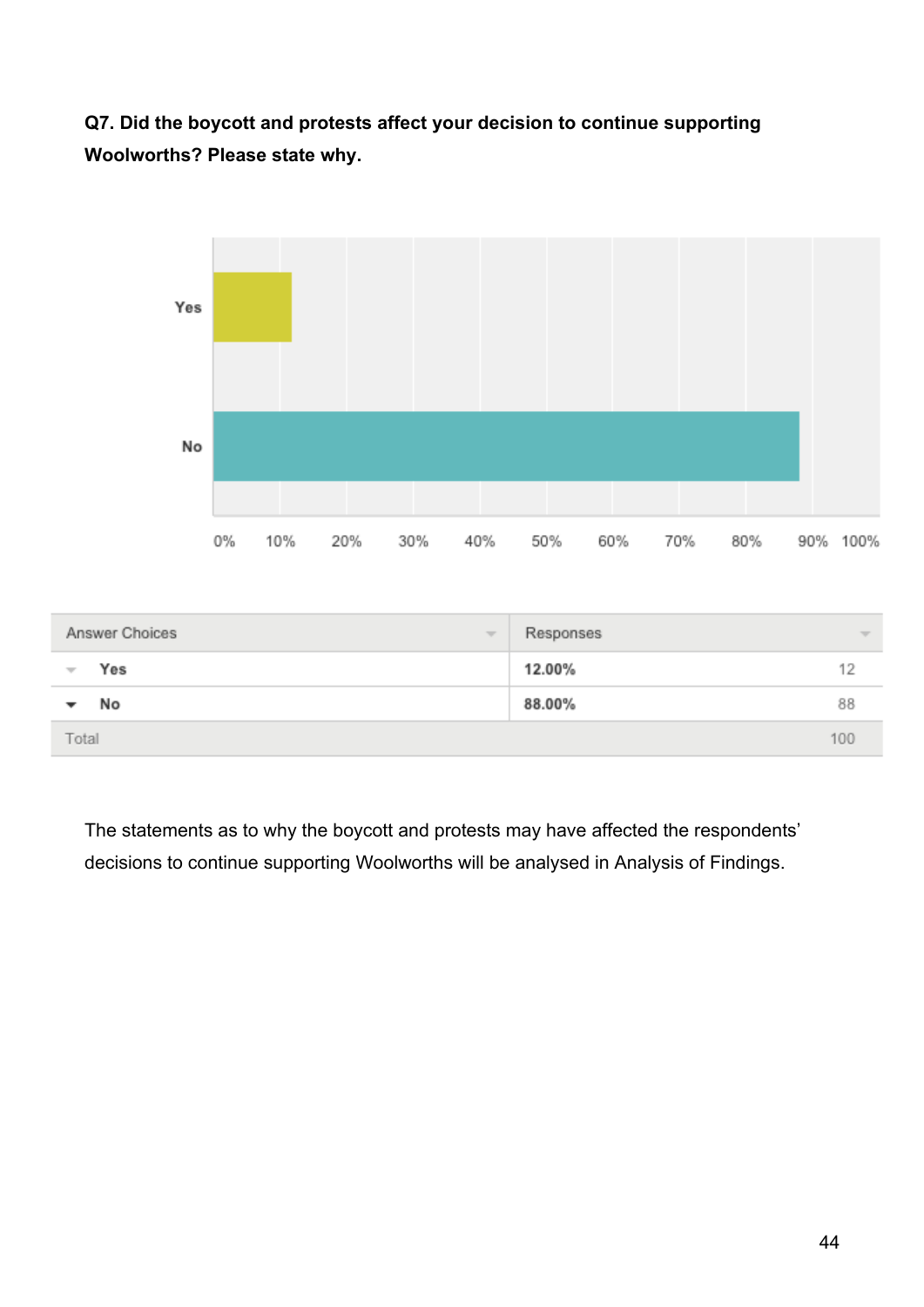**Q8. As a South African citizen, were you impressed with the way Woolworths dealt with the accusations, boycott and protests?**



| Answer Choices<br>$\overline{\phantom{m}}$ | Responses<br>$\overline{\phantom{m}}$ |  |
|--------------------------------------------|---------------------------------------|--|
| Yes<br>÷                                   | 66.33%<br>65                          |  |
| No<br>₩                                    | 2.04%                                 |  |
| Unsure<br>$\overline{\phantom{a}}$         | 31.63%<br>31                          |  |
| Total                                      | 98                                    |  |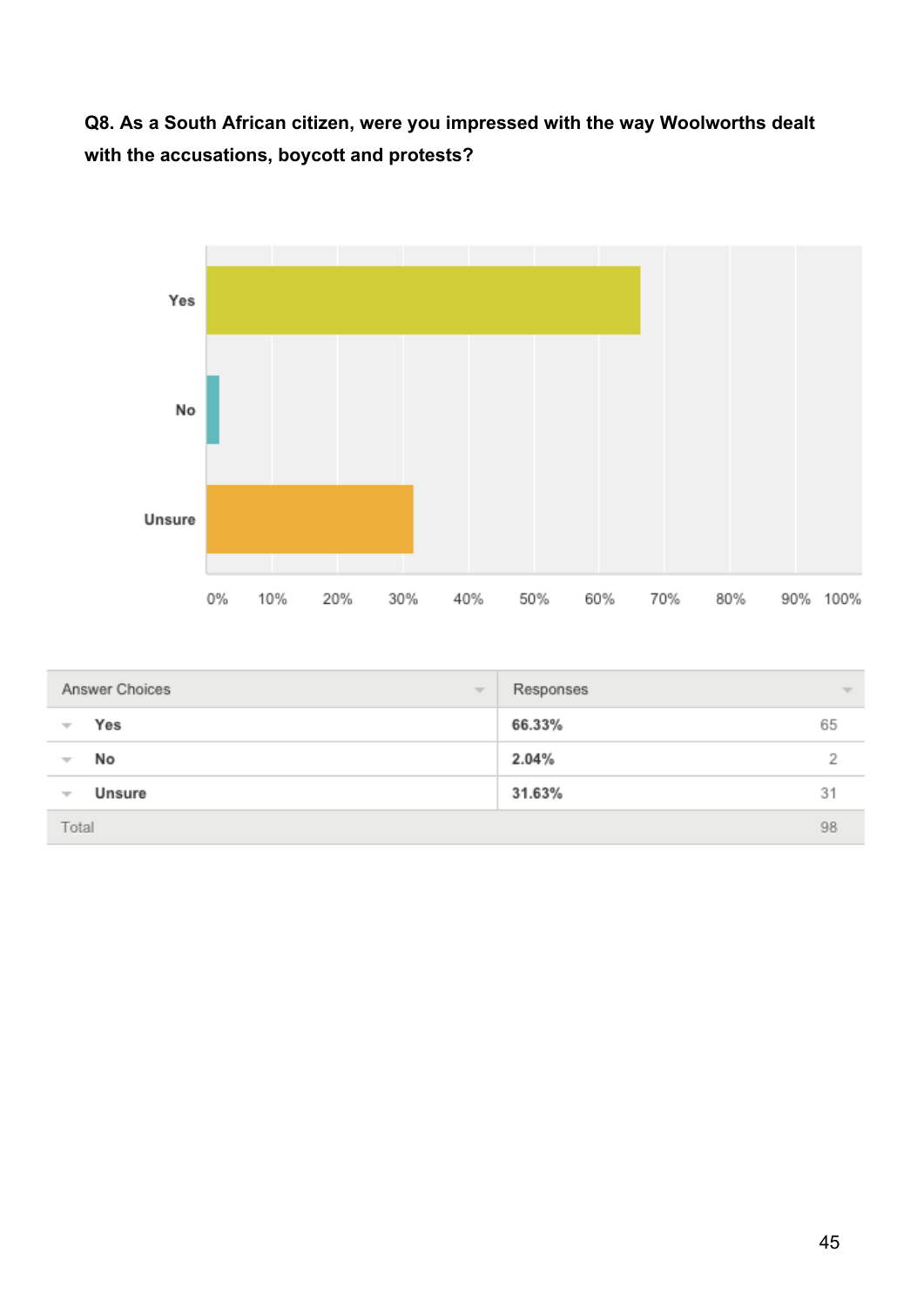## **Q9. As a consumer, what other ways do you think exist to prevent boycotts from negatively affecting a brand's image or reputation?**

This question required respondents to give a written answer. My survey collected 48 written answers for this question, as some respondents skipped the question. Some of the answers included the following:

Contrary to popular belief I don't think BDS has a strong following at all and I don't think it's affected business to any degree. I think it should be made clear to all South Africa and democratic countries that a a democracy people have the right to chose where to shop and what they want to buy. Movements like BDS who infringe on that right and attempt to boycott and intimidate people should be disallowed to do so. Whether doing this is stopping their so-called 'freedom of expression' is questionable in itself but BDS should not be allowed to operate in the way they have done so, if at all.

10/2/2015 1:05 PM View respondent's answers

The brand needs to proactively strategise around events as such, rather than wait for it to happen. Communications need to be proactive and they need to happen. The brand can not keep quiet. 10/2/2015 12:59 PM View respondent's answers

Clearly state that a small group of individuals cannot effect the whole country. 10/2/2015 11:53 AM View respondent's answers

1. Consistent Consumer Engagement 2. Addressing issues people have immediately before they blow up into bigger problems 3. Routine checkups on social trends and how the brand can benefit. 4. Proactive instead of reactive; involve your brand in any relevant social issues to build good rapport with relevant markets. 10/2/2015 10:18 AM View respondent's answers

The analyses of the answers to this question will appear in the next chapter, Analysis of Findings.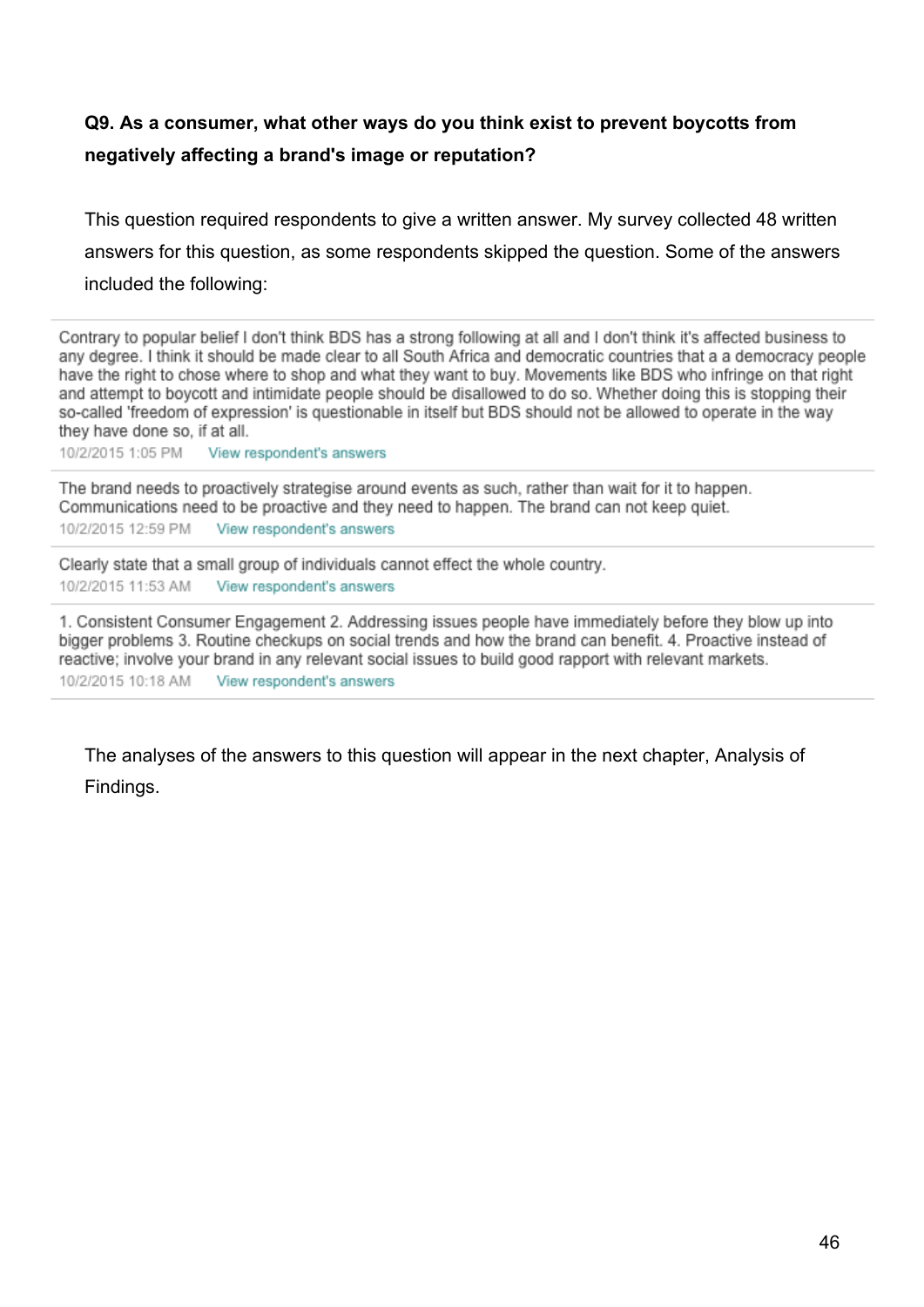## **Q10. Would you partake in a peaceful protest: 'Buycott the Boycott', campaigning against the boycott against Woolworths?**



| Answer Choices<br>$\overline{\phantom{a}}$ | Responses | $\overline{\phantom{a}}$ |
|--------------------------------------------|-----------|--------------------------|
| Yes<br>$\overline{\phantom{a}}$            | 61.86%    | 60                       |
| No<br>÷                                    | 38.14%    | 37                       |
| Total                                      |           | 97                       |

This particular question was asked in reference to research that I was accumulating for my Research Activation, in which I proposed a counter-boycott and campaign for companies who have been a target of a boycott or protests.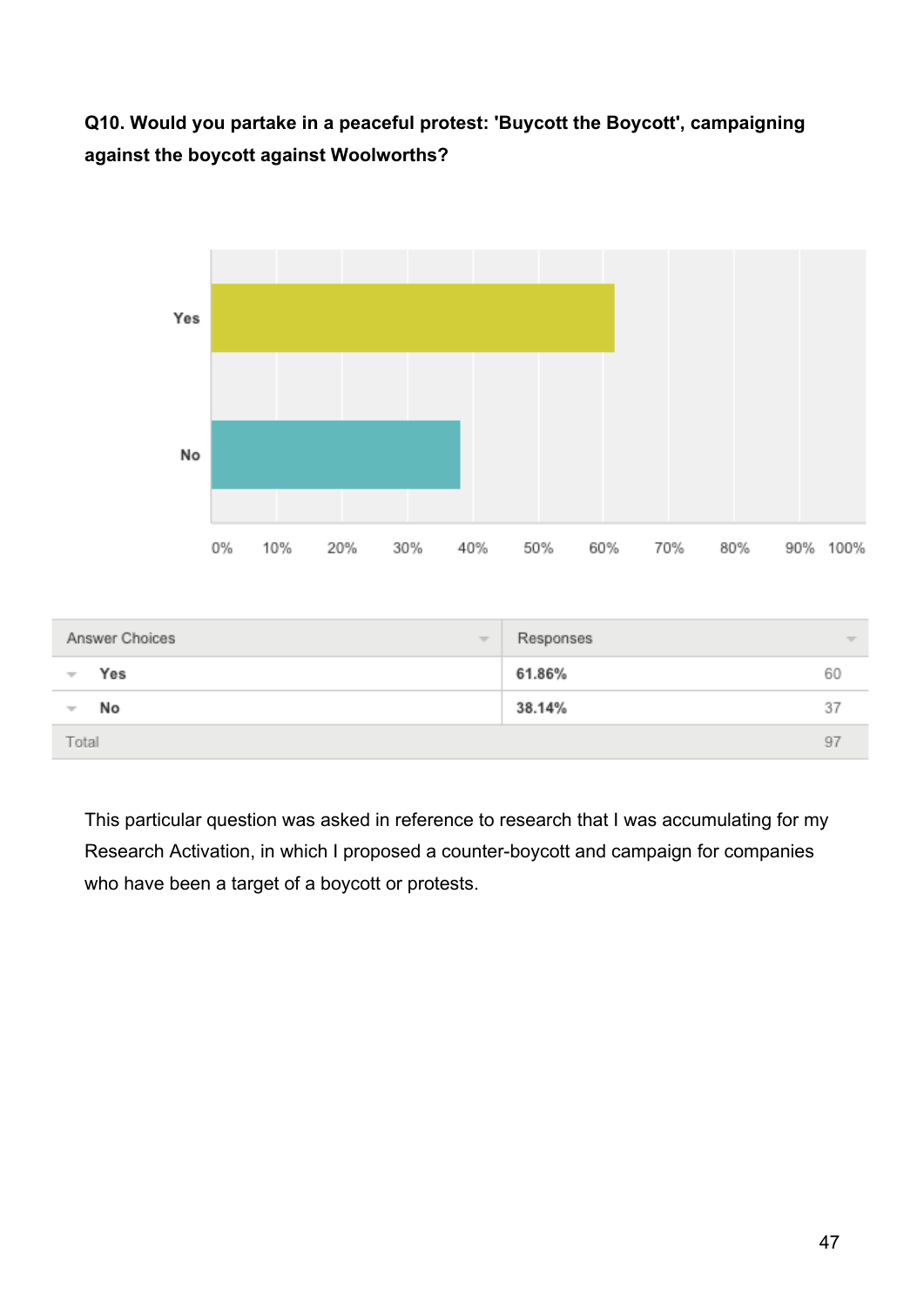## **Analysis of Findings**

#### **Focus Group**

The focus group that I conducted had a very relaxed atmosphere, as it was six classmates from Vega School of Branding, Bordeaux, and myself facilitating. I will refer to the participants as Participants A-F. I started off by asking the group if they know whom the Boycott, Divestment and Sanctions (BDS) Group are. Only four participants had heard of the BDS, and so I enlightened them on who the group are. In contrast, all six participants stated that they are loyal Woolworths customers, and they were all aware of the boycott and protests against Woolworths, as well as what the protests were about.

We discussed the protests and the reasons behind the boycott, and most participants said that they believed the protests were unjustified, based on the fact that only 0.1% of Woolworths' products are sourced from Israel. Participant C said that the boycott was a farcical attack on a big brand to gain media exposure for themselves; it was a massive canvas for media coverage.

Participants A and B were Jewish, and therefore pro-Israel. I took this into account when considering the answers to my questions, as well as their contribution to the discussion. All participants agreed that if there was any effect on the Woolworths brand and reputation as a result of the boycott, it was very slight, and it is safe to assume that only BDS members and anti-Israel individuals or groups have a bad image of the Woolworths brand now. The word 'propaganda' popped up quite often during the discussion, as all participants agreed that it seemed that the marketing behind the campaign was propagandist and one-sided.

All six participants stated that they did not stop shopping at Woolworths during the boycott, but if the protests had been going on in the store while they were shopping there, they would have left for safety reasons, returning to the Woolworths store when it was calmer. Participants C, D, E and F were unaware of what Woolworths did to deal with the boycott. I educated them on the facts of the matter, telling them that Woolworths took the BDS to court instead of directly meeting with the group, so as to ensure safety for their employees and customers. All participants agreed that this was a fair choice and move on Woolworths'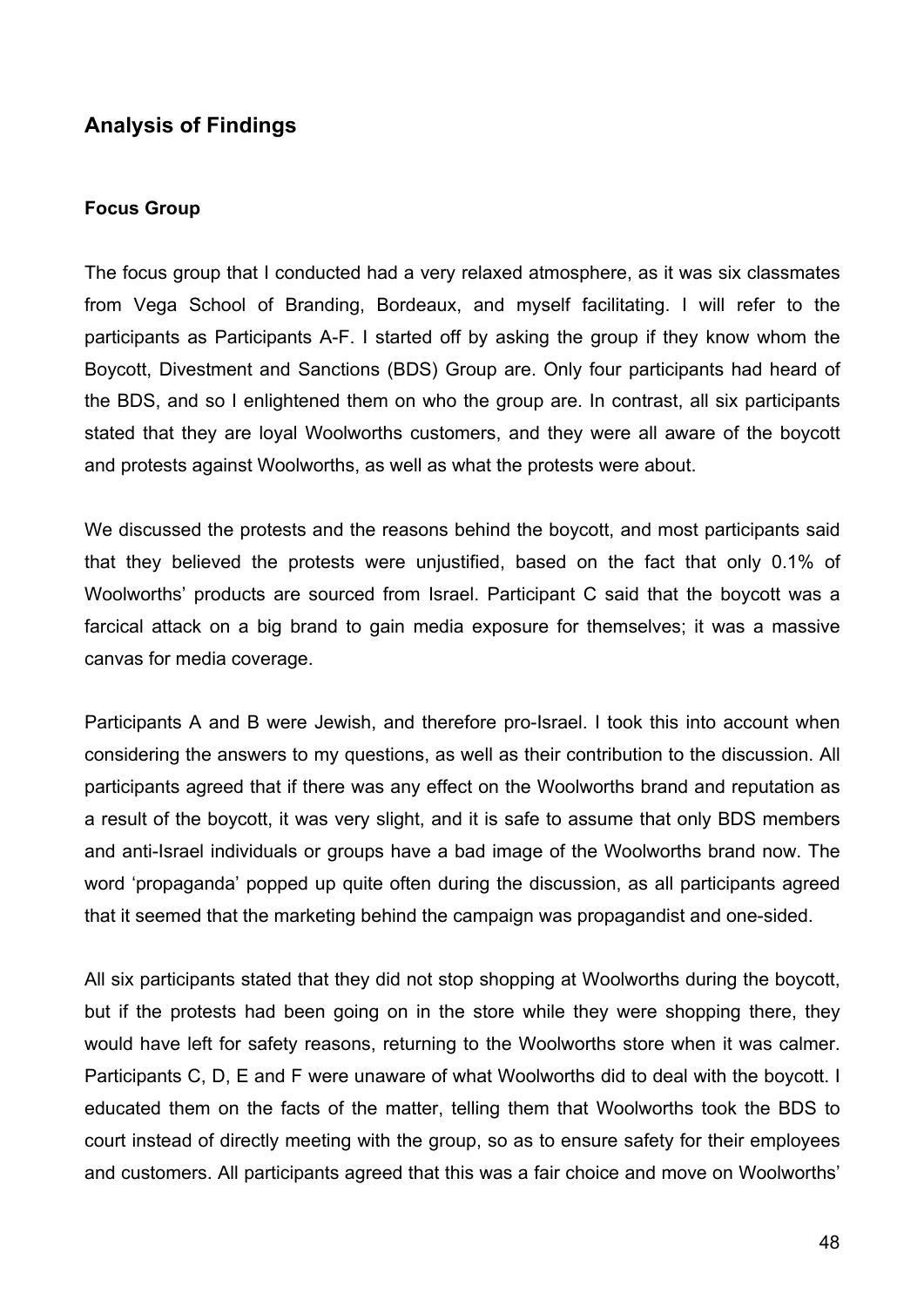part. Participant B commented in this regard that the protests were illegal, organised incorrectly, and unfounded. This is based on the information that Woolworths won in court, and the BDS was banned from protesting inside and outside Woolworths stores.

Another question I posed was what could a brand do in situations such as the one Woolworths found themselves in to avoid getting their reputation ruined. Participant D said that the brand would have to have to have a squeaky clean record, with nothing to hide. In addition to this, a comment was made that the boycott would have to be justified, unlike that against the Woolworths brand. Participant E stated that the brand being boycotted and protested against could create an advertising campaign against the boycott, reiterating their side of the story. This could either help the damage, or avoid further damage to the brand and reputation.

I asked the group whether any of them would partake in a peaceful protest: 'Buycott the Boycott', campaigning against the boycott against Woolworths. This question was in reference to my research activation, and most participants mentioned that they aren't generally the type of people who would attend a protest. But, if it got to the point where it was out of hand and on a serious level against a brand they loved, then Participants C, D and F would partake in the campaign as concerned customers. Participants A and B would partake in the campaign regardless, as they are pro-Israel citizens, and Participant E was indifferent.

Participant A mentioned that it did not matter that it was Woolworths who was being boycotted and protested against as the BDS are a movement that they do not agree with. It was said that they made a scene about something so miniscule, and that the mind-set behind it was both unjust and unethical.

Overall, the participants of the focus group were against the boycott and protests by the BDS, and firmly stood by Woolworths' side. Other than Participants A and B, none of the group members were politically inclined, allowing for their comments and answers to be objective and unbiased, adding value to my research in a tremendous way.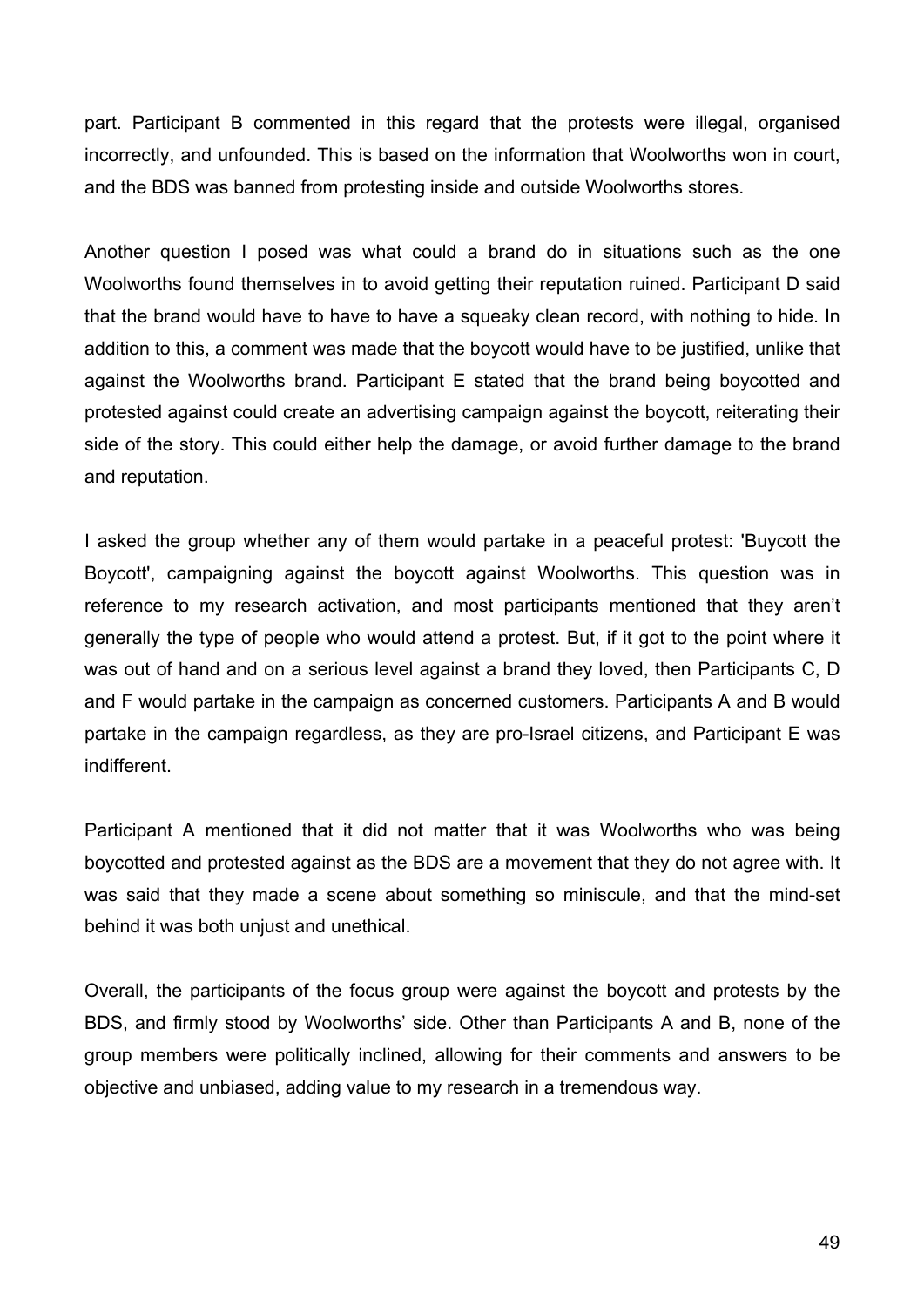#### **Online Survey**

100 anonymous respondents filled in my online survey via Survey Monkey. The results of the survey were very positive, and added great value to my research report. 70% of the respondents stated that they are loyal Woolworths customers. 80% of respondents said they know who the BDS are, and 85% knew about the protests and boycott held against Woolworths by the BDS. This shows that although not all respondents are loyal Woolworths customer, another 27% said that they shop there sometimes, but would not call themselves loyal. This proves that 97% of respondents shop at Woolworths, ensuring that the results of this survey were focused on Woolworths customers, and people who were aware of the boycott.

83% of respondents did not believe that the boycott on Woolworths by the BDS was justified. Most respondents stated that this was because it was unreasonable to boycott Woolworths for the small amount of Israeli goods that they stock. Some respondents were unaware of the reasons behind the boycott, and therefore could not comment on this question. Various reasons given for this answer included the following:

- "Woolworths source less than 1% of their products from Israel, which implies that the BDS isn't focused on boycotting a company that "supports" Israel, but rather simply on attentionseeking and tarnishing reputations."
- "Woolworths is a local business that supplies thousands of jobs to South Africans. It contributes an enormous amount to the South African workforce and donates large amounts of money and resources to schools in the country. The BDS is so concerned with alleged injustices happening halfway across the world that it fails to see the injustices taking place on its front door, injustices that Woolworths tries in its own way to combat."
- "Boycotting Woolworths does not further the BDS' cause. It is an unfair attack on a company that is successful and exemplified corporate citizen."

61% of respondents said that they do not think the boycotts had a negative effect on the Woolworths brand, while 23% were unsure. 93% did not stop shopping at Woolworths while the boycotts and protests were taking place, showing the strong brand loyalty of Woolworths customers. The boycotts and protests did not affect 88% of people's decisions to continue supporting Woolworths, again reiterating their strong consumer relationships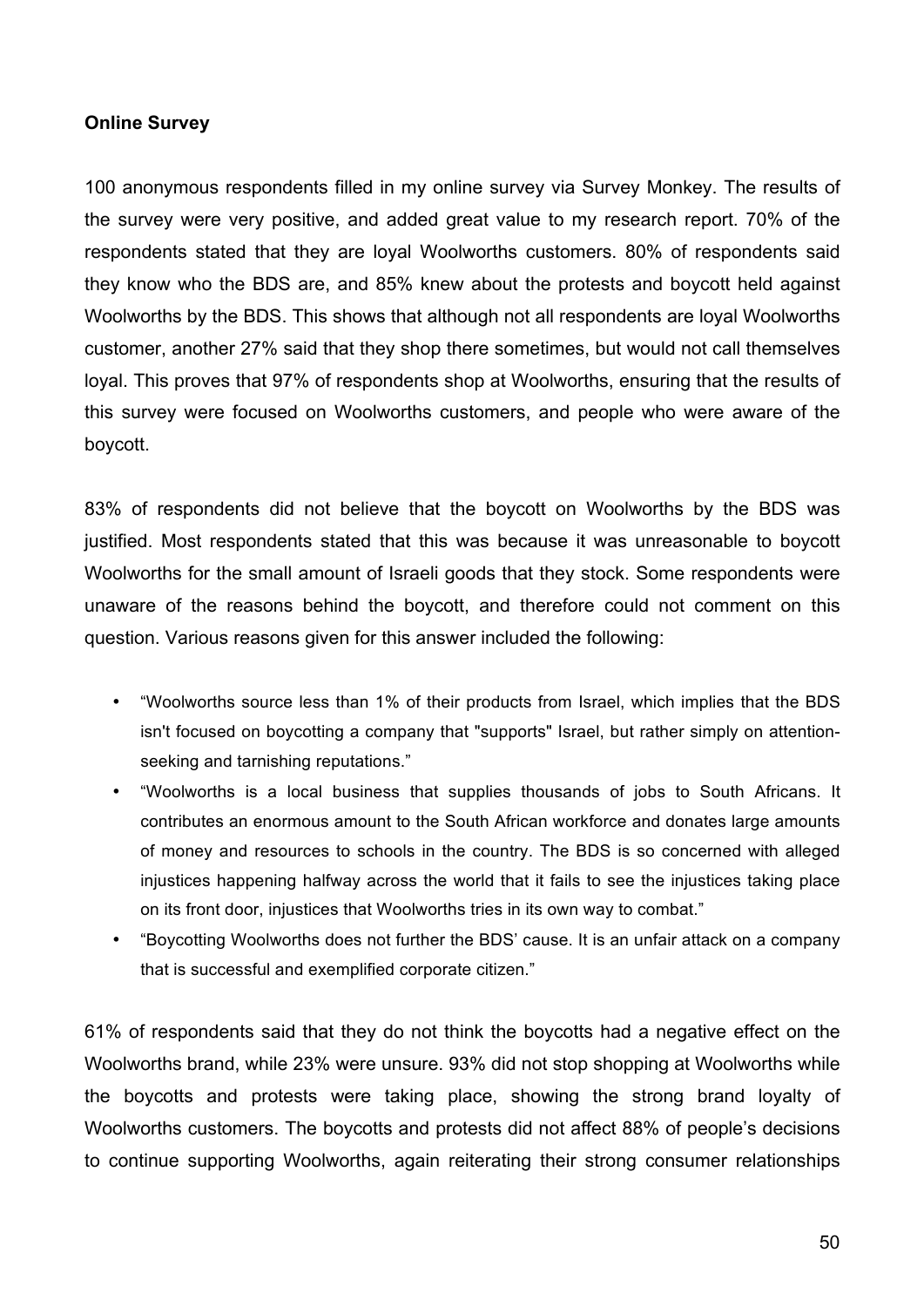and the loyalty that their customers showered them with throughout the boycott. Some consumers were unable to comment on this question, as they were unsure of the details of the boycott. In contrast, many respondents commented with positive feedback about the high quality goods that Woolworths provide, making that a reason to continue supporting them. Other factors mentioned were that Woolworths are "constantly making great effort to be a socially responsible brand." One respondent stated with reverence that "Woolworths has refused to involve itself in a pseudo-political war that has been going on since long before its inception. I respect Woolworths right to self-determination." Although many respondents seemed unaware of the boycott and protests against the brand, others remained devoted to Woolworths through it all.

66% of respondents were impressed with how Woolworths dealt with accusations, boycott and protests. 31% were unsure, showing that Woolworths managed to do a quiet and professional job with dealing with the BDS. On the other hand, it could be said that Woolworths should have kept their customers in the loop; not relying on mainstream media to relay the information on the court case with the BDS. Respondents left the following comments in regards to this question:

- "They kept it quiet & professional. Very little of their point of view came to the fore on social media, etc."
- "I am appreciative that they stood their ground and did not succumb to the oppression being hurdled at them. I am glad they were willing to stay true to South Africa and it's needs and not concern itself with international politics."

The second last question of my survey asked the respondents what they think, as a consumer, are other ways to prevent boycotts from negatively affecting a brand's image or reputation. The answers were multifaceted, and included comments on brand management, brand awareness, and control. Consistent consumer engagement was also brought up, as well as addressing issues that people have immediately, before allowing them to blow out of proportion. One respondent mentioned that "routine check-ups on social trends and how the brand can benefit are vital", as well as being "proactive instead of reactive; involving your brand in any relevant social issues to build good rapport with relevant markets." Another respondent stated that a brand could start an awareness campaign to justify why their non-involvement is justified. "People are emotional, and jump at the sound of certain words - colonialism, apartheid,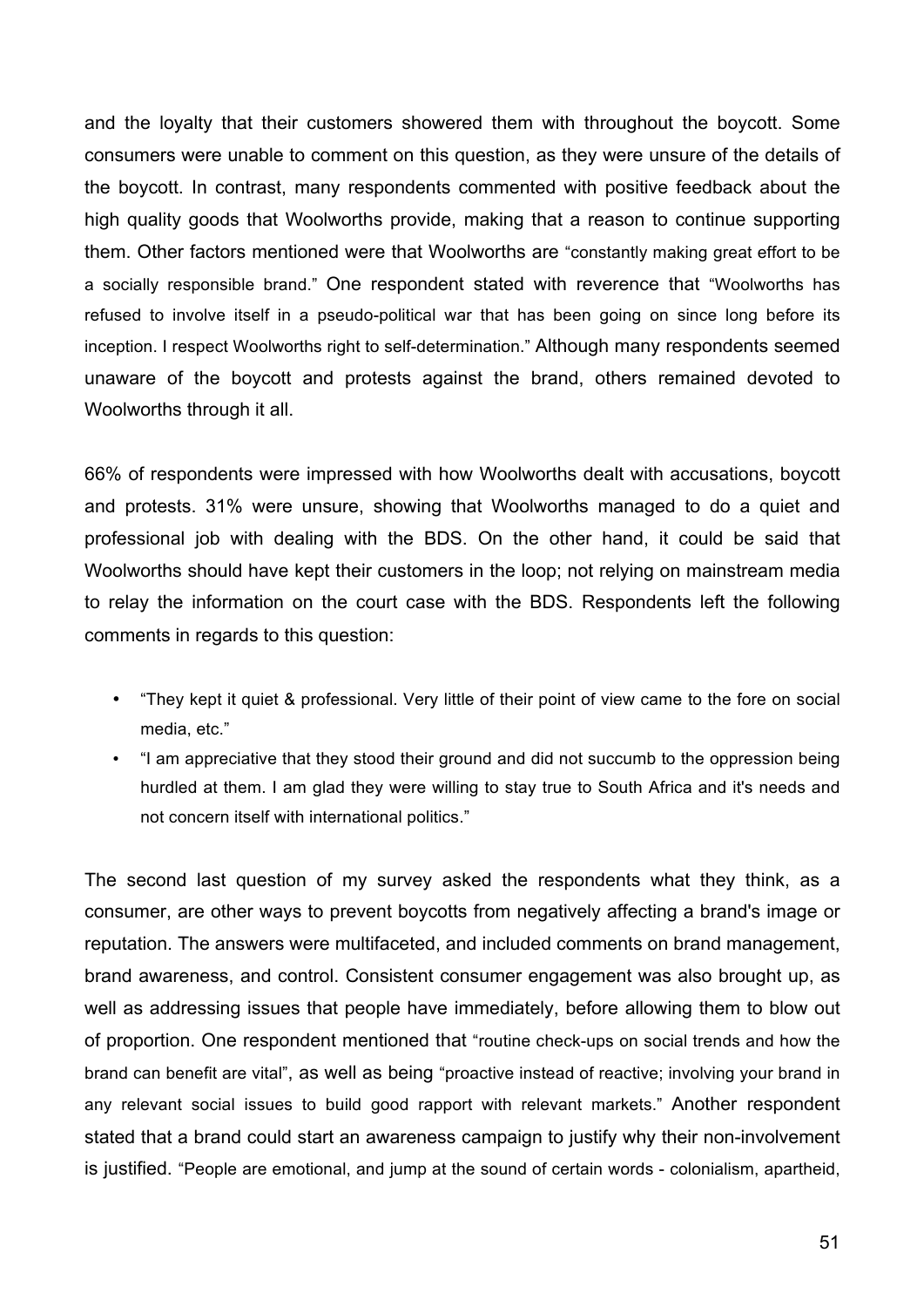genocide. Woolworths is an upper-market brand and they should speak in the language of their target-market: sense." The main themes in this answer were consumer engagement and brand management, both of which Woolworths focused on in their fight against the boycott and protests by the BDS.

My last question was in reference to my research activation, and asked respondents whether they would partake in a peaceful protest: 'Buycott the Boycott', campaigning against boycott against Woolworths. 61.86% said that they would, while 38.14% said that they would not. This doesn't necessarily reflect the brand loyalty of Woolworths customers, but rather personal choice of respondents in attending a protest that may be commenting on a political standpoint, not only as concerned customers in support of a brand that they are loyal to.

#### **Overall Analysis**

The results that I collected from both my focus group and online survey were an accumulation of rich, comprehensive data on my topic, allowing for constructive conclusions to be made on my research report, *The Effects of the Protests and Boycotts on a Brand and its Reputation – A Case Study on Woolworths and the Boycott, Divestment and Sanctions (BDS).* My original research questions were: 'Has the Woolworths brand and reputation suffered at the hands of the BDS?' and 'Were Woolworths following healthy branding steps to ensure consistent brand loyalty despite the boycott and protests against them?' These questions have definitely been answered in various ways through my data collection methods.

According to all six members of the focus group, and 61% of the survey respondents, the Woolworths brand and reputation did not suffer at the hands of the BDS. It was unanimously agreed that Woolworths still are and will continue to be a strong brand that has a reputation for quality service and goods. In Solly Moeng's article, *Woolworths Needs to Nurture its Reputation* (2014), he emphasises that Woolworths need to continue being protective of the good reputation that they have carefully built over the years. This is something that Woolworths consumers seem to be fully supportive of. Just as Moeng stated that condemning the retailer on the apparent relaxation of its ethical standpoint when it concerns Palestinian human rights seems to be a powerful weapon for gaining widespread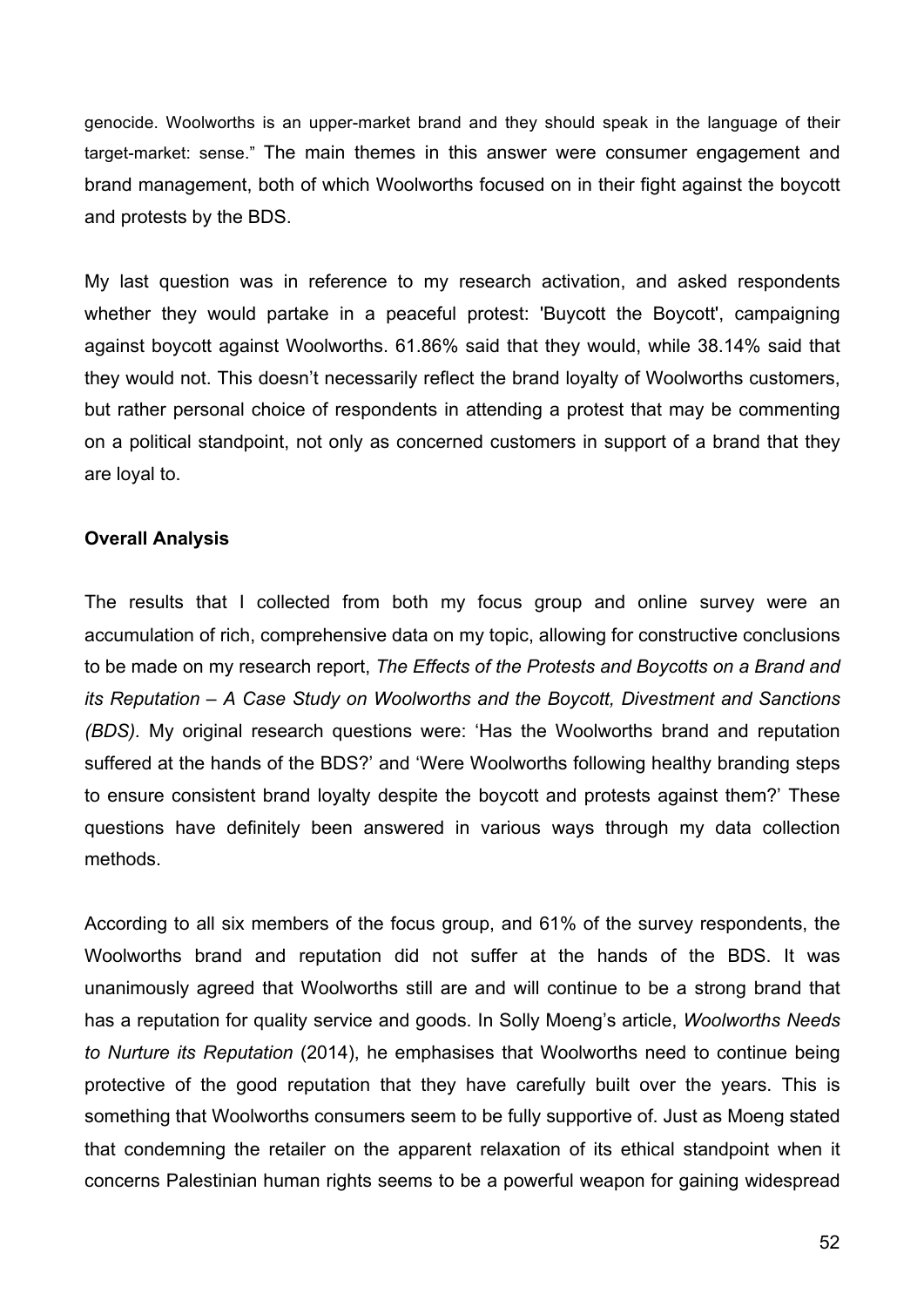media coverage for the anti-Israeli cause, Woolworths customers agree. It seems that loyal Woolworths consumers see the BDS boycott purely as a way to gain media coverage. Lastly, Moeng commented on the fact that the BDS campaigners are not significant enough to hit Woolworths where it would hurt most, and that the protests and boycotts are simply a hurdle that the brand needs to overcome swiftly and smartly. This information from my Literature Review has been fully substantiated in my focus group and survey findings.

Adri Nieuwhof mentioned in her article titled *South Africa retailer Woolworths takes Israel boycotters to court* (2014) that Woolworths' decision to take the BDS to court was not well thought out, nor would it be to the brand's benefit. Although this assumption was incorrect, as Woolworths succeeded in winning their case, resulting in the BDS being banned from protesting inside and outside Woolworths stores, many consumers were not actually aware of the steps Woolworths took in dealing with the BDS. This can be said with conviction as four out of the six members of my focus group, as well as 31% of respondents from my survey, were uninformed regarding Woolworths taking the BDS to court.

To add to the above point, Alexander Garrett published an article in Management Today on *Dealing with Consumer Protest* (2013). The piece mentions that if a company is boycotted, two important things that should be done are to speak to the protesters to find out what they really want, and to share the course of action that they have decided on with everyone. Make sure that they are aware of the good things your company does. Do say: 'We have asked to meet the campaigners to hear their concerns.' Do not say: 'It will blow over soon' (Garrett, 2013). Unfortunately, Woolworths did not take these points into due consideration. The brand refused to meet with the BDS to discuss the reasons behind the boycott and protests, and instead took the Group to court and had them banned from protesting inside or outside any Woolworths stores. Although the court voted in Woolworths' favour, the public were not made aware of the court case in a widespread manner, which left loyal Woolworths customers feeling left out and uninformed.

It can be said, after deeply analysing my literatures and data collection results, that the Woolworths brand and reputation did not suffer at the hands of the BDS. Woolworths seemed to carefully follow healthy branding steps to ensure consistent brand loyalty despite the boycott and protests against them. 93% of survey respondents, as well as all six members of the focus group did not stop shopping at Woolworths while the boycotts and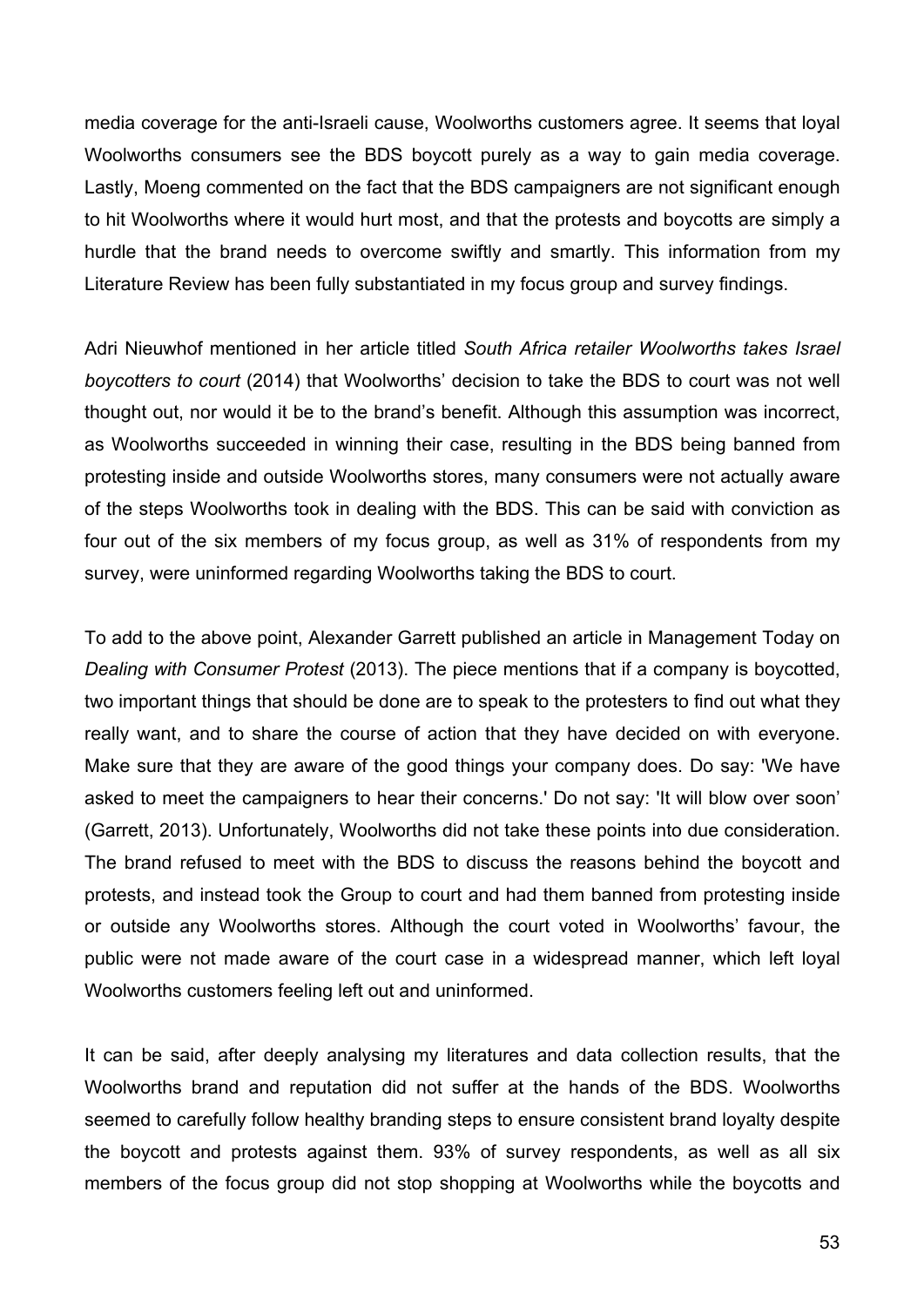protests were taking place, displaying the strong brand loyalty of Woolworths customers. Woolworths managed to maintain the loyalty of the majority of their customers despite the turmoil that they found themselves caught up in. The fact that the boycotts and protests did not affect 88% of people's decisions to continue supporting Woolworths again reiterates their strong consumer relationships and the loyalty that their customers have for the brand throughout the boycott.

The significance of these findings is substantial, as even though Woolworths has managed to maintain their strong reputation and solid customer loyalty, they failed to keep their devoted consumers in the loop when it came to dealing with the boycott and protests in court. This may have resulted in further implications in their brand loyalty or reputation declining, as although this was not apparent in my findings, I only collected data from an accumulated 106 respondents. Consumer engagement is something that Woolworths will have to focus on in the future.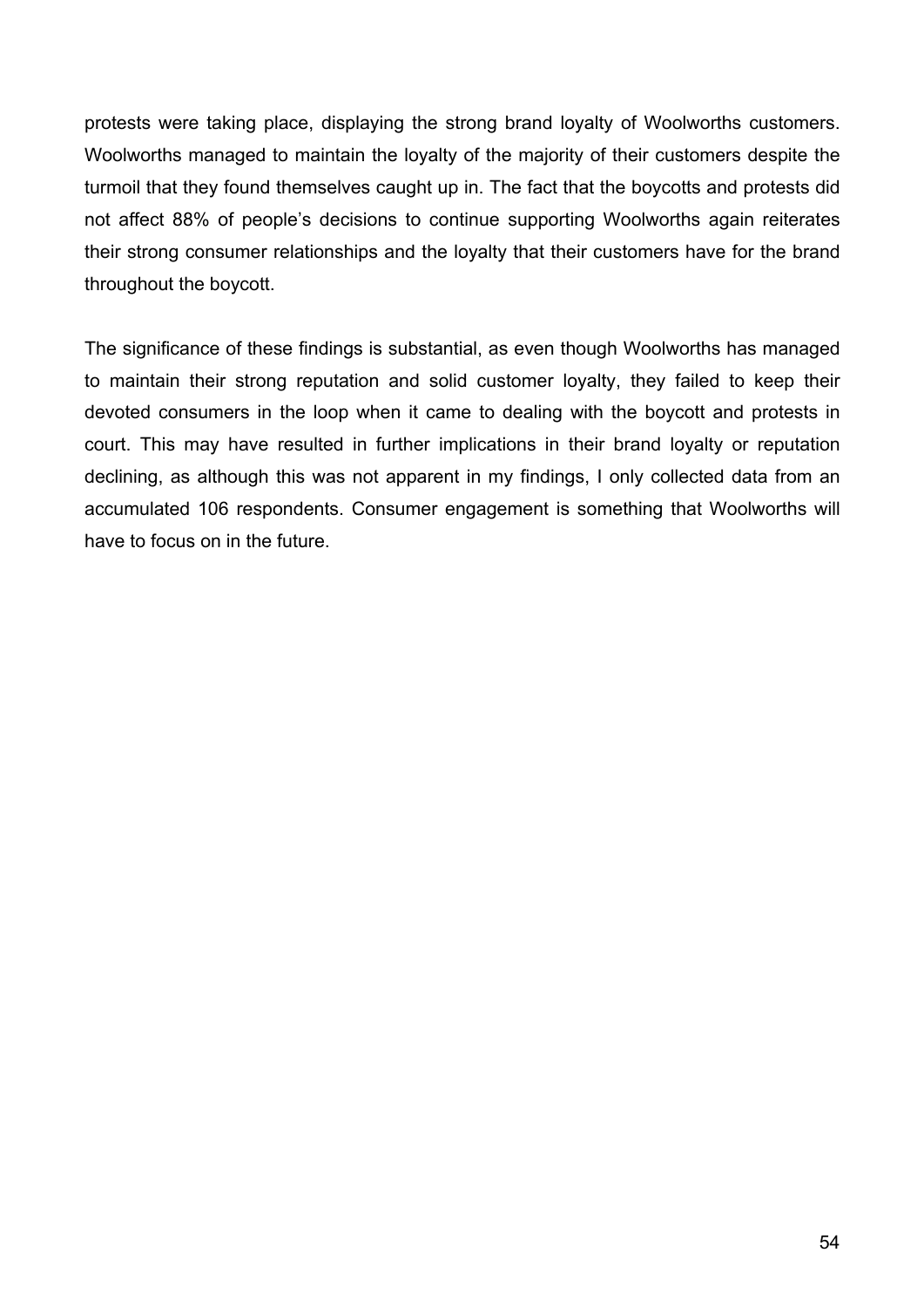## **Chapter Five**

#### **Recommendations**

Based on the literature that has been reviewed, as well as the data analysis on the focus group conducted and online survey that was completed, the following recommendations can be made for my research topic: *The Effects of the Protests and Boycotts on a Brand and its Reputation – A Case Study on Woolworths and the Boycott, Divestment and Sanctions (BDS).*

Consumers are becoming more aware, and ethical consumerism is on the rise. This makes it more difficult for companies to keep their customers happy, and Woolworths need to educate themselves on the desires of their consumers in order to be able to prepare and anticipate possible protest by the public. If they are prepared in this respect, they will be able to avoid any potential damage or repercussions to their strong reputation, and avoid any negative consequences.

Consistent consumer engagement is a vital point to acknowledge from the collection of this research. With the rise of mobile and social technologies, customers are now more powerful than ever. Their always-connected status and ability to find information in seconds puts them in control of their own experience, and this trend has forced organisations to rethink how they engage and connect with their customers. Woolworths' only prevalent issue throughout their saga with the BDS was not communicating with their consumers. Low consumer engagement can result in a decline in customer loyalty, and Woolworths could not afford that with the bad publicity that the boycott and protests were bringing. It is recommended that Woolworths, or any other brand being boycotted, should focus on consumer engagement in order to keep their brand healthy, and their reputation upheld.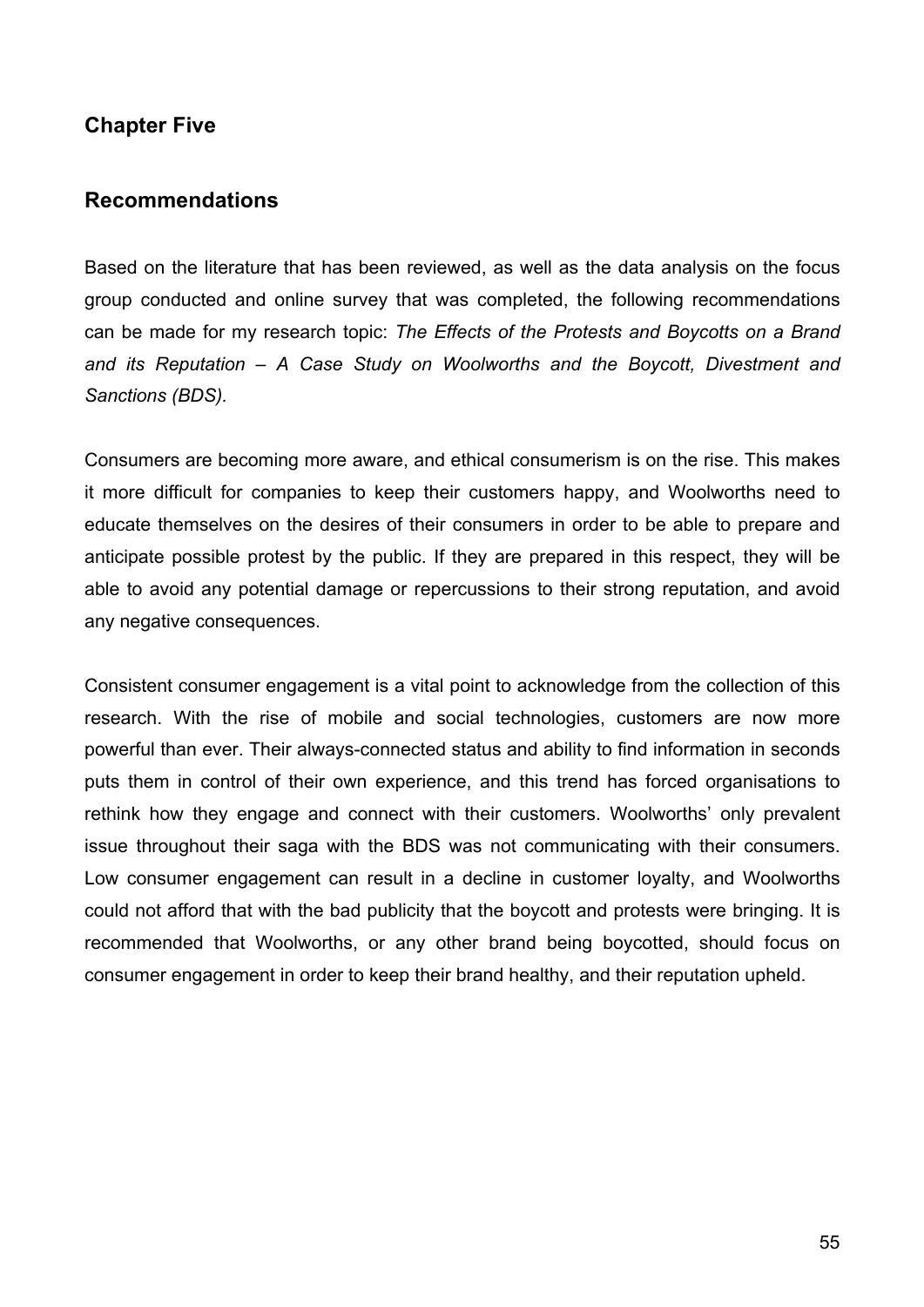### **Conclusion**

In conclusion, it can be stated that I was successful in answering my two research questions, 'Has the Woolworths brand and reputation suffered at the hands of the BDS?' and 'Were Woolworths following healthy branding steps to ensure consistent brand loyalty despite the boycott and protests against them?**'** for my research report topic *The Effects of the Protests and Boycotts on a Brand and its Reputation – A Case Study on Woolworths and the Boycott, Divestment and Sanctions (BDS).*

Woolworths managed to maintain their reputation and the strong brand loyalty among their devoted customers. Despite the negative connotations that came along with the politically fuelled boycott against their brand by the BDS, Woolworths took a stand, and came out stronger for it. As Woolworths only import 0.1% of their products from Israel, and are clearly within their rights to do so according to their Ethical Sourcing Policy which they strictly abide by, it seems that the BDS were simply using Woolworths as a scapegoat to publicise their anti-Israel and anti-Zionist beliefs in an unconstructive way.

It can be stated that the boycott and protests by the BDS against Woolworths did not actually affect the brand in a long-lasting negative way. Woolworths' commitment to quality and ethical sourcing are vital and promising features in all that the brand does and will continue to do. The BDS were not strong enough to destroy the solid reputation that Woolworths have created for themselves over the years, and the boycott and protests were simply a hurdle that Woolworths needed to overcome swiftly and smartly, which they did. There is reason to believe a boycott will not have an oversized impact on a brand's reputation. As Woolworths are only importing 0.1% of their products from Israel, and are well within their rights to do so according to their Ethical Sourcing Policy which they strictly abide by, it seems that the BDS were simply using Woolworths as a scapegoat to publicise their anti-Israel and anti-Zionist beliefs in an unconstructive way. This was further highlighted through the results of my focus group and online survey, as many respondents had feelings that were in line with the literature I reviewed; the BDS were boycotting Woolworths to gain media attention, and their true loyal customers stood by them regardless.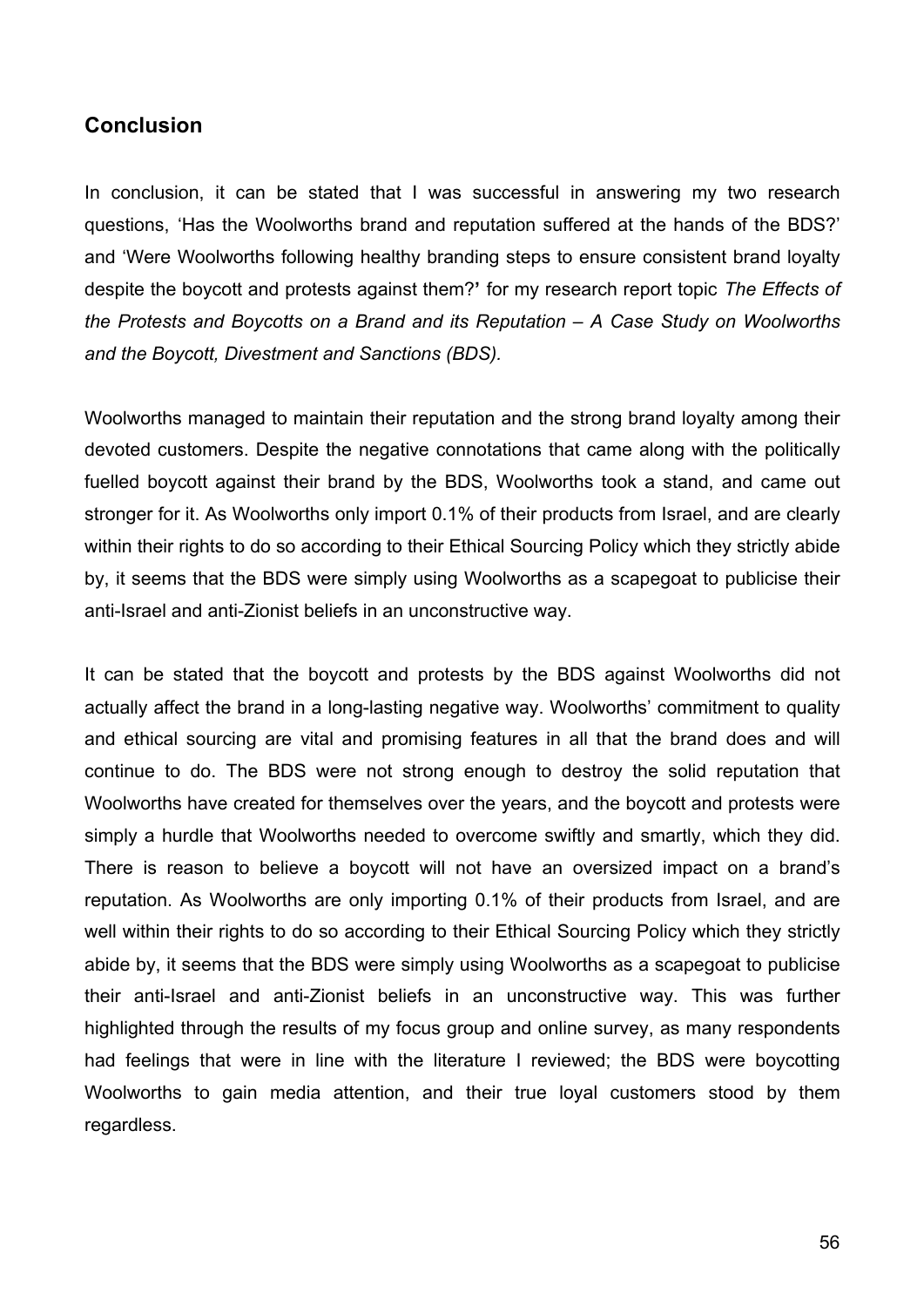Overall, the feedback from the literature, focus group and online survey were predominantly positive, clarifying the answers for my two research questions, and summing my research report up in a focused and expounding way.

'Were Woolworths following healthy branding steps to ensure consistent brand loyalty despite the boycott and protests against them?**'** Other than having to work on consumer engagement, yes.

'Has the Woolworths brand and reputation suffered at the hands of the BDS?' No.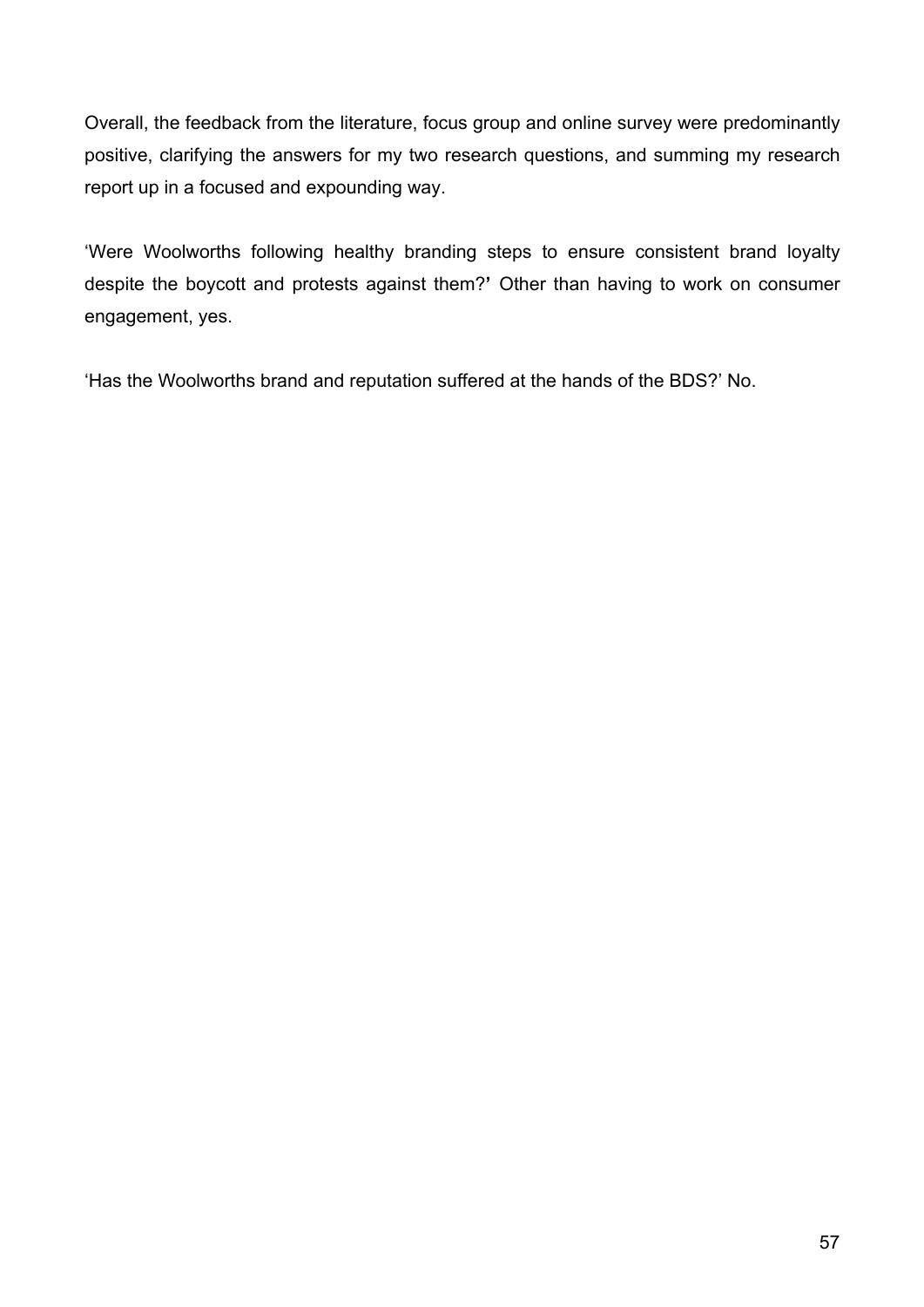## **Reference List**

Burgess, Robert G., *In the Field: An Introduction to Field Research* (Hemel Hempstead,

U.K.: George Allen & Unwin, 1984)

Dowling, G. and Moran, P. (2012). Corporate Reputations: Built In or Bolted On? *California Management Review*, 54(2).

Du Plooy-Cilliers, F., Davis, C. and Bezuidenhout, R. (2014). *Research matters*. Claremont: Juta, p.604.

Enca.com, (2014). *Woolworths, PnP affected by Israel/Palestine conflict | eNCA*. [online] Available at: http://www.enca.com/woolworths-pnp-affected-israelpalestine-conflict [Accessed 14 Jun. 2015].

Gardiner, L. (2012). Ethical consumerism – do South Africans walk the talk? | Brandgrowth | Brand Specialists. [online] Brandgrowth.co.za.

Available at: http://www.brandgrowth.co.za/ethical-consumerism-do-south-africans-walkthe-talk/ [Accessed 4 Jul. 2015].

Garrett, A. (2013). How to deal with consumer protest. [online] Managementtoday.co.uk.

Available at: http://www.managementtoday.co.uk/news/1168359/deal-consumer-

protest/?DCMP=ILC-SEARCH [Accessed 3 Jun. 2015].

Interactive, H. (2013). *Crash Course In...Dealing with Consumer Protest*. [online] Managementtoday.com.

Available at: http://www.managementtoday.com [Accessed 2 Jun. 2015].

Katz, A. (2014). *Woolies gets tough as BDS gets dirty*. [online] Sajr.co.za.

Available at: http://www.sajr.co.za/docs/default-source/pdf/2014-documents/21-november-2014.pdf?sfvrsn=4 [Accessed 2 Jun. 2015].

Knowledge@Wharton, (2010). To Boycott or Not: The Consequences of a Protest - Knowledge@Wharton. [online]

Available at: http://knowledge.wharton.upenn.edu/article/to-boycott-or-not-the-

consequences-of-a-protest/ [Accessed 10 Aug. 2015].

Lentin, R. (2012). Marcelo Svirsky, Arab-Jewish Activism in Israel-Palestine (Farnham:

Ashgate, 2012). Pp.211. Hardback. ISBN 978 40942297. *Holy Land Studies*, 11(2), pp.235- 237.

Marthiemombergblog.com, (2015). *BDS | marthiemombergblog*. [online] Available at: http://marthiemombergblog.com/category/bds/ [Accessed 13 Jul. 2015].